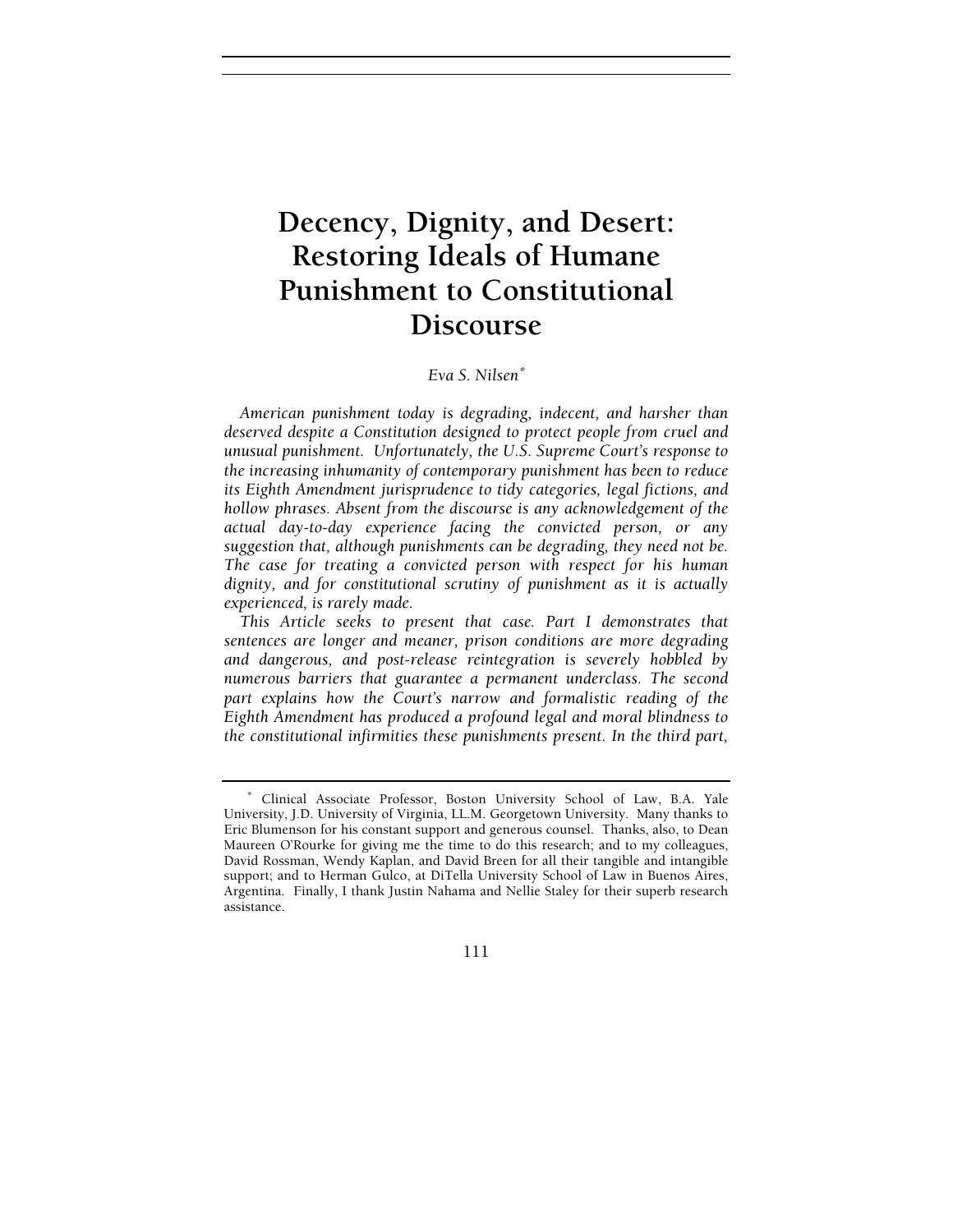112 *University of California, Davis* [Vol. 41:111

*the Article suggests avenues to more robust conceptions of human dignity and decent treatment that may still be found in the Constitution and in emerging global norms.* 

# TABLE OF CONTENTS

| А.         |                                                            |
|------------|------------------------------------------------------------|
|            | B. Inhumane Conditions of Incarceration  123               |
|            |                                                            |
|            |                                                            |
|            |                                                            |
|            | C. Everlasting Punishment: "Collateral Consequences" After |
|            |                                                            |
|            |                                                            |
| $A_{-}$    | Post-Release Roadblocks and Exclusions  142                |
| В.         | Torturous, Unsafe, or Substandard Conditions in Prison 144 |
| C.         | The Formal Sentence Issued by a Court  147                 |
|            |                                                            |
|            | III. AN EVOLVING GLOBAL STANDARD OF DECENCY 157            |
| А.         | Rediscovering Human Dignity in the Eighth Amendment  159   |
| <b>B</b> . | Due Process, Substantive and Procedural 169                |
|            |                                                            |
|            | D.                                                         |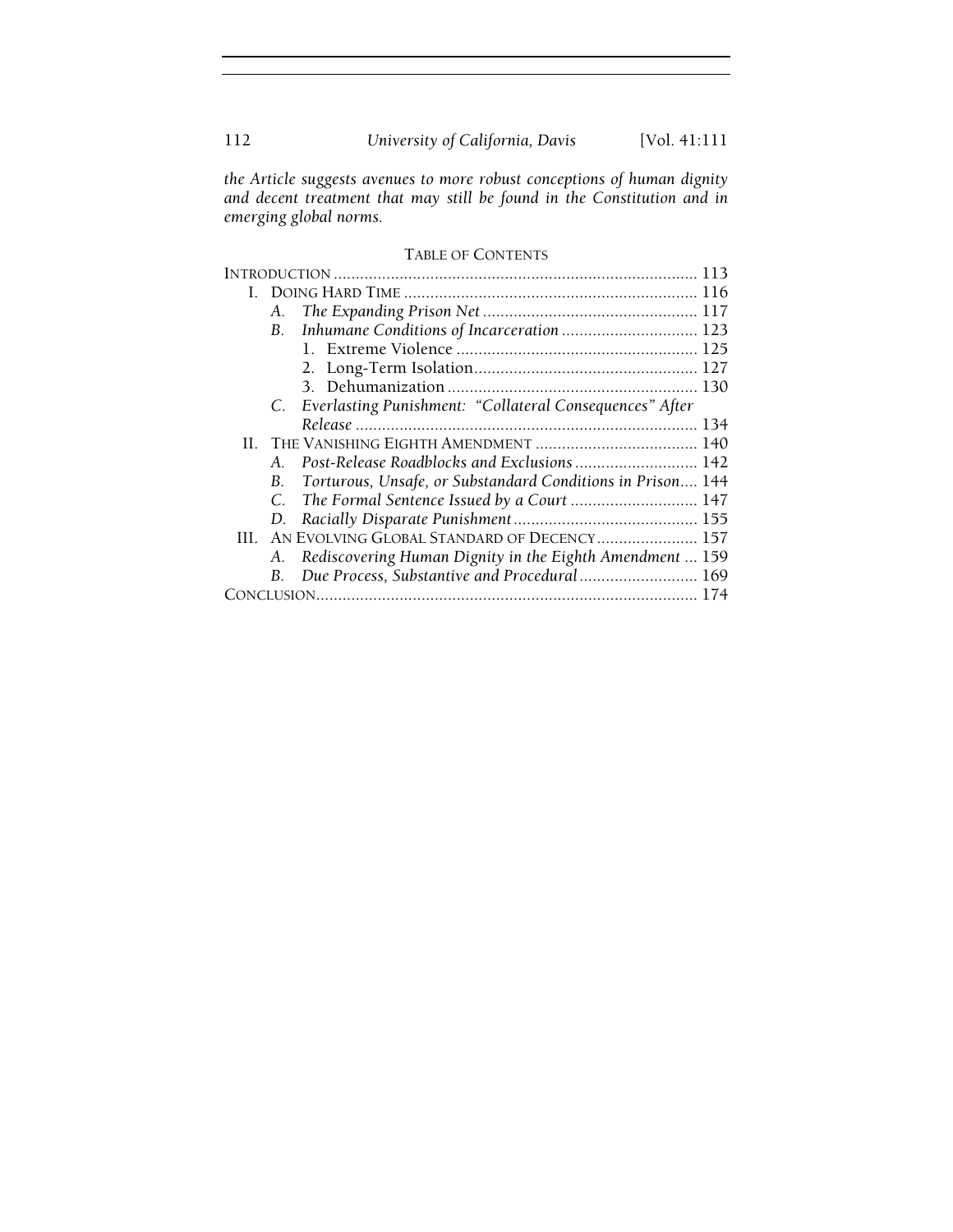*The basic concept underlying the Eighth Amendment is nothing less than the dignity of man.* 

—*Trop v. Dulles*, 356 U.S. 86, 100 (1958).

#### INTRODUCTION

In 1990 a young man named Ronald Harmelin was convicted for possession of a large quantity of cocaine and sentenced by a Michigan court to a mandatory life sentence without the possibility of parole. He argued on appeal to the U.S. Supreme Court that his sentence was excessive under the Eighth Amendment. He argued he had a right to have his sentence determined on the individual facts of his crime and his background rather than the one-size-fits-all mandatory life sentence. The Court upheld the sentence against both claims.<sup>1</sup> Prior to *Harmelin v. Michigan*, mandatory minimum sentences were rare and life without parole for any crime but murder was unusual. Since *Harmelin*, these sentences have become commonplace.<sup>2</sup>

During the last quarter century, American punishment has become degrading, indecent, and undeservedly harsher despite a Constitution designed to protect people from infliction of excessive punishment.<sup>3</sup> It is indecent to deprive hundreds of thousands of individuals their liberty for decades, and sometimes for life, for drug related crimes.<sup>4</sup> The indecency of punishment is compounded when individuals are sentenced to live in institutions where they suffer substantial physical and psychological harm. It is further compounded when prisoners are released into an unwelcoming society with laws that deny them access to jobs, housing, voting, and other ordinary incidents of citizenship.<sup>5</sup>

 *See* Jeremy Travis, *Invisible Punishment: An Instrument of Social Exclusion*, *in*

<sup>&</sup>lt;sup>1</sup> Harmelin v. Michigan, 501 U.S. 957, 996 (1991). Harmelin was sentenced under a recently enacted Michigan law that based the sentence on the amount of cocaine in the defendant's possession. *Id.* at 961; *see also* MICH. COMP. LAWS ANN. § 333.7403(2)(a)(1) (West Supp. 2007). 2

<sup>&</sup>lt;sup>2</sup> See MARC MAUER, RACE TO INCARCERATE 30 (2d ed. 2006).

<sup>&</sup>lt;sup>3</sup> See U.S. CONST. amend. VIII ("Excessive bail shall not be required, nor excessive fines imposed, nor cruel and unusual punishments inflicted."). 4

<sup>&</sup>lt;sup>4</sup> There are more than two million people serving sentences in the United States. It is difficult to obtain a precise number because the population changes every day and people serve sentences in a variety of jurisdictions and institutions that are hard to tally, i.e. town, city, and county jails; state houses of correction and prisons; and federal prisons. The prison population has risen from 503,586 in 1980 to approximately 2,193,798 in 2005. Bureau of Justice Statistics, Key Facts at a Glance: Correctional Populations, http://www.ojp.usdoj.gov/bjs/glance/tables/corr2tab.htm (last visited Sept. 21, 2007). 5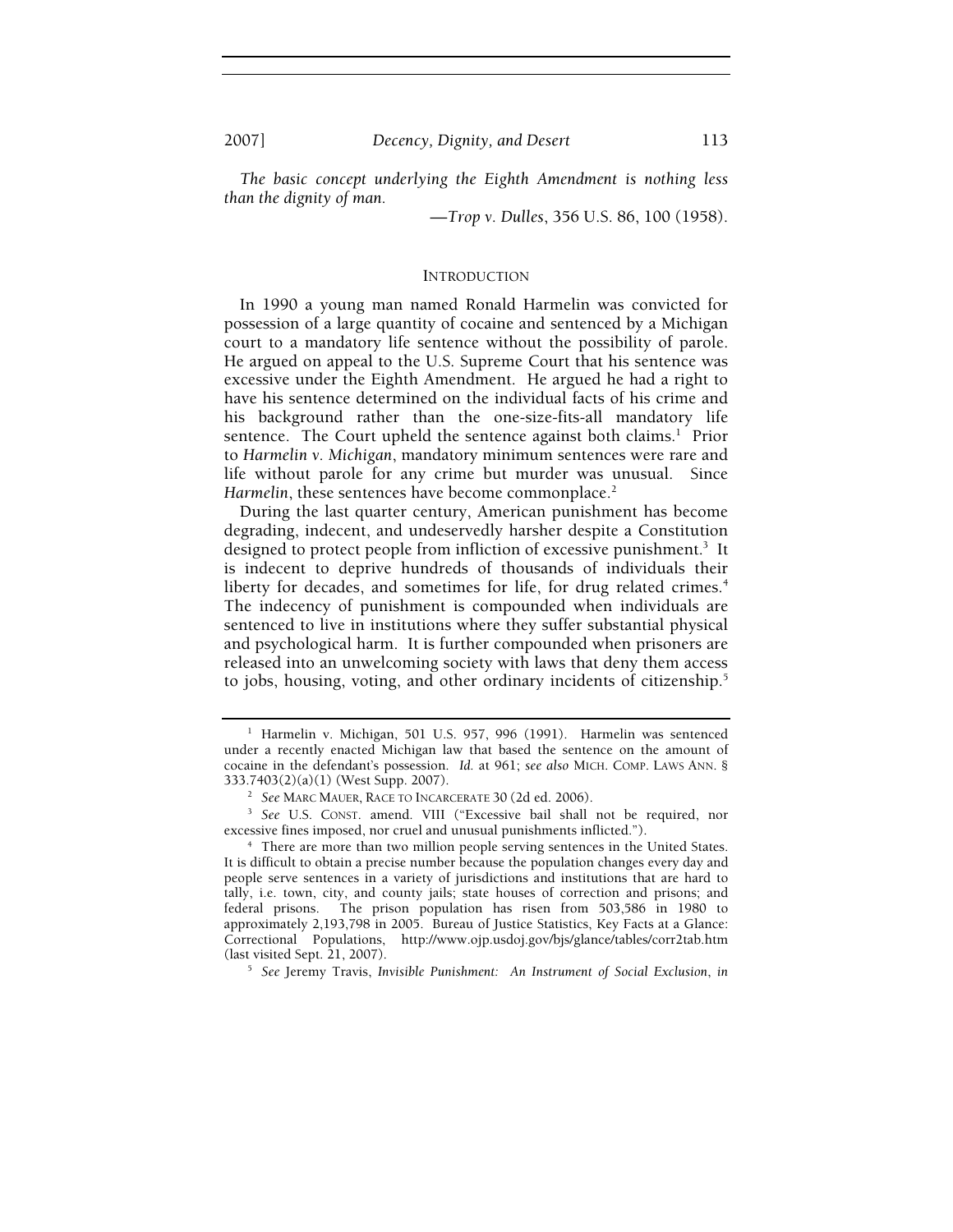114 *University of California, Davis* [Vol. 41:111

Today's prisoners pay a price well beyond their jail sentence and beyond what any humane society should allow.

Whether one looks at the language of courts issuing and justifying sentences, or of legislators deciding what to punish and for how long, one finds little reference to the human costs exacted by these punishments. Only in the death penalty context do courts explicitly confront the magnitude of their punishment decisions and the specific circumstances of the individuals suffering from those punishments.<sup>6</sup> In other contexts, the system treats offenders not charged with capital crimes more like objects than individuals, for example, when offenders receive mandatory sentences rather than sentences based on individualized considerations of desert.

Judges rarely express concern for the inhumane treatment that the person being sentenced is likely to face from fellow prisoners and prison officials, or that time in prison provides poor preparation for a productive life afterwards. Courts rarely consider tragic personal pasts that may be partly responsible for criminal behavior, $<sup>7</sup>$  or how the</sup> communities and families of a defendant will suffer during and long after his imprisonment. Instead, America, through its courts, has "gotten tough" on crime, blindly increasing sentences regardless of whether the crime is violent or the criminal dangerous.<sup>8</sup> America is now the world's leader in per capita imprisonment, with disastrous results.<sup>9</sup> Offenders, their families, and minority communities have paid an enormous toll. For society at large, the exorbitant economic cost of prison building, overcrowded prisons, and longer sentences $10$ 

<sup>9</sup> MARC MAUER, THE SENTENCING PROJECT, COMPARATIVE INTERNATIONAL RATES OF INCARCERATION: AN EXAMINATION OF CAUSES AND TRENDS 2 (2003).<br><sup>10</sup> One study shows \$60 billion for 2006, up from \$9 billion 20 years ago. JOHN J.

INVISIBLE PUNISHMENT: THE COLLATERAL CONSEQUENCES OF MASS IMPRISONMENT 15, 18- 22 (Marc Mauer & Meda Chesney Lind eds., 2002).

<sup>6</sup> Woodson v. North Carolina, 428 U.S. 280, 304 (1976) (noting fundamental respect for humanity underlying Eighth Amendment requires consideration of "compassionate or mitigating factors stemming from the diverse frailties of humankind"). 7

*See* JAMES GILLIGAN, VIOLENCE: OUR DEADLY EPIDEMIC AND ITS CAUSES 6 (1996); RICHARD RHODES, WHY THEY KILL: THE DISCOVERIES OF A MAVERICK CRIMINOLOGIST 112- 24 (1999) (citing LONNIE ATHENS, THE CREATION OF DANGEROUS VIOLENT CRIMINALS  $(1999)$ ).

<sup>&</sup>lt;sup>8</sup> See MAUER, *supra* note 2, at 31-35.

GIBBONS & NICHOLAS DE B. KATZENBACH, CONFRONTING CONFINEMENT: A REPORT OF THE COMMISSION ON SAFETY AND ABUSE IN AMERICA'S PRISONS 84 (2006), *available at* http://www.prisoncommission.org/report.asp. degrading conditions led the Vera Institute of Justice, Princeton Survey Research Associates International, and the Open Society Institute to establish the Commission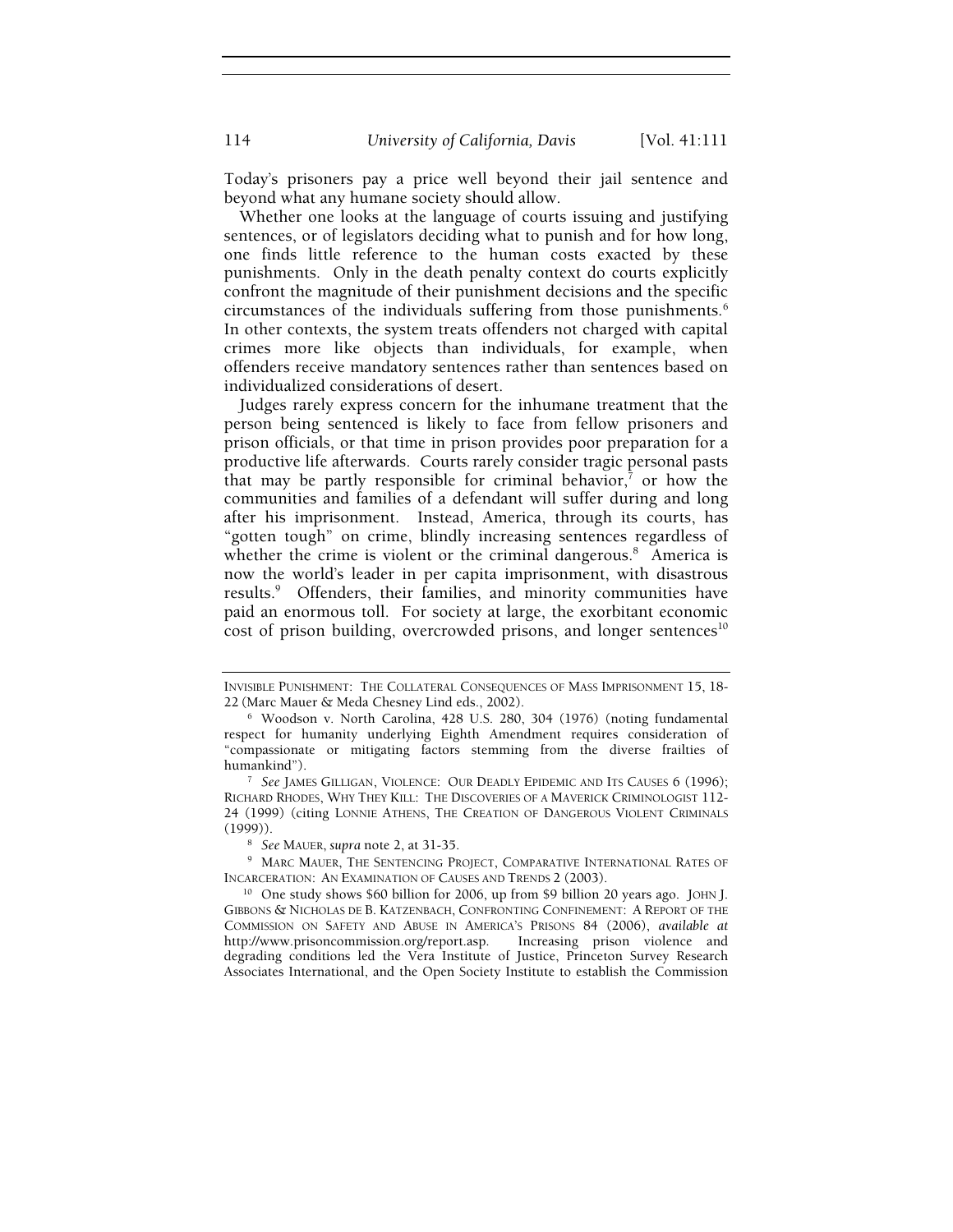2007] *Decency, Dignity, and Desert* 115

has correlated with skyrocketing recidivism rates for prisoners who are ultimately released without skills, opportunities, or hopes. $<sup>11</sup>$ </sup>

The Supreme Court's response to the mass imprisonment crisis has been to narrow its Eighth Amendment jurisprudence to tidy categories, legal fictions, and hollow phrases such as: "death is different"; "grossly disproportionate"; "deference to the legislature"; and "rational basis."12 Absent from this discourse is humility and a recognition of the gravity in the task of taking away someone's liberty. Additionally, this discourse is devoid of any official acknowledgement of the actual day-to-day experience facing the convicted person, or any suggestion that punishment need not be degrading. The case for treating a convicted person as a human being with innate dignity and value, and for seeing punishment as it is actually experienced, is rarely found in discourse about punishment.<sup>13</sup> This Article seeks to present that case.

Part I shows how imprisonment has changed from three decades ago when the Court began developing its current Eighth Amendment doctrine. These changes — including wholesale changes in sentence

SOLOMON, VERA KACHNOWSKI & AVINASH BHATI, URBAN INST., DOES PAROLE WORK? 8 (2005), *available at* http://www.urban.org/uploadedPDF/311156\_Does\_Parole\_

Work.pdf. 12 *See, e.g.*, Ewing v. California, 538 U.S. 11, 16-18 (2003) (finding California's three strikes law imposing life sentence without parole not cruel and unusual when applied to recidivist convicted of theft); Harmelin v. Michigan, 501 U.S. 957, 1005 (1991) (allowing sentence to be overturned on proportionality grounds only if sentence is grossly disproportional to crime); Gregg v. Georgia, 428 U.S. 153, 187-88 (1976) (holding that death penalty is not per se unconstitutional but that sentence of

death demanded special procedural safeguards).<br><sup>13</sup> Indeed, as one noted forensic psychiatrist has said, "[T]he conventions of professional discourse leave little room for the articulation of the tragic point of view, even for those who see the phenomenon itself most clearly." GILLIGAN, *supra* note 7, at 6.

on Safety and Abuse in America's Prisons to investigate and recommend ways to address problems of safety, management, and accountability. The Commission released its final report in June 2006. Among the problems mentioned in the Commission Report as routinely afflicting today's prisoners were the use of restraint chairs, prolonged isolation, and other extreme forms of control, especially with mentally ill prisoners; severe overcrowding and its consequences for the health and safety of prisoners; deliberate humiliation and degradation of prisoners; violence against corrections officers; insufficient training and support for corrections officers; and lack of meaningful oversight. *Id.* at 11, 12, 31-32, 58, 60, 70, 78, 110. Commission Chairs were Nicholas de B. Katzenbach and Hon. John Gibbons, former Chief Judge of the Third Circuit Court of Appeals. Commission members included representatives from research institutions, prison administration, academics, and prisons. 11 An Urban Institute study showed a recidivism rate of more than 60%. AMY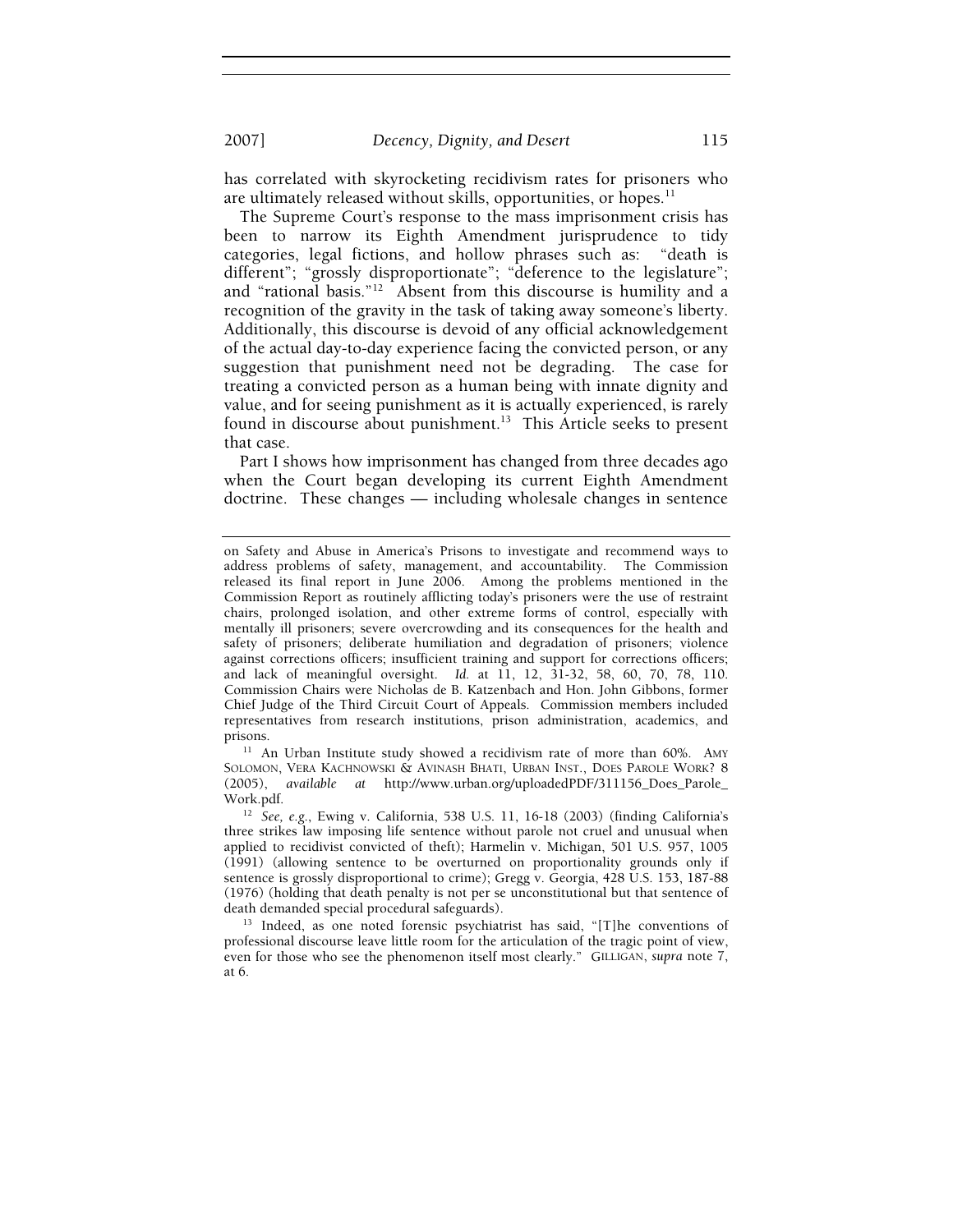length and conditions, post-release barriers to productive citizenship, large racial disparities, and greater prosecutorial sentencing powers are of both constitutional and humanitarian importance. Part II explains how the Court's recent narrow and formalistic reading of the Eighth Amendment has produced a profound legal and moral blindness to the problems of imprisonment. The "death is different" doctrine has become a convenient barrier to the review of prison terms, leading to routine life terms for crimes that under a just desert theory warrant only a few years in jail. Sentences for terms of years do not get adequate scrutiny under current Eighth Amendment law; and the Court's excessive deference to legislatures leaves no room for conscience or moral compunction in its decisions. In Part III, I suggest that it is possible to achieve relief from this judicial straightjacket by looking to the more robust conceptions of human dignity and decent treatment that can be found in the Constitution and emerging global norms.<sup>14</sup> If pursued, this path will produce shorter sentences, safe and useful prisons, and eliminate legal barriers to full citizenship for former prisoners. Only then will we realize the constitutional promise of a rational and humane system of justice.

#### I. DOING HARD TIME

*"We should be astonished by the size of the prisoner population, troubled by the disproportionate incarceration of African-Americans and Latinos, and saddened by the waste of human potential."*<sup>15</sup>

A recurring theme in this Article is that the prison experience is, in many ways, harsher than it has ever been. Prisons are crowded, with double- and triple-celling being the norm. The number of mentally ill prisoners has soared dramatically as mental institutions have closed around the country. New technology has led to increased use of isolation cells and centralized monitoring. Rule violators needn't be tolerated or persuaded to conform when they can be sent to supermax facilities where they will be locked up for twenty-three hours a day

<sup>&</sup>lt;sup>14</sup> Professor Judith Resnik has written extensively about the global absorption of dignity norms. *See, e.g.*, Judith Resnik & Julie Chi-hye Suk, *Adding Insult to Injury: Questioning the Role of Dignity in Conceptions of Sovereignty*, 55 STAN. L. REV. 1921 (2003) (addressing impact of foreign concepts of dignity on United States's norms); Judith Resnik, *Law's Migration: American Exceptionalism, Silent Dialogues, and Federalism's Multiple Ports of Entry*, 115 YALE L.J. 1564 (2006) (examining interaction between American law and foreign human rights movements). 15 GIBBONS & KATZENBACH, *supra* note 10, at 8.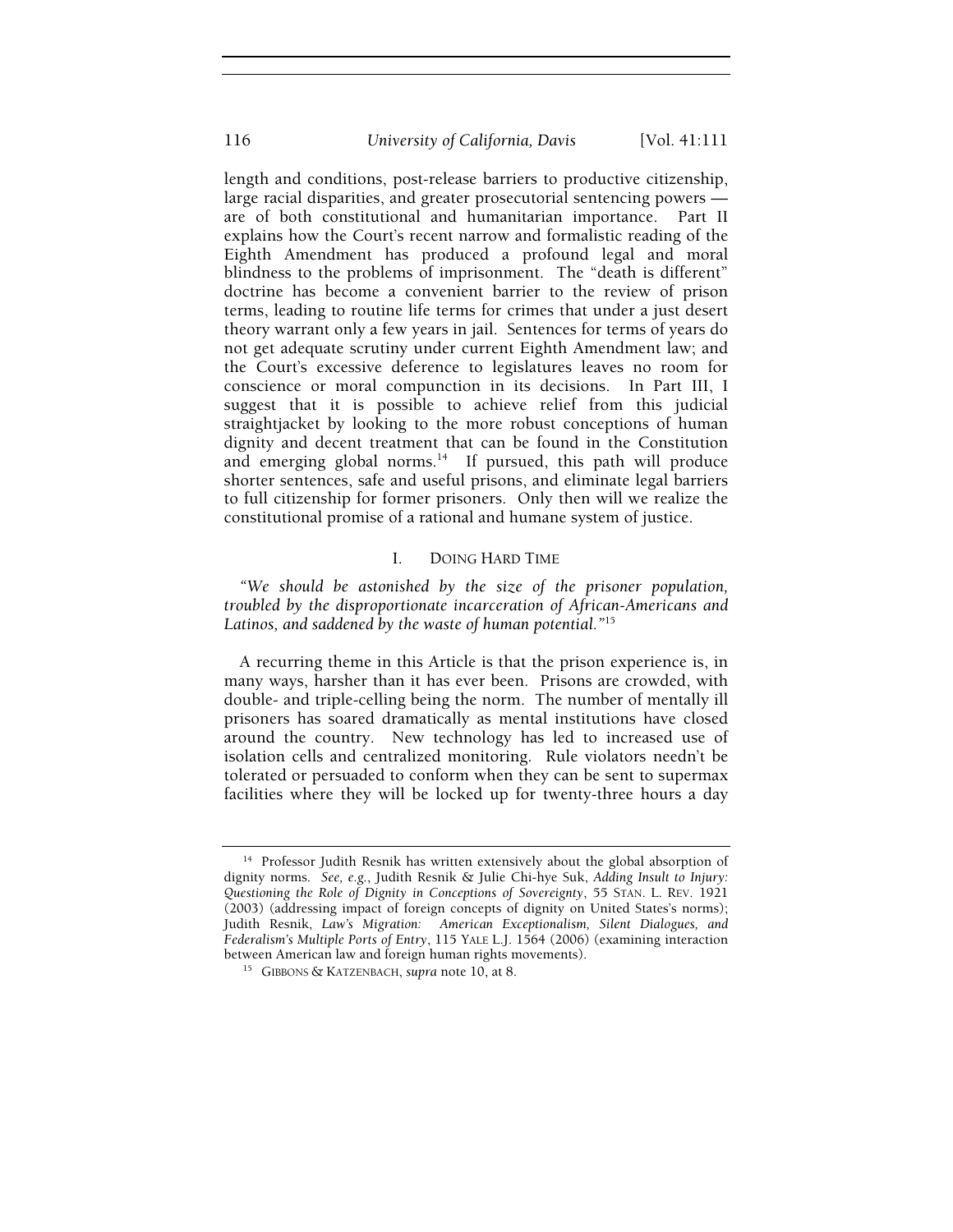and deprived of all human contact.<sup>16</sup> The following section explores some of the causes of harsher prison sentences.

# *A. The Expanding Prison Net*

America's embrace of mass imprisonment arose during a widespread drive for sentencing equality, which gave rise to determinate sentencing schemes such as mandatory minimums and sentencing guidelines.<sup>17</sup> This is only a small part of the story, however. A crime wave beginning in the 1960s, and the drug war in the 1970s have yet to end, and have fueled ever longer and harsher sentences. This has reached the point where the rate of imprisonment in the United States for drug crimes alone is higher than that of most European countries for all crimes.<sup>18</sup> As more states and the federal government adopted mandatory sentencing schemes, the power of sentencing shifted from judges to prosecutors, who determined which crimes to charge. With deinstitutionalization of the mentally ill and the decline of social services, we turned to prisons to warehouse society's undesirables. The combined effect of these developments has multiplied the U.S. prison population seven-fold, from 300,000 in 1970 to 2.2 million in 2005.19 Add in probationers, parolees, and other non-prisoners under

<sup>&</sup>lt;sup>16</sup> Supermax prisons incorporate high-tech security features, a smaller guard-toprisoner ratio, and minimal interruptions of the prisoner's solitary status. Craig Haney, *Mental Health Issues in Long-Term Solitary and "Supermax" Confinement*, 49 CRIME AND DELINQ. 124, 125-27 (2003). 17 The U.S. Sentencing Guidelines were created to provide "reasonable uniformity

in sentencing by narrowing the wide disparity in sentences imposed for similar criminal offenses committed by similar offenders." U.S. SENTENCING COMM'N, GUIDELINES MANUAL ch. 1, pt. A, at 2 (2002).<br><sup>18</sup> ROBERT J. MACCOUN & PETER REUTER, DRUG WAR HERESIES: LEARNING FROM

OTHER VICES, TIMES, AND PLACES 24 (2001). New and revised drug laws eliminated rehabilitation as a punishment goal, added increasingly draconian mandatory sentences for possession and sale of drugs, eliminated judicial discretion or consideration of a defendant's background in all federal sentencing, added broad conspiracy laws, and established sentencing enhancements for many common circumstances incident to criminal activity. *See generally* Omnibus Anti-Drug Abuse Act of 1988, Pub. L. No. 100-690, 102 Stat. 4181 (codified as amended in scattered titles of U.S.C.); Anti-Drug Abuse Act of 1986, Pub. L. No. 99-570, 100 Stat. 3207 (codified as amended in scattered sections of 18 U.S.C., 21 U.S.C., and 31 U.S.C.); Sentencing Reform Act of 1984, Pub. L. No. 98-473, 98 Stat. 1987 (codified as

amended in scattered sections of 18 U.S.C. and 28 U.S.C.). 19 *See* Bureau of Justice Statistics, *supra* note 4 (finding 2.2 million people are incarcerated in prisons or jails); Vincent Schiraldi & Jason Ziedenberg, Justice Policy Inst., The Punishing Decade: Prison and Jail Estimates at the Millennium 1 (2000), *available at* http://www.justicepolicy.org/images/upload/00-05\_REP\_PunishingDecade\_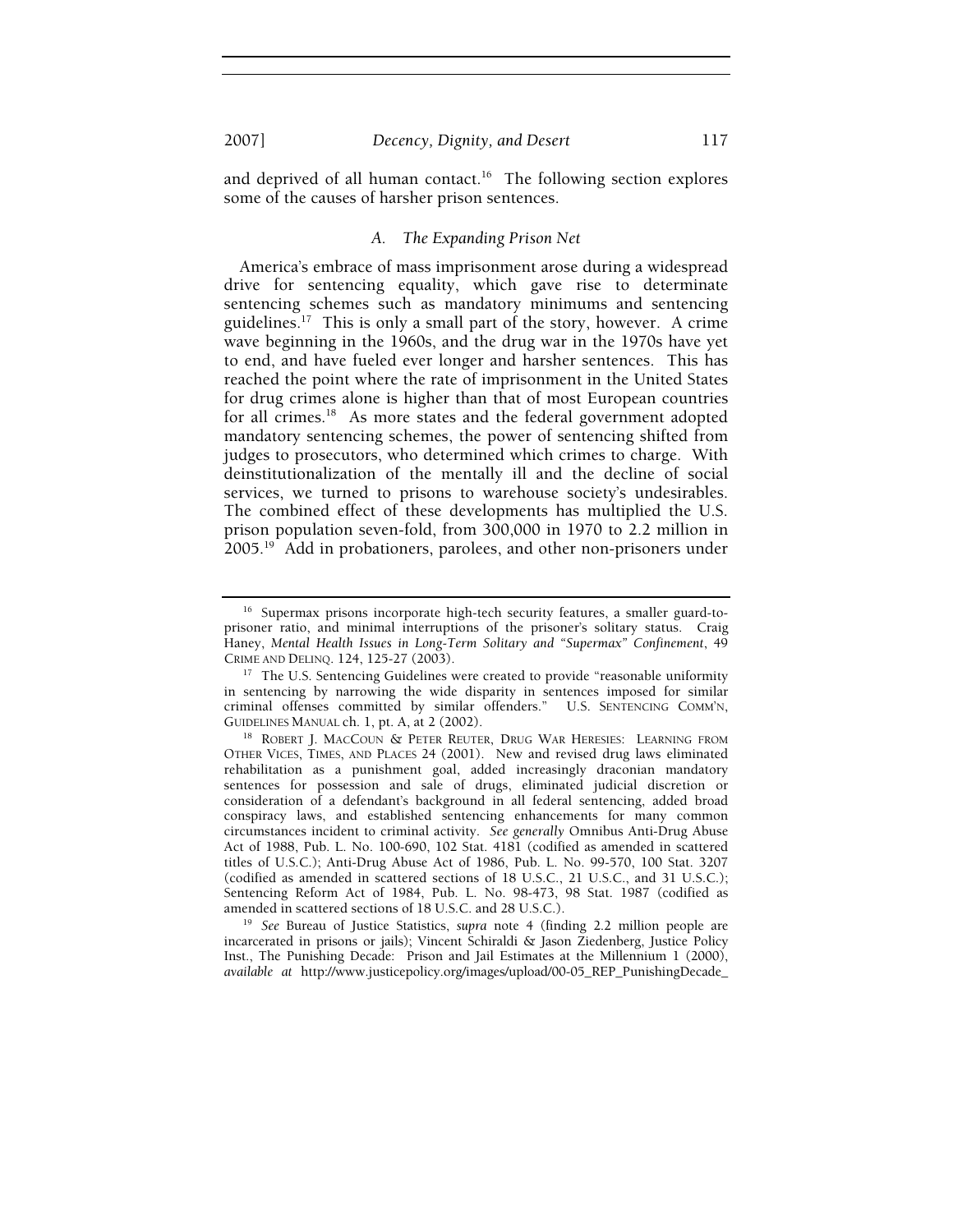the criminal justice system's control, and the number is an astonishing seven million.<sup>20</sup> If incarceration rates remain constant, 6.6% of Americans born in any given year will go to prison for some of their  $l$ ife $21$ 

Our justice system has relied on incarceration to deal with criminals, virtually to the exclusion of any alternative. As Allen Beck, the chief statistician of the Bureau of Justice Statistics, rightly observed, "[T]he growth in the prison population is not about crime; it's about how we have chosen to respond to crime . . . [and our] sanctioning policies that have had profound impacts on the size and composition of the nation's prison population." $22$  These policies include budgets that starve non-prison options, increasingly severe sentences for particular crimes, and laws abolishing parole or facilitating parole revocation. For example, the California Supreme Court held parole can be denied based on the seriousness of the convicted offense despite a prisoner's rehabilitation, community support, and number of years served.<sup>23</sup> The safeguard of mercy, which has historically kept hope alive for many of those facing punishment, has largely disappeared.<sup>24</sup> The ultimate non-capital sentence, life without parole, is no longer reserved for killers. It may also be prescribed for thieves, drug dealers, gun carriers, kidnappers,

AC.pdf (finding that 300,00 people were incarcerated in 1970); *see also* MAUER, *supra*  note 2 (noting risk of receiving prison sentence following drug arrest rose 447% between 1980 and 1982). Mauer attributes most of this increase to changes in prosecution and sentencing policies with respect to nonviolent drug and property offenses. Id. at 30-34.

<sup>&</sup>lt;sup>20</sup> Bureau of Justice Statistics, *supra* note 4.<br><sup>21</sup> THOMAS P. BONCZAR, U.S. DEP'T OF JUSTICE BUREAU OF JUSTICE STATISTICS, PREVALENCE OF IMPRISONMENT IN THE U.S. POPULATION, 1974-2001, at 2 (2003), *available at* www.ojp.usdoj.gov/bjs/pub/pdf/piusp01.pdf.<br><sup>22</sup> GIBBONS & KATZENBACH, *supra* note 10, at 109.<br><sup>23</sup> David Feige, *A Prison Without Hope Is a Dangerous Place*, L.A. TIMES, Feb. 1,

<sup>2005,</sup> at B11.<br><sup>24</sup> President George W. Bush has used this power less frequently than his predecessors have. He brought to the presidency his custom as governor of Texas to pardon or grant clemency only where there was solid proof of innocence. His June 2007 clemency toward White House aide I. Lewis "Scooter" Libby stands in stark contrast to all of the President's previous practice. His grounds for clemency raise the considerations cited in this Article as relevant to sentencing: the punishment should fit the crime, and considerations of family and economic loss are also important. *See* Adam Liptak, *For Libby, Bush Seemed to Alter His Texas Strategy*, N.Y. TIMES, July 8, 2007, at A1 (discussing President Bush's act of clemency).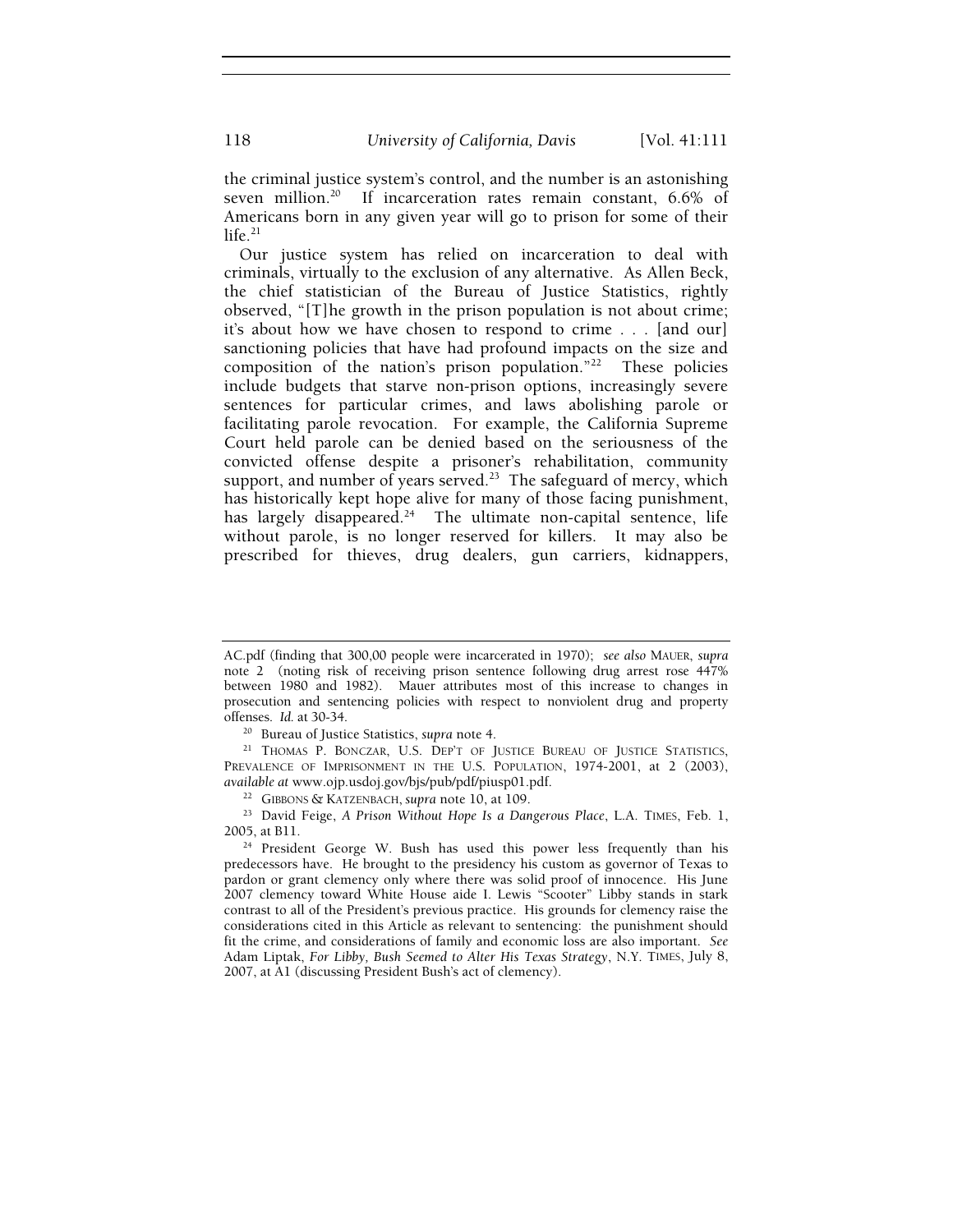hijackers, traitors, unsuccessful terrorists, and recidivists of all stripes.<sup>25</sup>

There may be as many as 132,000 prisoners sentenced to life imprisonment in the United States, 28% of whom have life sentences with no chance of parole.<sup>26</sup> Many more prisoners have the equivalent of life without parole because their sentences are so long that they will not outlive them. As Adam Liptak reported, "[I]n just the last 30 years, the United States has created something never before seen in its history and unheard of around the globe: a booming population of prisoners whose only way out of prison is likely to be inside a coffin."27 While life without parole is degrading and inhumane for adults, it is even more so for children.28 The 1993 *New York Times* study of life imprisonment, cited by Liptak, reported that about 9,700 people are serving life sentences for crimes they committed as juveniles; a fifth of those have no chance of parole.<sup>29</sup>

Along with this exponential change in punishment policy came a very different inmate population. Statistics characterizing today's prisoners include findings that:

[T]he United States is now housing a large and permanent population of prisoners who will die of old age behind bars. At the Louisiana State Penitentiary in Angola, for instance, more than 3,000 of the 5,100 prisoners are serving life without parole, and most of the rest are serving sentences so long that they cannot be completed in a typical lifetime.

About 150 inmates have died there in the last five years, and the prison recently opened a second cemetery . . . .

Liptak, *supra* note 25, at A1. 28 Adam Liptak, *Locked Away Forever After Crimes as Teenagers*, N.Y. TIMES, Oct. 3, 2005, at A1. "Forty-two states and the federal government allow offenders under 18 to be incarcerated forever. Ten states set no minimum age, and 13 set a minimum age of 10 to 13. Seven states, including Florida and Michigan, have more than 100 juvenile offenders serving such sentences . . . . Those sending the largest percentage of their youths to prison for life without parole are Virginia and Louisiana." *Id.* "Juvenile lifers are overwhelmingly male and mostly black. Ninety-five percent of those admitted in 2001 were male and 55 percent were black." *Id.*

29 *Id.*

<sup>25</sup> *See* Adam Liptak, *To More Inmates, Life Term Means Dying Behind Bars*, N.Y. TIMES, Oct. 2, 2005, at A1. 26 *Id.*

<sup>27</sup> *Id.*; *see also* Adam Liptak*, Serving Life, With No Chance of Redemption*, N.Y. TIMES, Oct. 5, 2005, at A1. Liptak noted: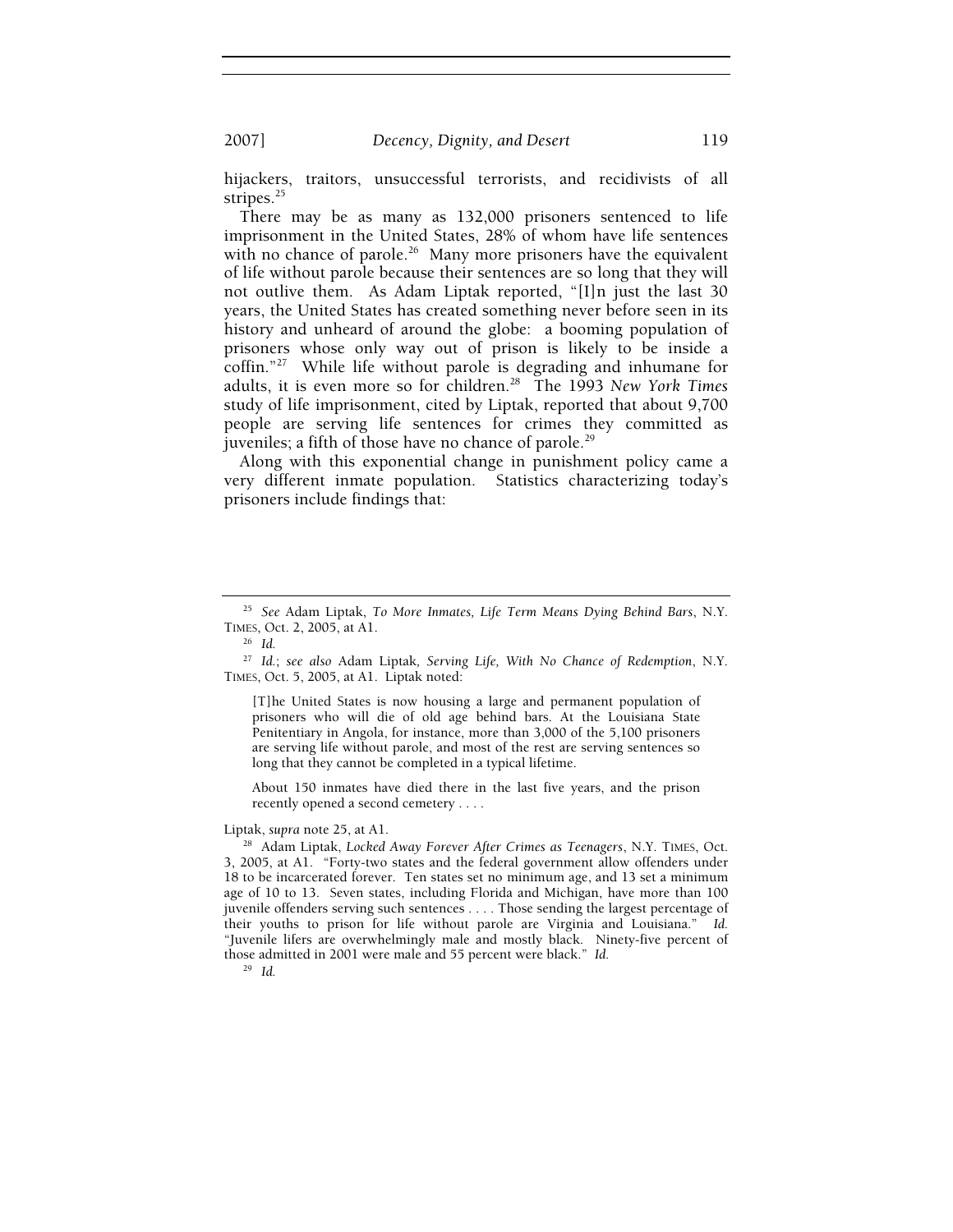- Drug convictions account for the imprisonment of a quarter of all prisoners and 60% of federal prisoners.<sup>30</sup> As of 2003, there were more than ten times as many third strikers serving life sentences for drug possession as for second-degree murder in California.<sup>31</sup> In part, this has caused California's inmate population to grow from 20,000 to 160,000 in twenty years.<sup>32</sup>
- In mid-2005 over half of all prison and jail inmates had mental health problems — over a million people. $33$
- Minorities are incarcerated in overwhelming numbers. In 2005, 40% of prison inmates were black and 20% were Hispanic.<sup>34</sup> As

This is a 38% increase from 1986 when mandatory sentencing laws were passed. Families Against Mandatory Minimums, Quick Facts, http://www.famm.org/

<sup>&</sup>lt;sup>30</sup> Between 1996 and 2002, more than 94,000 people were sentenced under the federal mandatory minimum drug laws. Gary Field, *Imperfect Measure: In Drug Sentences, Guesswork Often Plays Heavy Role*, WALL ST. J., Dec. 2, 2004, at A1. In 2002, 76% of those sentenced to state prison were convicted of a nonviolent crime. The Sentencing Project, Facts About Prisons and Prisoners, http://www.sentencingproject.org/Admin/Documents/publications/inc\_factsaboutpriso n.pdf)(last visited Sept. 12, 2007) (citing Bureau of Justice Statistics); *see also* JOHN IRWIN, VINCENT SCHIRALDI & JASON ZIEDENBERG, JUSTICE POLICY INST., AMERICA'S ONE MILLION NONVIOLENT PRISONERS 4 (1999), *available at* http://www.justicepolicy.org/ reports/onemillionnonviolentoffenders.pdf.

<sup>&</sup>lt;sup>31</sup> SCOTT EHLERS, VINCENT SCHIRALDI & JASON ZIEDENBERG, JUSTICE POLICY INST., STILL STRIKING OUT: TEN YEARS OF CALIFORNIA'S THREE STRIKES 9 (2004), *available at* http://www.soros.org/initiatives/justice/articles\_publications/publications/still\_striking \_20040305/threestrikes\_press.pdf. Schiraldi reports between March 1994 and September 2003, California's three strikes policy cost taxpayers \$8.1 billion in prison and jail expenditures. *Id.* at 25. 32 JEREMY TRAVIS & SARAH LAWRENCE, URBAN INST. JUSTICE POLICY CTR.,

CALIFORNIA'S PAROLE EXPERIMENT 4 (2002), *available at* urban.org/UploadedPDF/ CA\_parole\_exp.pdf. 33 DORIS J. JAMES & LAUREN E. GLAZE, U.S. DEP'T OF JUSTICE, MENTAL HEALTH

PROBLEMS OF PRISON AND JAIL INMATES 1 (2006), *available at* http://www.ojp.usdoj.gov/ bjs/pub/pdf/mhppji.pdf. Seventy-five percent of those incarcerated in state prisons

<sup>&</sup>lt;sup>34</sup> The Sentencing Project, *supra* note 30; *see also* TUSHAR KANSAL, RACIAL DISPARITY IN SENTENCING: A REVIEW OF THE LITERATURE 1 (Marc Mauer ed., 2005), *available at* http://www.sentencingproject.org/PublicationDetails.aspx?PublicationID=

<sup>378 (</sup>stating that "while racial dynamics have changed over time, race still exerts an undeniable presence in the sentencing process").

<sup>&</sup>quot;At yearend 2005 there were 3,145 black male sentenced prison inmates per 100,000 black males in the United States, compared to 1,244 Hispanic male inmates per 100,000 Hispanic males and 471 white male inmates per 100,000 white males." Bureau of Justice Statistics, U.S. Dep't of Justice, Prison Statistics,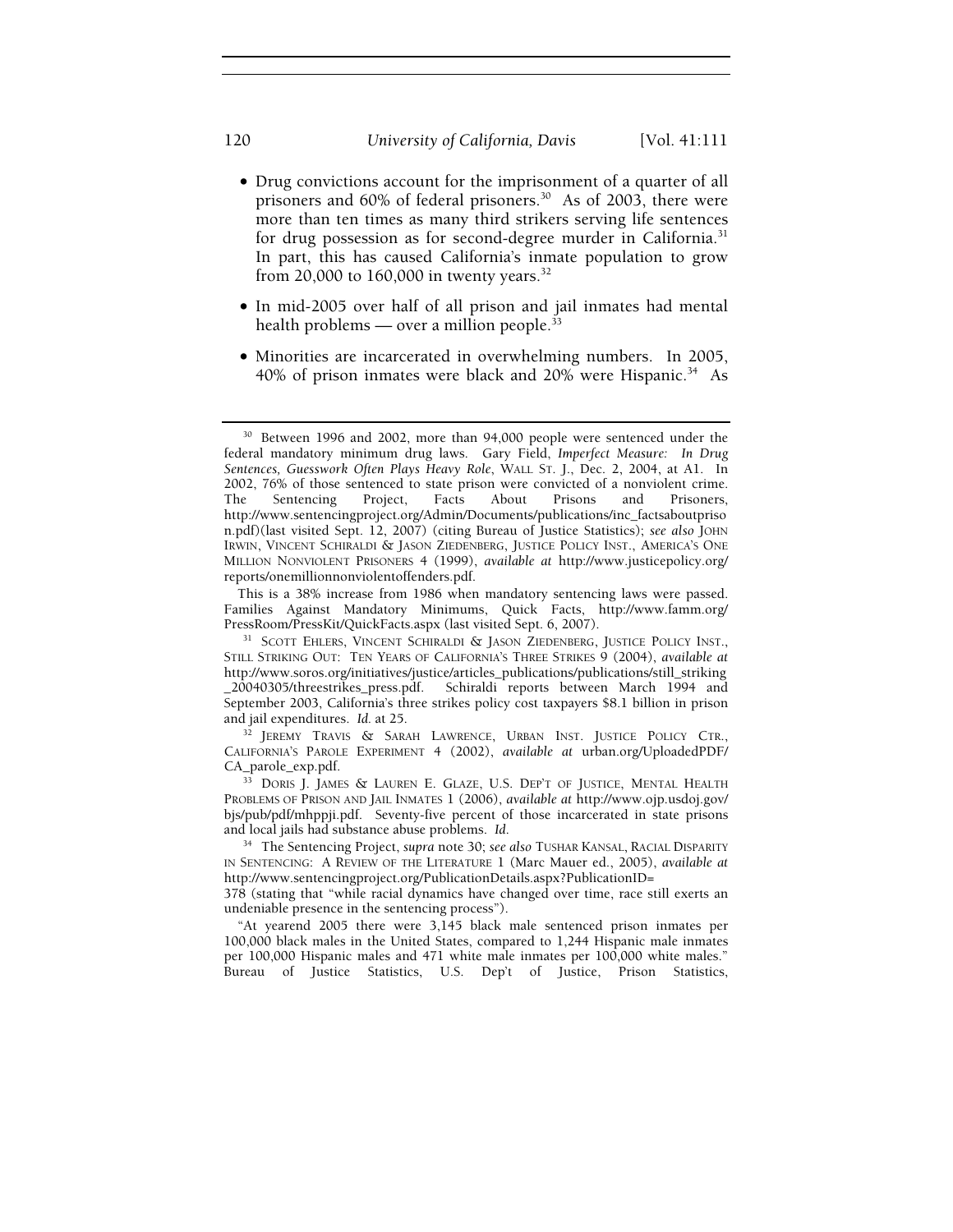one commentator explained, for young black men, "finishing high school is the exception, legal work is scarcer than ever and prison is almost routine, with incarceration rates climbing for blacks even as urban crime rates have declined . . . ."35 Nearly one in eight black men between the ages of twenty and twenty-nine are in prison,<sup>36</sup> compared to one in fifty-nine white men within the same age group. $37$  These rates are quite disproportionate to the commission of crimes within each group. For example, a statistical study in the mid-1990s found that African Americans comprise 13% of all monthly drug users, but 55% of those convicted of drug possession, and 74% of those sentenced to prison for drug possession.38 A similar disparity is evident in the disproportionate numbers of black juvenile drug offenders adjudicated as adults.39 A study of 700,000 criminal cases conducted by the *San Jose Mercury News* concluded that "at

<sup>38</sup> MARC MAUER & TRACY HULING, YOUNG BLACK AMERICANS AND THE CRIMINAL JUSTICE SYSTEM: FIVE YEARS LATER 11 (1995) (compiling statistics from 1992 and 1993). The number of black (non-Hispanic) women incarcerated in state prisons for drug offenses multiplied more than eightfold from 1986 to 1991. *Id.* at 20. The net effect is that by 1993 blacks and Hispanics accounted for almost 89.7% of those sentenced to state prisons for drug possession. *Id.* at 1-2, 13.<br><sup>39</sup> Black juvenile drug offenders are two and a half times more likely than their

white classmates to be adjudicated as adults and end up with a drug conviction. EILEEN POE-YAMAGATA & MICHAEL A. JONES, NAT'L COUNCIL ON CRIME AND DELINQ., AND JUSTICE FOR SOME 2 (2000). An Illinois study found African Americans comprise 15% of the state's juvenile population, but 85.5% of the juveniles transferred to adult court. JASON ZIEDENBERG, CTR. ON JUVENILE AND CRIMINAL JUSTICE ET AL., DRUGS AND DISPARITY: THE RACIAL IMPACT OF ILLINOIS' PRACTICE OF TRANSFERRING YOUNG DRUG OFFENDERS TO ADULT COURT (2001), *available at*  http://www.buildingblocksforyouth.org/illinois/illinois.html).

http://www.ojp.usdoj.gov/bjs/

<sup>&</sup>lt;sup>35</sup> Erik Eckholm, *Plight Deepens for Black Men, Studies Warn*, N.Y. TIMES, Mar. 20, 2006, at A1 (citing numerous recent studies of black men being left behind); *see also* Tony Favro, *Black American Men Hardest Hit by Dysfunctional U.S. Inner Cities*, CITY MAYOR'S SOC'Y, Apr. 25, 2006, http://www.citymayors.com/society/us\_blackmen.html. Favro states, "In 1995, 16 percent of Black men in their 20s who did not attend college were in jail or prison; by 2004, 21 percent were incarcerated. By their mid-30s, 30 percent of Black men who graduated from high school and 60% of those who didn't had spent time in prison. . . . In the inner cities, more than half of all black men do not finish high (secondary) school." *Id.* Others warn of the normalization of the prison experience, especially among young people. *See* Brent Staples, *Growing Up in the Visiting Room*, N.Y. TIMES, Mar. 21, 2004, § 7, at 7 (warning of normalization of prison experience, especially among young people). 36 The Sentencing Project, *supra* note 30. 37 *Id.*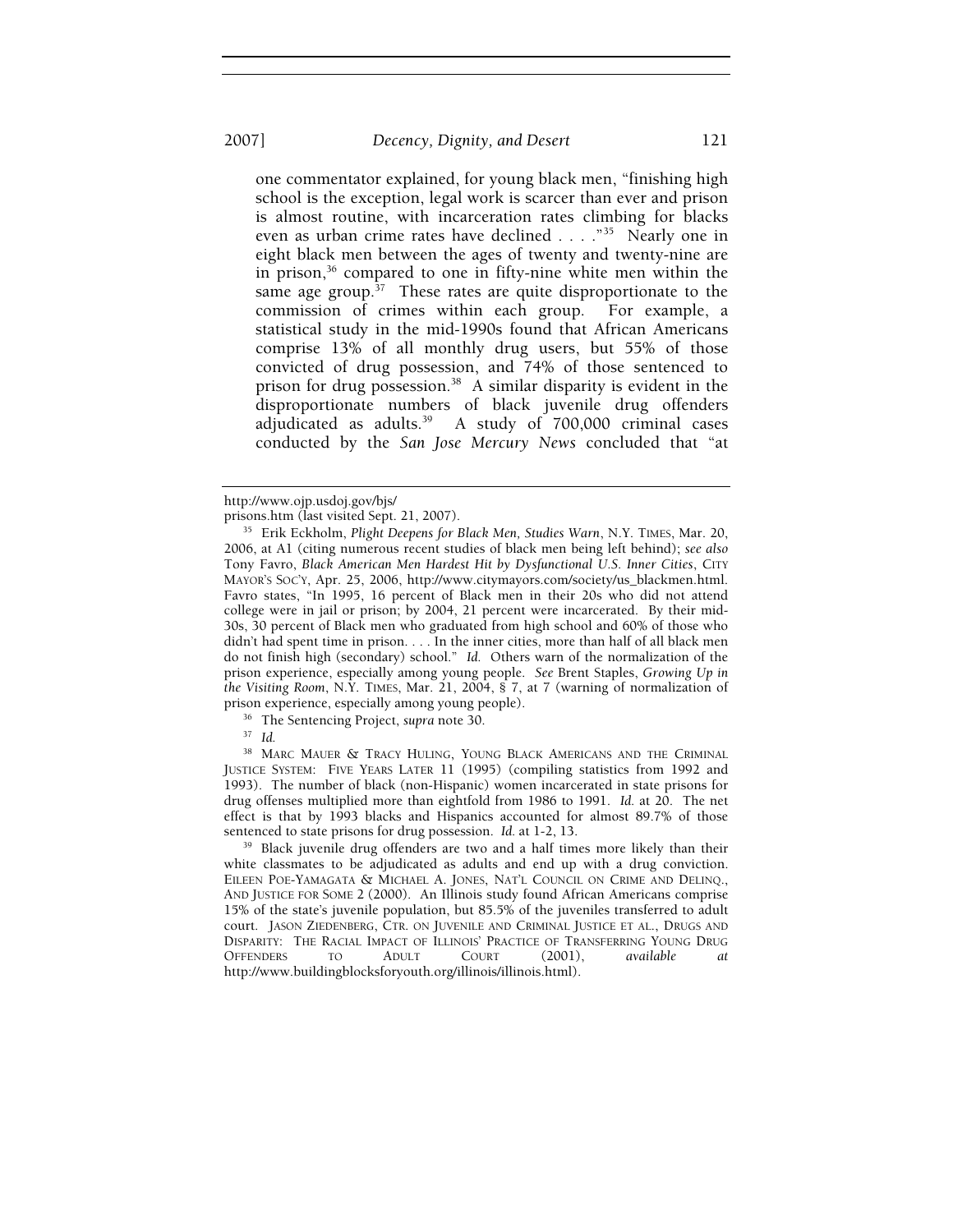virtually every stage of pretrial negotiation, whites are more successful than non-whites."<sup>40</sup>

Harsh sentencing laws, particularly for drug offenses, "have functioned as a kind of giant vacuum cleaner hovering over the nation's inner cities, sucking young black men off the street and into prison."41 One researcher reported that in Washington, D.C., 75% of black males can expect to go to prison or jail in their lifetime.<sup>42</sup> This fact reinforces the suspicion that the laws are discriminatory, replaying, as did segregation, the infamy of slavery and black codes. $43$ This occurs as a result of punishing those convicted of crack cocaine offenses with significantly harsher sentences than those convicted of powder cocaine offenses. Powder cocaine is more likely to be used by white offenders, whereas crack cocaine is more closely identified with black offenders. Thus, sentencing laws send a powerful and negative racial message.

Furthermore, laws that disenfranchise and otherwise penalize convicted felons perpetuate economic and social stagnation for minorities.<sup>44</sup> Disproportionate prison sentences of African Americans and Latinos effectively punish many more individuals than the

<sup>40</sup> A substantially greater number of whites than blacks or Hispanics had their charges reduced to misdemeanors. MAUER, *supra* note 2, at 153 (citing Christopher Schmitt, *Plea Bargaining Favors Whites as Blacks, Hispanics Pay Price*, SAN JOSE

MERCURY NEWS, Dec. 8, 1991, at 1A).<br><sup>41</sup> It is relatively easy for law enforcement to make arrests in urban or inner city areas where drug use and selling is out in the open. This is much less the case in suburban and middle class neighborhoods. *Id.* at 163. According to a report released by the Justice Policy Institute, our country's "drug free zones" do not effectively keep children away from drugs. The authors suggest that the "war on drugs" has led to strong racial disparities in the justice system. JUDITH GREENE, KEVIN PRANIS & JASON ZIEDENBERG, JUSTICE POLICY INST., DISPARITY BY DESIGN:HOW DRUG-FREE ZONE LAWS IMPACT RACIAL DISPARITY — AND FAIL TO PROTECT YOUTH 4 (2006), *available at*  http://www.justicepolicy.org/images/upload/06-03\_REP\_DisparitybyDesign\_DP-JJ-

<sup>&</sup>lt;sup>42</sup> Donald Braman, *Families and Incarceration*, *in* INVISIBLE PUNISHMENT *supra* note 5, at 117. 43 *See* Charles L. Black, Jr., *The Lawfulness of the Segregation Decisions*, 69 YALE L.J.

<sup>421, 425 (1960).</sup> Professor Black notes, "[S]egregation is the pattern of law in communities where the extralegal patterns of discrimination against Negroes are the tightest, where Negroes are subjected to the strictest codes of 'unwritten law' as to job opportunities, social intercourse, patterns of housing, going to the back door, being called by the first name, saying 'sir,' and all the rest of the whole sorry business. Of course these things, in themselves, need not and usually do not involve 'state action,' and hence the fourteenth amendment cannot apply to them. But they can assist us in understanding the meaning and assessing the impact of state action." *Id.*

<sup>44</sup> Travis, INVISIBLE PUNISHMENT, *supra* note 5, at 15, 22-23.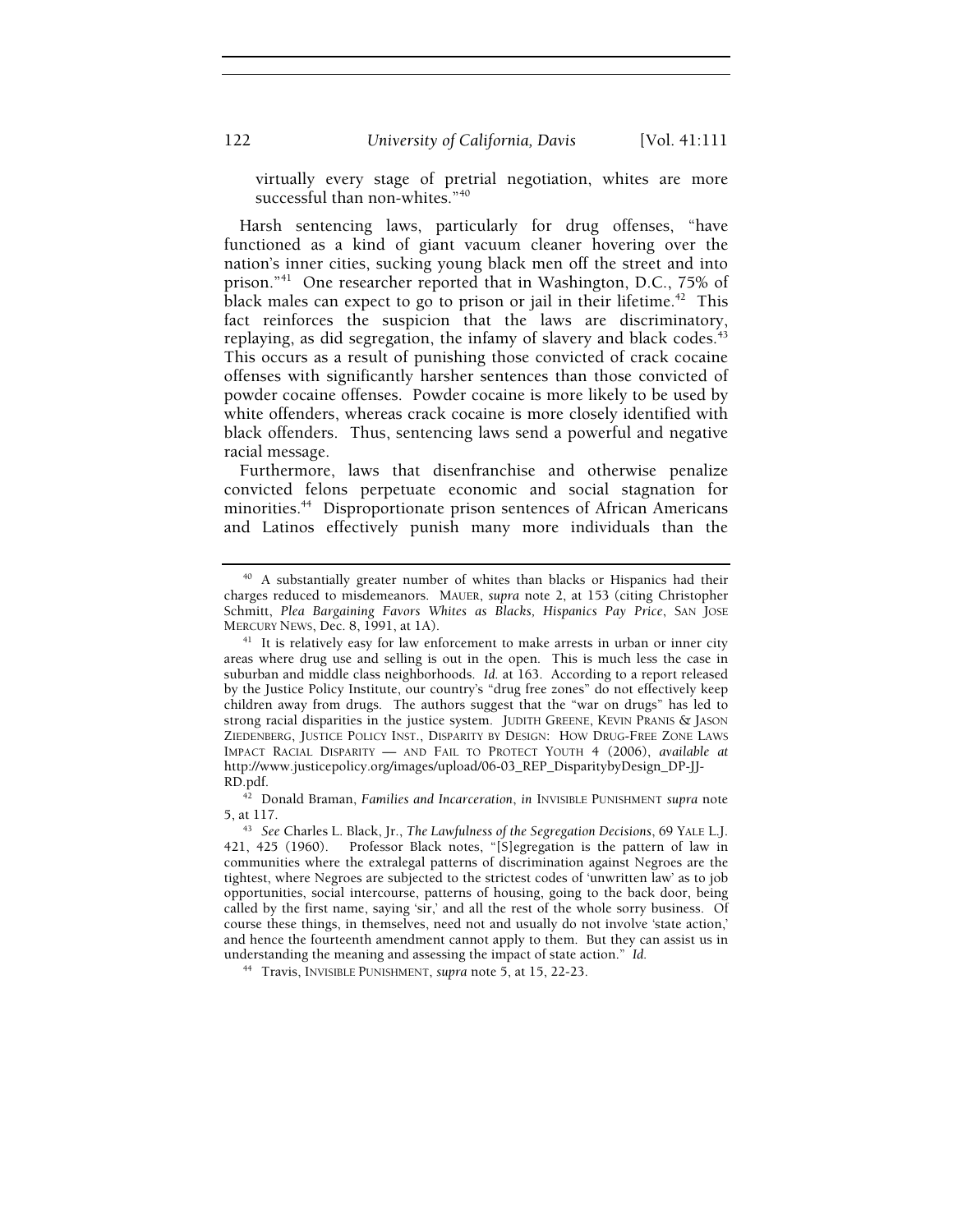2007] *Decency, Dignity, and Desert* 123

convicted defendants. They change the demographics and economy of inner city communities, leave children without fathers, parents without sons, and women without men of marriageable age.<sup>45</sup>

The remainder of this section focuses on the individual prisoner and the cruelty and hopelessness that confront him in and after prison. It is important to understand that the prisoner's fate that I describe is neither an aberration that afflicts the unlucky, nor an unintended consequence of productive policies. It is rather part and parcel of this radically new sentencing regime, deliberately constructed over the past decades.46

#### *B. Inhumane Conditions of Incarceration*

One reason society has chosen to punish by imprisonment is because liberty is highly valued; the threat of losing personal liberty is a powerful deterrent, albeit an imperfect one. But lost liberty and its intrinsic privations only begin to define today's prison experience. Sensational reports of prison neglect or violence hint at a bigger picture that many would rather not know.

Today's prisoner enters a world marked by racial unrest, gang warfare, and abusive guards. Whatever happens, fear will be a prisoner's constant companion from the beginning to end of his prison sentence.<sup>47</sup> He will live with the ever-present risks of being assaulted,

<sup>&</sup>lt;sup>45</sup> In this section I discuss only the collateral consequences, or "invisible punishments," that directly apply to ex-offenders. There is a growing literature about the dire consequences to prisoners' families and communities that are attributable to incarceration and post-incarceration punishment. *See Increased Incarceration of African Americans May Reduce the Health and Well-Being of Their Communities*, DRUG POL'Y RES. CENTER INSIGHTS (RAND Org., Santa Monica, Cal.), 2006, at 1, *available at* http://www.rand.org/multi/dprc/newsletter/2006\_issue1.html; *see also* Braman, *supra* note 42, at 117-35 (discussing intangible toll on families and friends of offenders); Bruce Western, Becky Pettit & Josh Guetzkow, *Black Economic Progress in an Era of Mass Imprisonment*, *in* INVISIBLE PUNISHMENT, *supra* note 5, at 165, 165 (examining increased racial inequality as repercussion of incarceration).

<sup>&</sup>lt;sup>46</sup> Professor Charles Fried has criticized two aspects of our penal system that have contributed to the degradation of modern punishment: first, our disposition to use imprisonment in all cases, violent and nonviolent, and second, our imposition of inordinately long sentences. In both respects the United States exceeds the policies of other Western democracies. Charles Fried, *Reflections on Crime and Punishment*, 3 SUFFOLK U. L. REV. 681, 688 (1997). 47 Prison violence affects even those who have not yet been victimized. Inmates

report fear and anxiety about their physical safety from the moment they enter jail or prison. VICTOR HASSINE, LIFE WITHOUT PAROLE: LIVING IN PRISON TODAY 11 (Thomas Bernard & Robert Johnson eds., 3d ed. 2004).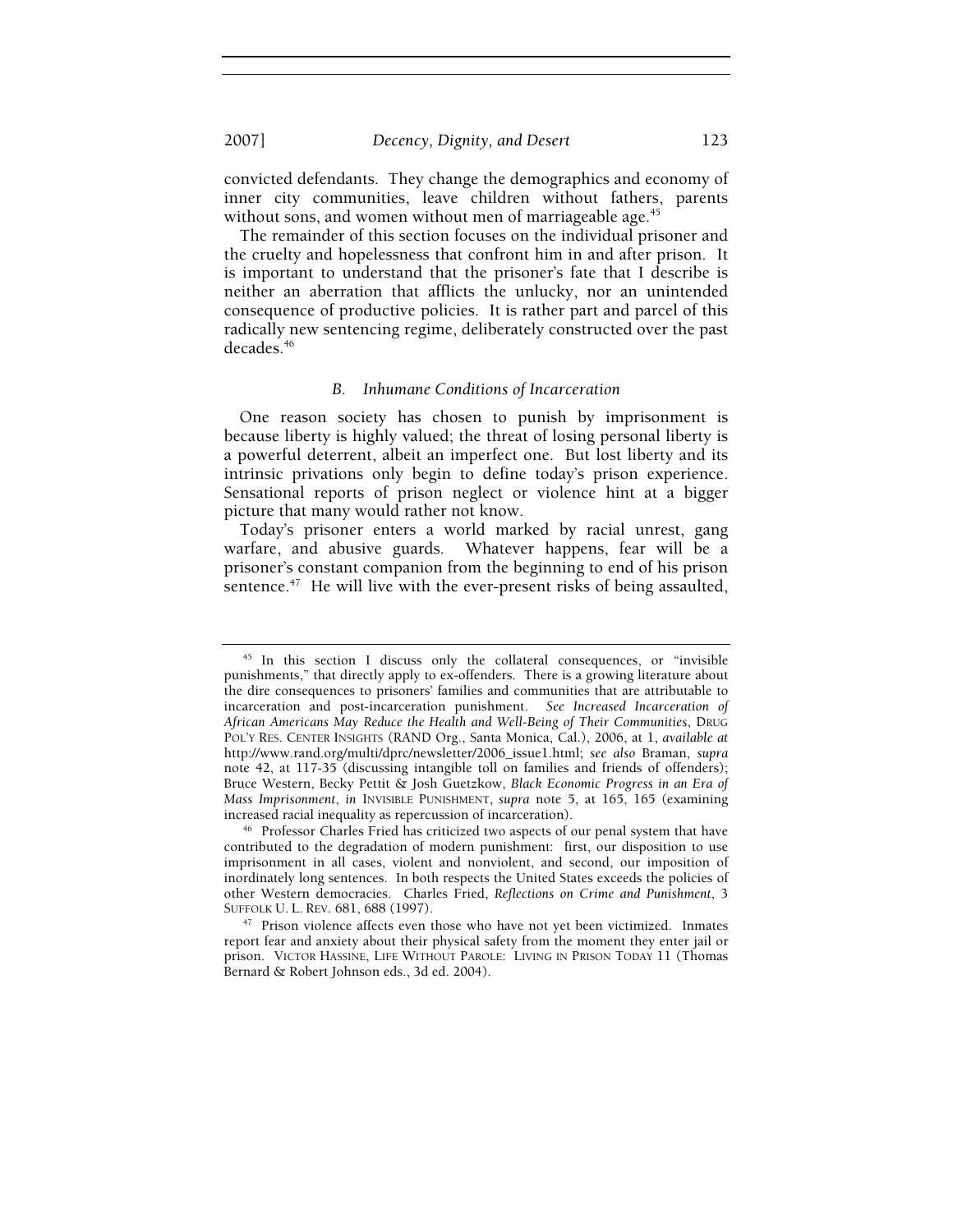raped, or even turned into a gang sex slave;<sup>48</sup> contracting HIV, tuberculosis, or other diseases;<sup>49</sup> being put into isolated confinement, or twenty-three hour a day lockdown; and being thrown into a cell with a severely mentally disturbed and potentially violent inmate. If the prisoner is homosexual, he knows his time in prison is likely to be a living hell.

These fears are not irrational or paranoid. The conditions the Court addressed three decades ago in *Hutto v. Finney* — the nature of solitary confinement, inmate safety and health, crowded sleeping arrangements, and increased violence<sup>50</sup> — have only worsened, and by a large margin.51 In the years after *Hutto*, many judges, legislators, and prisons abandoned the goal of rehabilitation in favor of the more punitive goals of retribution and incapacitation.<sup>52</sup> The use of isolated confinement increased as part of the tougher "confine and control" approach.<sup>53</sup> Prisons continually outgrew their capacity.<sup>54</sup> With too few jobs or classes to occupy inmates, large numbers of prisoners had

<sup>48</sup> In 2000 there were 34,555 reported assaults among prisoners and 17,952 assaults by prisoners against staff. GIBBONS & KATZENBACH, *supra* note 10, at 24. 49 The Commission Report states that 1.5 million prisoners are released with life

threatening diseases. *Id.* at 13. Furthermore, 1.3 to 1.4 million prisoners have Hepatitis C; 98,000 to 145,000 have HIV; 39,000 have AIDS; 566,000 have latent tuberculosis; and 12,000 have active tuberculosis. *Id.* at 47.

<sup>&</sup>lt;sup>50</sup> Hutto v. Finney, 437 U.S. 678, 683 (1978) (criticizing, among other conditions, use of isolation as punishment for inmate misconduct, but failing to find Eighth Amendment violation). *Hutto* was decided at the beginning of a period of judicial activism that brought dramatic changes in prison conditions. Malcolm Feeley and Edward Rubin have described courts' actions of the past 30 years as the most striking example of judicial policy making in modern times. MALCOLM L. FEELEY & EDWARD L. RUBIN, JUDICIAL POLICY MAKING AND THE MODERN STATE: HOW THE COURTS REFORMED AMERICA'S PRISONS 13 (2000); *see also* Thelton E. Henderson, U.S. Dist. Ct. Judge, Remarks at the Annual Dinner of the American Law Institute 3 (May 16, 2006) (transcript available at http://clearinghouse.wustl.edu/chDocs/public/PC-CA-0018- 0011.pdf). Judge Henderson stated, "By 1984, roughly half of the nation's largest prisons were operating under the constraint of court orders. On the whole, these cases spurred significant improvement in many prisons . . . . Judicial intervention eliminated the routine authorized use of torture in prisons and led to the abandonment of inmate trustees, which involved the practice of allowing some inmates to supervise and usually abuse other inmates with official acquiescence."

Henderson, *supra*, at 3.<br><sup>51</sup> See GIBBONS & KATZENBACH, *supra* note 10, at 11-15.<br><sup>52</sup> *Id.* at 106. Over the past 25 years, the rate of incarceration has increased three and a half times. *Id.* at 109.<br><sup>53</sup> *Id.* at 14.<br><sup>54</sup> In 2004, prisons were at 115% of their design capacity. *Id.* at 104.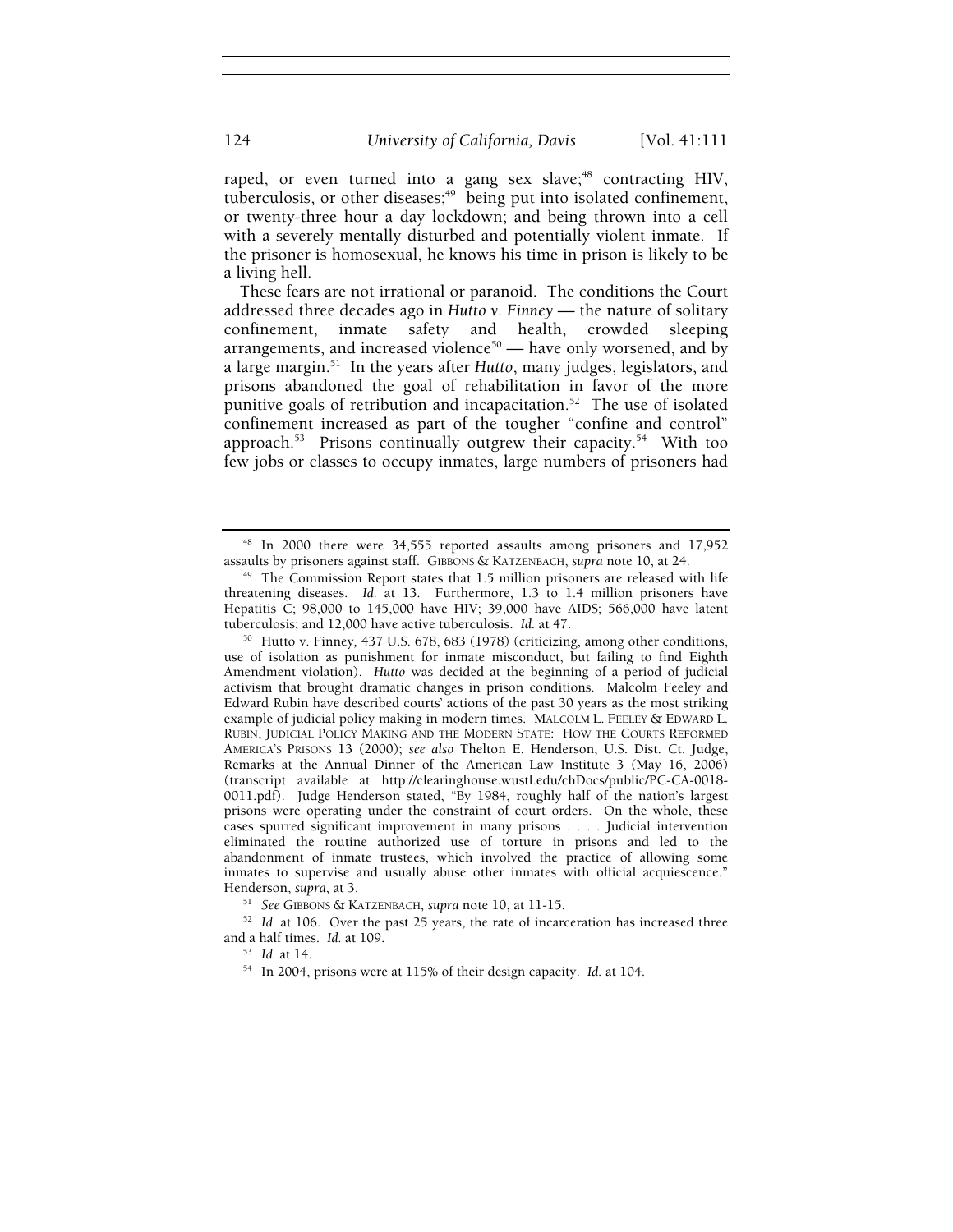too much unproductive time on their hands.<sup>55</sup> The result is that today's prison conditions are harsher, more violent, and more degrading than anyone might have imagined in that earlier era.<sup>56</sup> Consider the evidence.

1. Extreme Violence

In 1995, the New York City Department of Corrections reported that it had  $1100$  slashings and stabbings.<sup>57</sup> In Massachusetts a priest convicted of child molestation was killed by a fellow inmate after serving only months of his sentence.<sup>58</sup> Prison rape is endemic, so much so that Professor James Robertson calls it "an oppressive gender system that functions largely apart from the rule of law."<sup>59</sup> In 2003 Congress passed the Prison Rape Elimination Act after finding that over a twenty-year period more than a million people had been sexually assaulted in prison.<sup>60</sup> Another study of four Midwestern

testified that her son died after being stabbed nine times by another inmate. *Id.* at 34. The numbers vary widely from institution to institution partly because data is not uniformly reported. *Id.* at 17. Much of the violence in prison is by prisoners toward guards. *Id.* at 24. 58 *Id.*

<sup>&</sup>lt;sup>55</sup> Program cutbacks occurred in state and county prisons due to budgetary constraints. A small percentage of the prison population is in federal prison, which has not been as affected by budgetary cuts and overcrowding. For example, in the Florence Federal Correctional Complex ("FCC") in Florence, Colorado, all prisoners must either work or be in a rehabilitation program. *See* JONATHAN FRANZEN, HOW TO

BE ALONE: Essays 219 (2002).<br><sup>56</sup> Donald Specter, director of the Prison Law Office in California, stated to the Prison Abuse Commission, "If you put poor, underprivileged young men together in a large institution without anything meaningful to do all day, there will be violence. If that institution is overcrowded, there will be more violence. If that institution is badly managed . . . [including] poor mental health care, there will be more violence. GIBBONS & KATZENBACH, *supra* note 10, at 22. In a survey of 1502 randomly selected adults living in the continental United States in March and April 2006, when asked if someone known to them was to be incarcerated, 84% said they would be concerned about the person's physical safety and 76% said they would be concerned about that person's health. *Id.* at 29. **57** One witness before the Commission on Safety and Abuse in America's Prisons

<sup>59</sup> James E. Robertson, *A Punk's Song About Prison Reform*, 24 PACE L. REV. 527, 528 (2004) (discussing autobiographical essay of Stephen Donaldson, who describes being raped on his first night in jail in 1973 and being 'made' into girl for purposes of sex for other inmates; he worked for prison reform after his release and died of AIDS in 1996). *See generally* HUMAN RIGHTS WATCH, NO ESCAPE: MALE RAPE IN U.S. PRISONS (2001), *available at* http://www.hrw.org/reports/2001/prison/report.html (analyzing male prisoner on prisoner sexual abuse in United States).<br><sup>60</sup> Prison Rape Elimination Act of 2003 § 4, 42 U.S.C. § 15603 (Supp. IV 2004).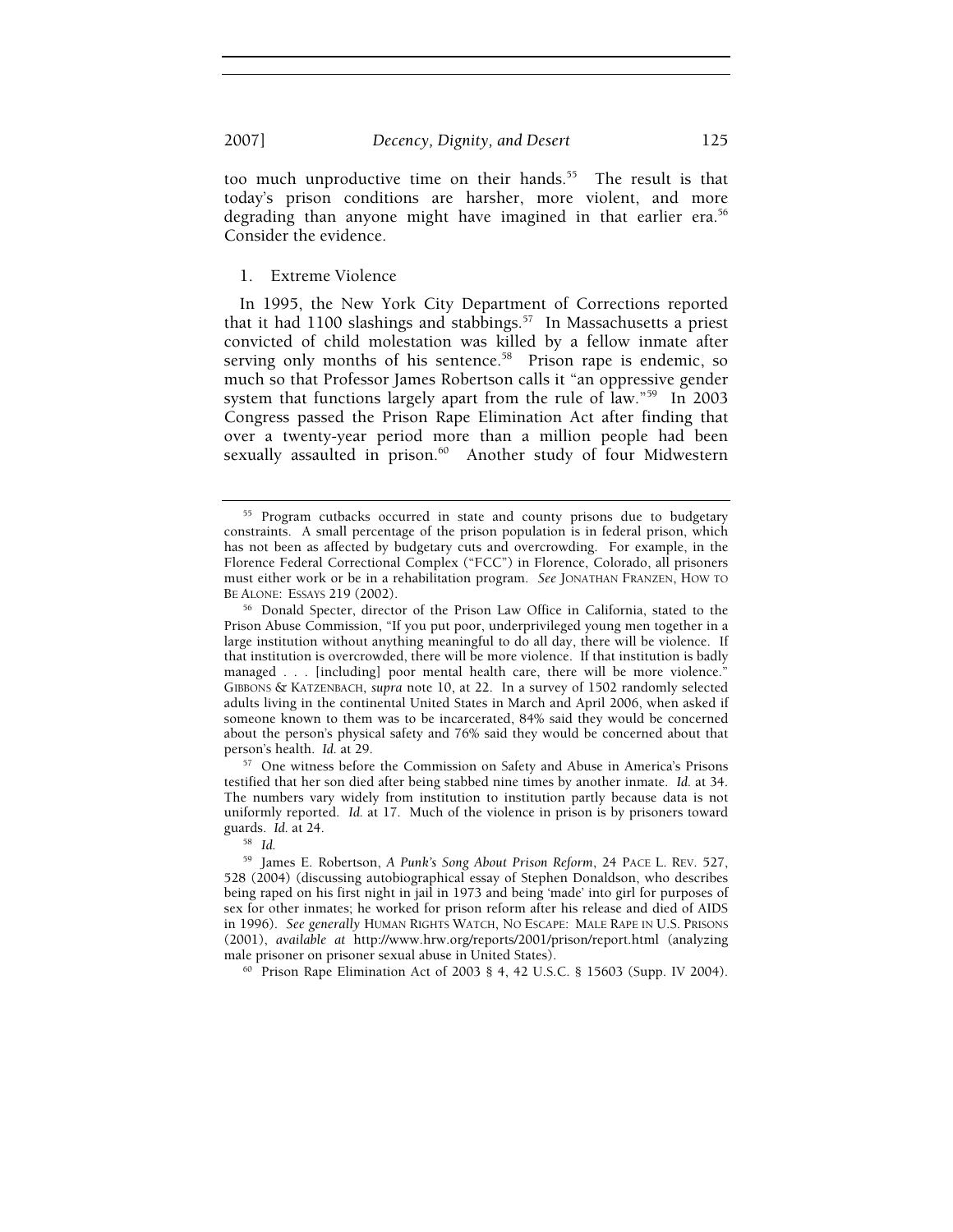states found that one in five inmates reported forced or pressured sex.<sup>61</sup> Apart from the likelihood of long-lasting trauma,<sup>62</sup> prison rape also dramatically increases risks of sexually transmitted diseases, with HIV being referred to by some commentators as an "unadjudicated death sentence."63

Roderick Johnson's case was one of the first to publicly raise the issue of sexual slavery in prison.<sup>64</sup> Johnson, a gay black man, was forced by a prison gang leader to become a sexual slave — to have sex daily, to assume a female name, and to be sold for sexual services to other prisoners. According to his lawyers, Mr. Johnson's pleas for help and safekeeping were ignored by the prison guards, who, instead of coming to his aid, seemed to take pleasure from his plight.<sup>65</sup>

In practice, prison guards are sometimes a source of danger rather than protection. Prisoners and their keepers are afraid of one another, but the keepers have the weapons.<sup>66</sup> TASER guns are sometimes used as a "first strike" option, according to one former prison official who

http://www.spr.org/pdf/break.pdf (last visited Sept. 6, 2007). 64 Adam Liptak, *Ex-Inmate's Suit Offers View into Sexual Slavery in Prisons*, N.Y.

TIMES, Oct. 16, 2004, at A1. 65 *Id.* Similarly, Garrett Cunningham filed a civil rights lawsuit against the Texas

prison system alleging that a prison correctional officer had raped him and that authorities dismissed his complaint. GIBBONS & KATZENBACH, *supra* note 10, at 7. Human Rights Watch also depicts officials as standing by while sexual predators raped fellow inmates and sometimes sold them as sex slaves. *See* HUMAN RIGHTS WATCH, *supra* note 59 (follow "Deliberate Indifference: State Authorities' Response to Prisoner on Prisoner Sexual Abuse" hyperlink); *see also* Johnson v. Phelan, 69 F.3d 144, 152 (7th Cir. 1995) (Posner, J., dissenting) (noting few people have thought about cross-

sex prison surveillance because they are not prisoners). 66 GIBBONS & KATZENBACH, *supra* note 10, at 31-32 (stating, "[O]fficers feel they work under the constant threat of spontaneous violent outbursts; they literally feel under siege. That feeling can lead officers, especially new and inexperienced ones, to overreact and use force when talking would be more effective, or to use more force than necessary to resolve a situation.").

The Act mandates (1) annual surveys to determine prevalence of rape; (2) public hearings; (3) a clearinghouse to aid state and local correctional staff in their efforts to counter prison rape; (4) grants; and (5) a commission to study prison rape and issue voluntary standards on prevention, treatment, and prosecution. *Id.* at §§ 4-7, 42

U.S.C. §§ 15603-15606 (Supp. IV 2004). 61 *See* Cindy Struckman-Johnson & David Struckman-Johnson, *Sexual Coercion Reported by Women in Three Midwestern Prisons*, 39 J. SEX RES. 217, 222 (2002), *available at* www.spr.org/pdf/Struckman021.pdf (finding in one facility 27% of women

 $62$  There is evidence of long lasting trauma from sexual assaults that may lead to other types of violence and interfere with resocialization after release from prison. *See* 149 CONG. REC. H7764, H7764-71 (2003). 63 Stop Prisoner Rape, Breaking the Silence on Prison Rape and AIDS,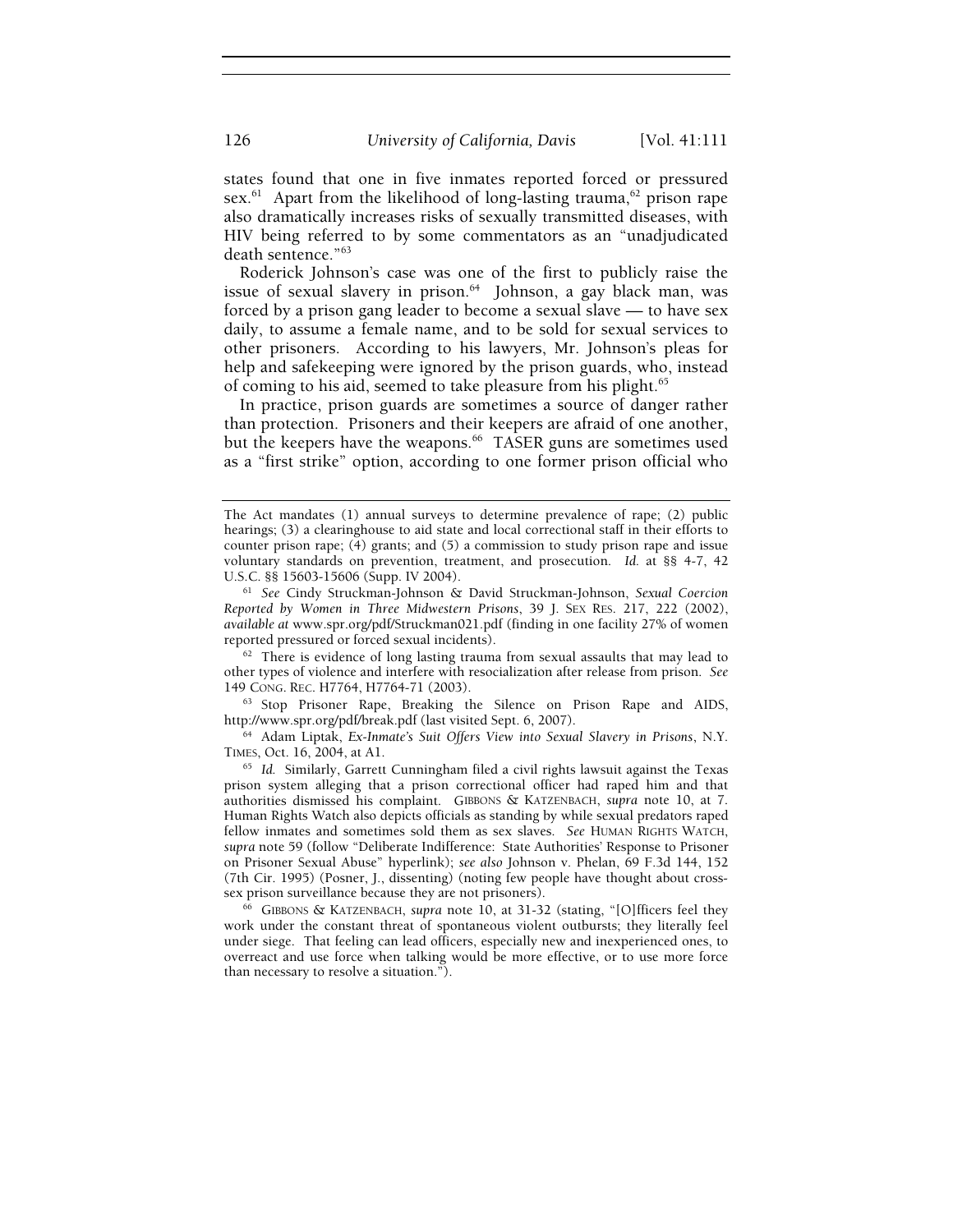reported an incident where such a weapon was used on a small, unarmed prisoner who refused to hand over his dinner tray. $67$  There have been reports of at least twenty prisoner deaths in the past seven years in Texas alone due to guards using restraint chairs, restraint boards, or four- or five-point restraints.<sup>68</sup> A federal judge described one Virginia prisoner as having been stripped to his underwear and held by restraints around his hands, feet, and chest for forty-eight hours during which time he was in great pain, hallucinating, vomiting, and urinating on himself. $69$  As the above examples show, prison is much more than a term of years spent in a cell away from family, work, and friends. It breeds violence that is ignored by officials; and it fosters pervasive fear and despair.

#### 2. Long-Term Isolation

The mushrooming reliance on isolation, sometimes called administrative segregation,<sup>70</sup> and the rising numbers of maximum security "supermax" facilities designed specifically for isolating prisoners, are blamed by some experts for the rise in both prison violence and prisoner suicide.<sup>71</sup> In 2005 forty-four California prisoners killed themselves with 70% of these suicides occurring in disciplinary segregation units.<sup>72</sup> The following description of conditions of isolation in a New York prison illustrates why some prisoners are driven to such lengths:

 $67$  He stated that "before even entering the cell, an 'extraction team' of five officers and a sergeant discharged two multiple baton rounds, hitting the prisoner in the groin, dispensed two bursts of mace, and fired two TASER cartridges." GIBBONS & KATZENBACH, *supra* note 10, at 32; s*ee also* Hope v. Pelzer, 536 U.S. 730, 738 (2002) (noting long after safety concerns abated, guards continued to inflict pain and cruel conditions on prisoner).<br><sup>68</sup> GIBBONS & KATZENBACH, supra note 10, at 32.<br><sup>69</sup> Id. at 32 (citing Sadler v. Young, 325 F. Supp. 2d 689 (W.D. Va. 2004)).<br><sup>70</sup> The Bureau of Justice Statistics shows that in the year 2000 ther

approximately 80,000 people confined to segregation. *Id.* at 52-53. This number is believed to be fewer than the actual number due to problems in data collection. *Id*. The Prison Abuse Commission concluded the increase in segregation outpaced the growth in prison population. *Id.* at 56. Between 1995 and 2000, the prison population increased 28%, whereas the total number of inmates in segregation increased 40%. Id.

increased 40%. *Id*. 71 *Id.* at 14, 52. 72 *Id.* at 59; *see also* Pam Belluck, *Mentally Ill Inmates at Risk in Isolation, Lawsuit Says*, N.Y. TIMES, Mar. 9, 2007, at A12 (citing lawsuit filed by Massachusetts Correctional Legal Services alleging increased use of isolation responsible for mental illness and suicide).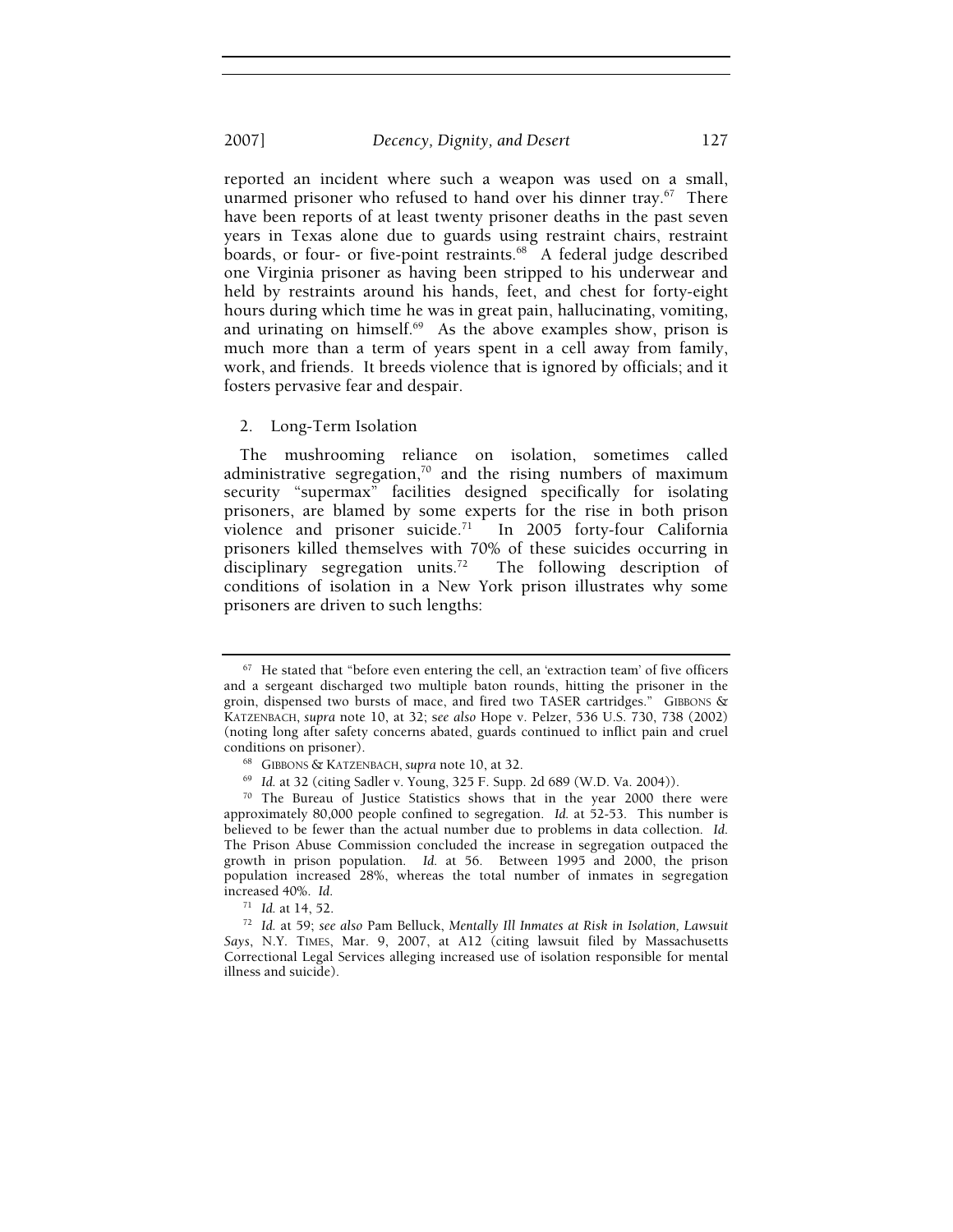Iron bars at the back face a corridor, across from which are tall windows that allow filtered rays to penetrate your cell — your only source of natural light. A few feet from the metal bed, a stainless steel toilet and sink are affixed to the floor. . . . Until a book cart comes by — maybe the next day, maybe not — all you have to read is the Special Housing Unit manual telling you what to expect while you are there: no phone calls, no programs, no group interaction with other inmates and no out-of-cell movement except an hour a day of legallymandated recreation. If you decide to go to recreation, you will be "mechanically restrained" with handcuffs and a waist chain as you are escorted to an empty outdoor cage. If you have a history of violence, you will remain shackled during recreation. Even if the temperature outside is below freezing, you will not be allowed to wear gloves or a hat. There is no equipment in the rec pen, not even a ball . . . .

[Y]ou wonder what time it is but have no way of knowing since watches are not allowed and no clocks are in sight. Your surroundings have been reduced to shadows and steel, your life to a nightmarish monotony.<sup>73</sup>

Twenty years ago there were no supermax facilities.<sup>74</sup> Today there are over forty, holding  $2\%$  of state and federal prisoners.<sup>75</sup> supermax prisons, inmates are typically confined to their cells twentythree hours a day. Psychologist Craig Haney writes that "[b]ecause supermax units typically meld sophisticated modern technology with the age-old practice of solitary confinement, prisoners experience levels of isolation and behavioral control that are more total and complete and literally dehumanized than has been possible in the past. [It constitutes an] extreme form of imprisonment unique in the modern history of corrections."76

<sup>73</sup> CORR. ASS'N OF N.Y., LOCKDOWN NEW YORK: DISCIPLINARY CONFINEMENT IN NEW YORK STATE PRISONS 6 (2003), *available at* http://correctionalassociation.org/PVP/

<sup>&</sup>lt;sup>74</sup> Daniel P. Mears & Jamie Watson, *Towards a Fair and Balanced Assessment of Supermax Prisons*, 23 JUST. Q. 232, 234 (2006) (discussing supermax facilities). The closest thing to a supermax facility was the federal prison in Marion, Illinois, which reportedly housed the worst prisoners in America in lockdown 23 hours a day. *Id*. at 232-33. 75 *Id.*

<sup>76</sup> Haney, *supra* note 16, at 127.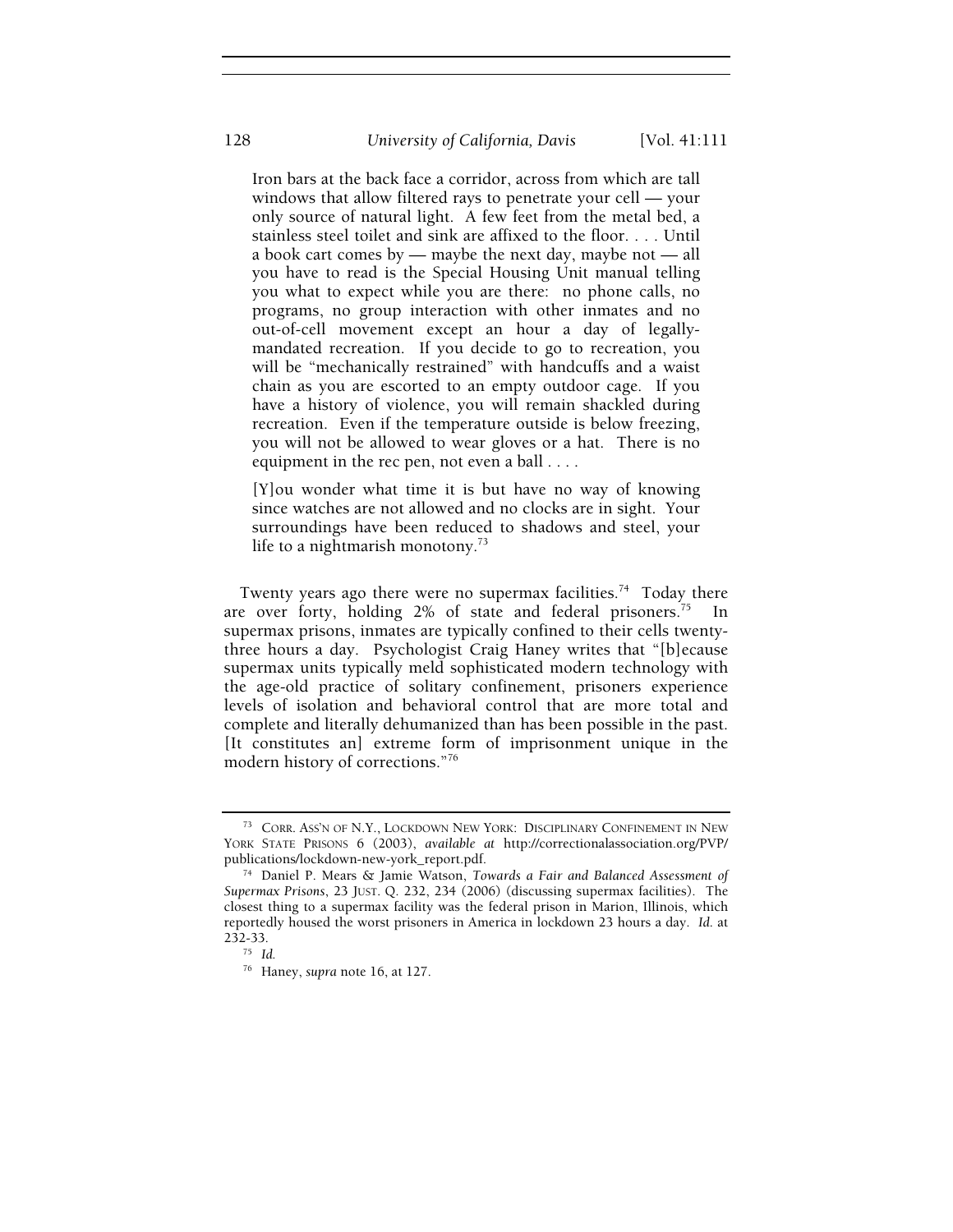2007] *Decency, Dignity, and Desert* 129

Some corrections officials insist that they use isolation only as a last resort,<sup>77</sup> but James Bruton, a former Minnesota prison warden, once testified that "there are states in this country that [segregate] prisoners simply because they have a gang affiliation, whether or not they have done anything in the prison."78 Often they are African American and Latino prisoners who are being improperly labeled as gang members.<sup>79</sup> Isolation is also used as an ill-conceived means of controlling the unruly mentally ill.<sup>80</sup>

The risks of isolation are well documented.<sup>81</sup> The data shows that after release, some isolated prisoners treat others the way they themselves were treated.<sup>82</sup> Many will experience mental deterioration as the result of long-term isolation with severely limited exposure to sensory stimuli or other activity as well as victimization by staff. This mental deterioration is extremely dangerous given the large numbers who are already mentally ill when they arrive in prison.<sup>83</sup> A Canadian research project found isolation could lead to paranoid psychosis or uncontrolled rage, including an increase in homicidal and suicidal impulses.84 French researchers concluded that prisoners placed in solitary confinement often become schizophrenic instead of receptive to social rehabilitation.<sup>85</sup> Haney found that segregated prisoners are "utterly dysfunctional when they get out" and that the family members of recently released prisoners often seek his assistance.<sup>86</sup> A forty-five-

gang members. Id. at 33.<br><sup>80</sup> See id. at 59-61.<br><sup>81</sup> Id.; see also Haney, supra note 76, at 132.<br><sup>82</sup> GIBBONS & KATZENBACH, supra note 10, at 55 (citing Hang Toch, *The Future of Supermax Confinement*, 81 PRISON J. 376, 3

<sup>83</sup> Id. at 52-61; Mears & Watson, *supra* note 74, at 250. One study of New York prisons reported that more than half of prison suicides occurred in 23 hour lockdown units. Many more prisoners had attempted suicide. Jennifer R. Wynn & Alisa Szatrowski, *Hidden Prisons: Twenty-Three-Hour Lockdown Units in New York State* 

*Correctional Facilities*, 24 PACE L. REV. 497, 526 (2004). 84 *See* Bruno M. Cormier & Paul J. Williams, *Excessive Deprivation of Liberty*, 11 CAN. PSYCHIATRIC ASS'N J. 470, 470-84 (1966). 85 Henri N. Barte, *L'Isolement Carcéral*, 28 PERSP. PSYCHIATRIQUES 252, 252 (1989). 86 GIBBONS & KATZENBACH, *supra* note 10, at 52. Recommendations of the

Commission on Safety and Abuse in America's Prisons include: (1) make segregation a last resort; (2) make it more productive; (3) end isolation; (4) protect mentally ill prisoners. *Id*. at 61.

<sup>77</sup> *See, e.g.*, GIBBONS & KATZENBACH, *supra* note 10, at 53-54 (finding prisons vary

<sup>&</sup>lt;sup>78</sup> Id. at 54.<br><sup>79</sup> Id. at 54-55. As sociologist and former prisoner Douglas Thompkins says, race is often a "proxy for dangerousness" used by those who staff the prisons to identify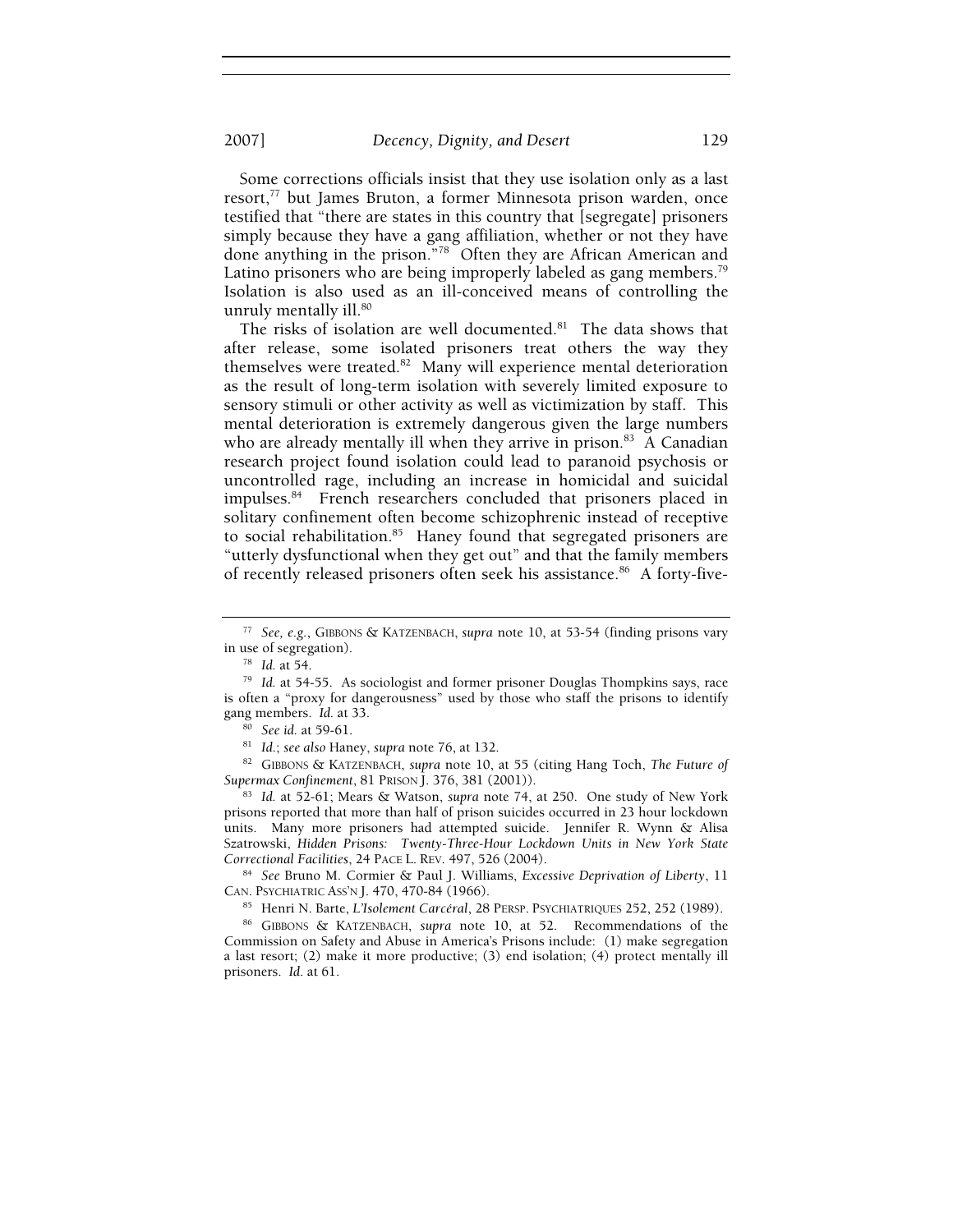year-old mother of three who was housed in the segregation unit of a New Jersey prison described her experience of isolation this way:

I never seen the sky, or felt the warmth of the sun, or a breeze pass by me, the trees and grass or a rain drop. I had a small narrow window which does not open, but all I could see was brick walls and nothing more. . . . Then one day I could not stand it and I so desperately need to feel real air, so I started to scrape the seal from the window with my finger tips. . . . For three months . . . I scraped and scraped where my fingers bleeded, but I managed . . . to inhale a very small amount of air but it was all I needed in order to survive.<sup>87</sup>

#### 3. Dehumanization

Isolation is one extreme form of dehumanization, but prisoners in the general population suffer other forms. One former inmate recalls that he was told by the guards that their purpose upon a prisoner's entry was to "break the spirit and resolve" of the men.<sup>88</sup> To do this, guards would throw the handcuffed and chained prisoners' belongings into a pile, and order them to clean up the mess, laughing and smirking all the while.<sup>89</sup> Complaints about particular cellmates resulted in the complainant being assigned more violent cellmates.<sup>90</sup> The inmate testified that he believes the inhumanity and degradation he and others suffered in U.S. prisons is comparable to that suffered by foreign prisoners in Abu Ghraib.<sup>91</sup>

Certainly there are constant opportunities for methods of degradation during the frequent searches of bodies and cells,<sup>92</sup> the daily series of orders about eating, showering and moving about, and the administrative determinations on conditions of confinement, which are substantially left to the discretion of prison officials. Prisons may place more than one prisoner in a single cell,  $93$  and they

<sup>&</sup>lt;sup>87</sup> Id. at 57.<br><sup>88</sup> Letter from Jeffrey Scott Hornoff to Comm. on Safety & Abuse, Vera Inst. of Justice 3 (Apr. 9, 2005), *available at* http://prisoncommission.org/statements/ hornoff\_scott.pdf. 89 *Id*. at 2-3. 90 *Id*. at 7. 91 *Id*. at 9. 92 *See* Hudson v. Palmer*,* 468 U.S. 517, 526 (1984) (stating there is no Fourth

Amendment right "within the confines of a prison cell").<br><sup>93</sup> Rhodes v. Chapman, 452 U.S. 337, 352 (1981).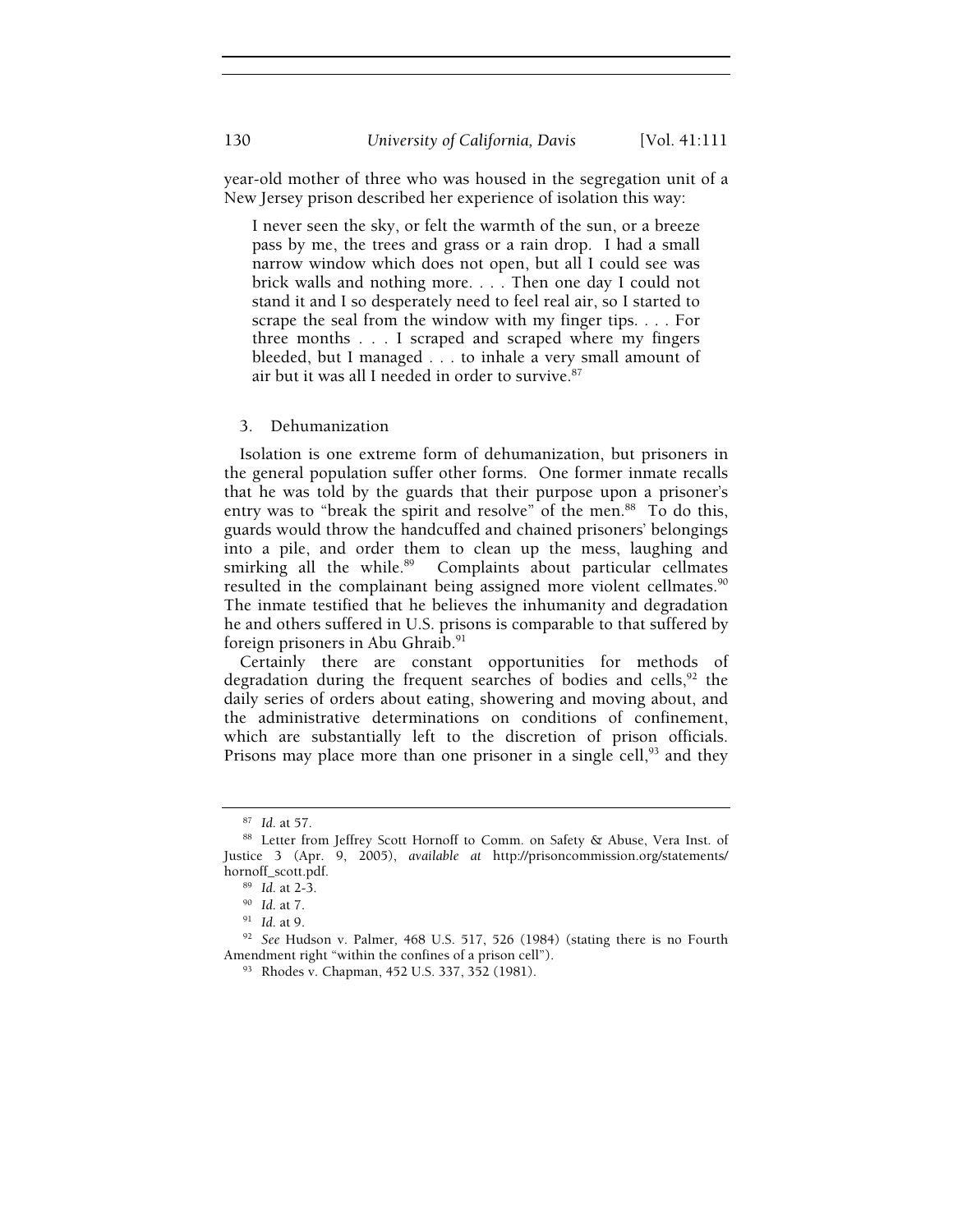may transfer an inmate, without cause and without a hearing, to a remote part of the state or even to another state, far from family and friends.94 Prison officials may prevent a prisoner from seeing his child,<sup>95</sup> and may deny visitors altogether if the inmate has broken a rule.96

Significantly, it is often a mentally ill prisoner who violates a prison rule, thereby risking segregation and exacerbation of mental illness.<sup>97</sup> Jamie Fellner, the Director of Human Rights Watch, said recently, "Prisons are woefully ill-equipped for their current role as the nation's primary mental health facilities."98 The U.S. Department of Justice estimates that 16% of all jail admissions are people suffering from mental illness, and that 47% of these are nonviolent offenders.<sup>99</sup> Various reports have estimated the number of mentally ill inmates in U.S. prisons at 350,000 to 500,000.<sup>100</sup> A former warden reported that

1986).<br><sup>96</sup> Restrictions on prison visitation may be imposed by prison officials so long as such restrictions are necessary to serve legitimate penological objectives, including maintaining discipline. *See* White v. Keller, 438 F. Supp. 110, 118 (D. Md. 1977). 97 *See* Haney, *supra* note 76, at 142 (noting overrepresentation of mentally ill

prisoners in supermax segregation units, and that mentally ill prisoners experience greater difficulty conforming to "rigidly enforced rules and highly regimented procedures" of prison). According to the Commission on Safety and Abuse in America's Prisons, "[t]he most conservative estimate of prevalence  $-16$  percent  $$ means that there are at least 350,000 mentally ill people in jail and prison on any given day. Other estimates of prevalence have yielded much higher rates, even of 'serious' mental disorders — as high as 36.5 percent or 54 percent when anxiety

<sup>94</sup> See Meachum v. Fano*,* 427 U.S. 215, 225 (1976), in which the Court stated that transfer or placement of a prisoner falls within the "wide spectrum of discretionary actions that traditionally have been the business of prison administrators rather than of the federal courts." The Court also held that due process does not create a liberty interest in prisoners being free from intrastate prison transfers or transfers to maximum security facilities, even with more burdensome conditions, because such transfers are "within the normal limits or range of custody which the conviction has authorized the State to impose." *Id.* For a discussion on due process limits, see *infra*  Part III.<br><sup>95</sup> A prisoner's history and convictions will be considered in determining whether

visitation rights with a child should be restricted. *See* Cassady v. Moore, 737 So. 2d 1174, 1177 (Fla. Dist. Ct. App. 1999); R.J. v. D.K. 508 N.Y.S.2d 838, 884 (Fam. Ct.

<sup>&</sup>lt;sup>98</sup> Press Release, Human Rights Watch, Number of Mentally Ill in Prisons Quadrupled (Sept. 6, 2006), *available at* http://hrw.org/english/docs/2006/09/06/

<sup>&</sup>lt;sup>99</sup> PAULA DUTTON, DEP'T OF JUSTICE, BUREAU OF JUSTICE STATISTICS SPECIAL REPORT: MENTAL HEALTH AND TREATMENT OF INMATES AND PROBATIONERS 1 (1999), *available at* http://www.ojp.usdoj.gov/bjs/pub/pdf/mhtip.pdf. 100 *Id*.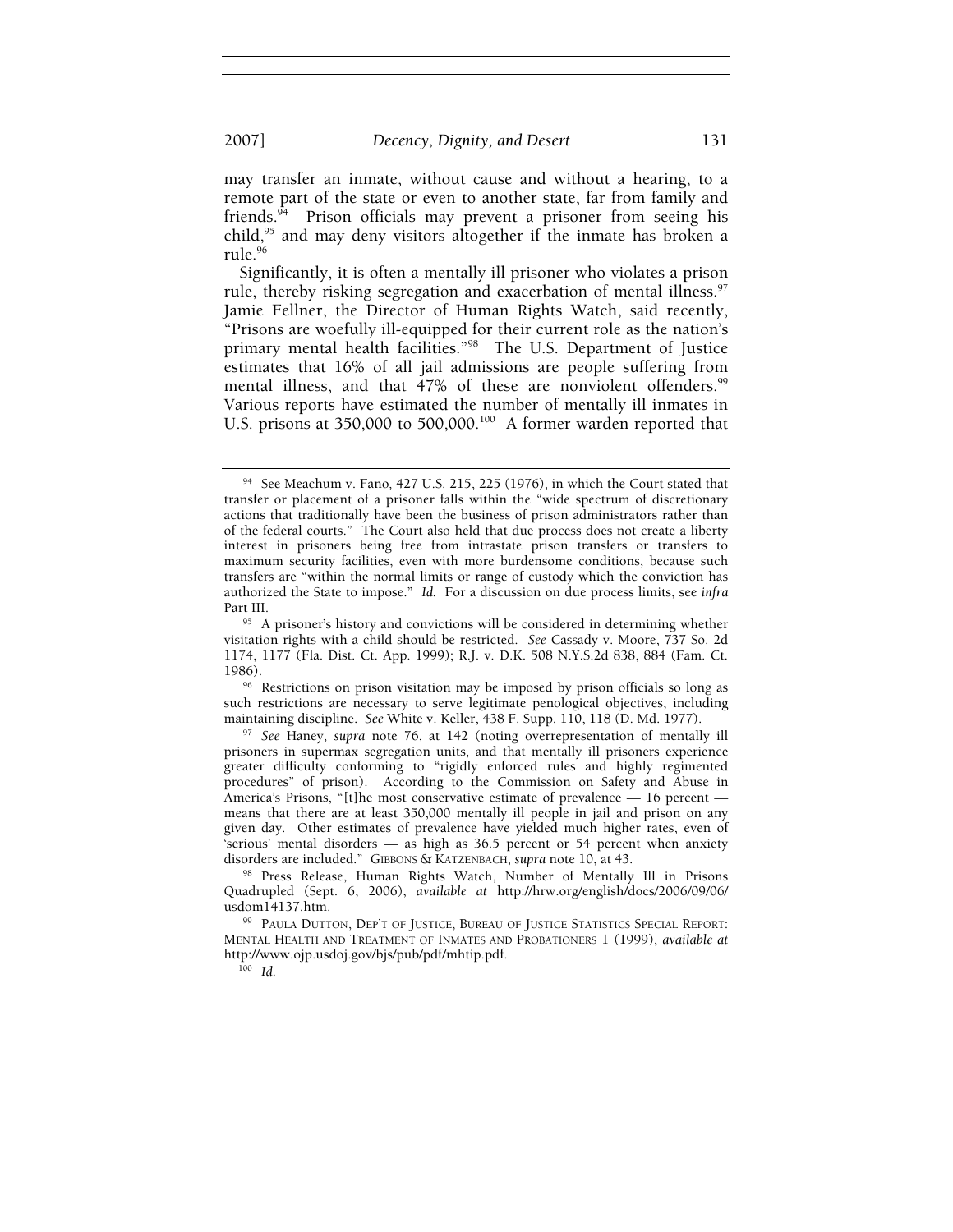in Oregon it was not unusual to have half the segregation beds occupied by mentally ill prisoners.<sup>101</sup>

In the 1990s a few prisons went so far as to revive the use of chain gangs. In Arizona, women and children work, chained to one another, as they did when the practice was condemned forty years ago.<sup>102</sup> Other states, such as Florida, also institute chain gangs but try to inoculate the term by calling it "restricted labour gangs."<sup>103</sup> Prisoners are chained at the ankle, made to work eight-hour days, five days a week cleaning outside the prison. They are supervised by guards carrying shotguns and mace who are ordered to fire one warning shot and then shoot those who attempt to escape.<sup>104</sup> Alabama, however, abandoned a similar practice in 1996 because the practice was both inefficient and unsafe.<sup>105</sup>

Everyone suffers in prison, but women prisoners suffer disproportionately. Women comprise 7% of the total prison population.<sup>106</sup> Most are mothers separated from their children.<sup>107</sup> Many have been sexually or psychologically abused prior to their incarceration, which leaves them especially vulnerable to the deprivations of prison life. Their mental and physical health tends to

*Chain Gangs*, 109 HARV. L. REV. 876, 876 (1996); Amnesty Int'l, *supra* note 103; *see also* 1995 Fla. Sess. Law Serv. 95-283 (West).

<sup>105</sup> *Chain Gangs Are Halted in Alabama*, N.Y. TIMES, June 21, 1996, at A14 (noting statement of Attorney Richard Cohen of Southern Poverty Law Center). 106 *See* The Sentencing Project, *supra* note 30. 107 In 1991, the U.S. Department of Justice Bureau of Justice Statistics conducted

the most comprehensive survey to date of women confined in prisons. The study estimated that 75% of women in prison are mothers. TRACY L. SNELL, U.S. DEP'T OF JUSTICE, WOMEN IN PRISON 6 (1991), *available at* http://www.ojp.usdoj.gov/bjs/pub/pdf/ wopris.pdf. Further, two-thirds of those mothers have children under age 18. *Id.* at 1.

<sup>101</sup> *See* GIBBONS & KATZENBACH, *supra* note 10, at 43. 102 *Sheriff Runs Female Chain Gang*, CNN.COM, Oct. 29, 2003, http://www.cnn.com/2003/US/Southwest/10/29/chain.gang.reut/; Transcript of CNN Live

<sup>&</sup>lt;sup>103</sup> Amnesty Int'l, *Florida Reintroduces Chain Gangs*, AI Index AFR 51/02/96, Jan. 1, 1996, *available at* http://web.amnesty.org (follow "library" hyperlink; then enter "AMR 51/002/1996" in "search by AI Index" field); *see also* Alexander Lichtenstein, *Good Roads and Chain Gangs in the Progressive South:* "*The Negro Convict Is a Slave*," 59 J. S. HIST. 85, 87 (1993) (noting historical use of term "conscripted labor"). It scarcely bears reminding that it is poor and minority citizens who are serving prison sentences, and our nation's history of slavery and Jim Crow Laws ought to make claims of racial injustice in prison deserving of special scrutiny by the courts. 104 *See Recent Legislation: Criminal Law — Prison Labor — Florida Reintroduces*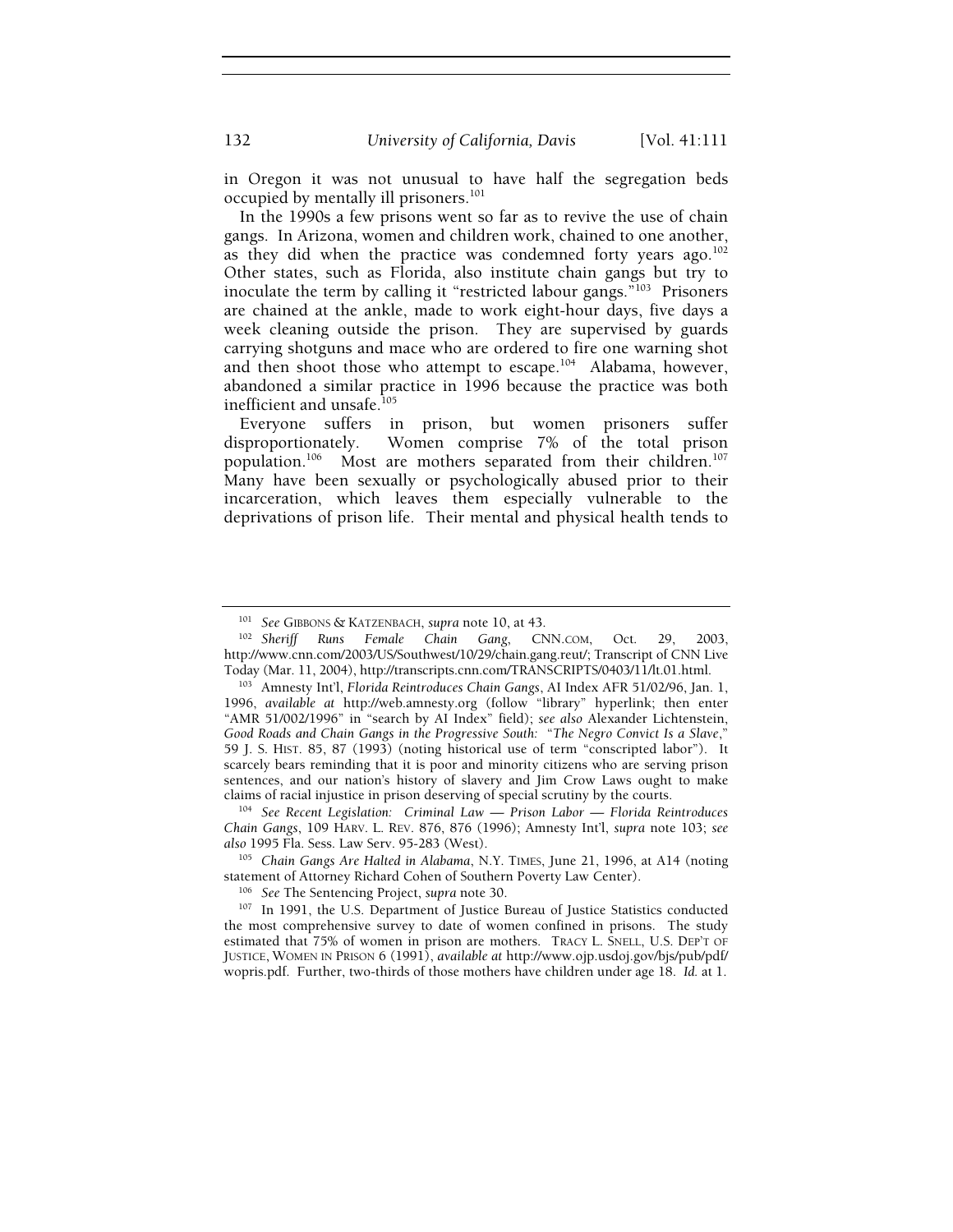2007] *Decency, Dignity, and Desert* 133

be worse than that of male prisoners.<sup>108</sup> Finally, while in prison their children may be taken from them by the state.<sup>109</sup>

In many respects, the current prison experience can be traced to the massive growth in the prison population with which we began this discussion. Prisons today may hold two to three times their designated capacity, and such overcrowding severely affects all other prison conditions. It drains resources and forces prisoners into closer contact than is tolerable or healthy. Greater numbers force institutions to double- and triple-cell inmates, thereby creating a host of health and security problems.<sup>110</sup> It generates neglect of individual needs, which correspondingly leads to a need for greater control of the inmates, including long-term isolation.<sup>111</sup>

The mushrooming costs of prisons have left few resources. Prior to the 1990s most prisoners could choose from a variety of educational programs, including grammar and high school courses, vocational training, and college courses, many offered by local community, state, and private institutions. When inmates couldn't pay for the courses, they received federal financial aid in the form of Pell Grants. In 1994 Congress eliminated the availability of Pell Grants for prisoners<sup>112</sup> and rising costs led some states to outsource their prison systems or services to for-profit private companies.<sup>113</sup> One prisoner noted that as the numbers of prisoners multiplied in the 1980s, gangs formed, disease and violence became more prevalent, and a lockdown mentality replaced the more reasonable approach to prisoner care that preceded it.<sup>114</sup> The same prisoner stated, "Fear and violence had changed Graterford [Prison] as profoundly as it had changed me. . . .

<sup>&</sup>lt;sup>108</sup> JAMES & GLAZE, *supra* note 33, at 3.<br><sup>109</sup> HUMAN RIGHTS WATCH, COLLATERAL CASUALTIES: CHILDREN OF INCARCERATED DRUG OFFENDERS IN NEW YORK 7 (2002), *available at* hrw.org/reports/2002/usany/ USA0602.pdf.<br><sup>110</sup> The Commission Report criticizes official data that concludes there is a decline

in prison crowding, stating that one reason for the misleading data is the double- and triple-celling of prisoners. GIBBONS & KATZENBACH, *supra* note 10, at 104. 111 *See, e.g.*, *id.* at 11-17 (highlighting alarming prevalence of neglect concerning

prisoners' medical, educational, and emotional needs). 112 *See* Eric D. Blumenson & Eva S. Nilsen, *How to Construct an Underclass, or How* 

*the War on Drugs Became a War on Education*, 6 J. GENDER, RACE & JUST. 61, 74 (2002).<br><sup>113</sup> PAIGE M. HARRISON, U.S. DEP'T OF JUSTICE BUREAU OF JUSTICE STATISTICS, PRISON

AND JAIL INMATES AT MIDYEAR 2002, at 1 (2003). Harrison reports 86,626 inmates are held in privately operated prisons, with the largest number of private facility inmates held in Texas, Oklahoma, and federal prisons. *Id.* at 4; *see also* Editorial, *Death Behind Bars*, N.Y. TIMES, Mar. 10, 2005, at A26 (reporting Prison Health Services is largest private prison health provider, responsible for 10% of prisoners in United States). 114 HASSINE, *supra* note 47, at 35-36.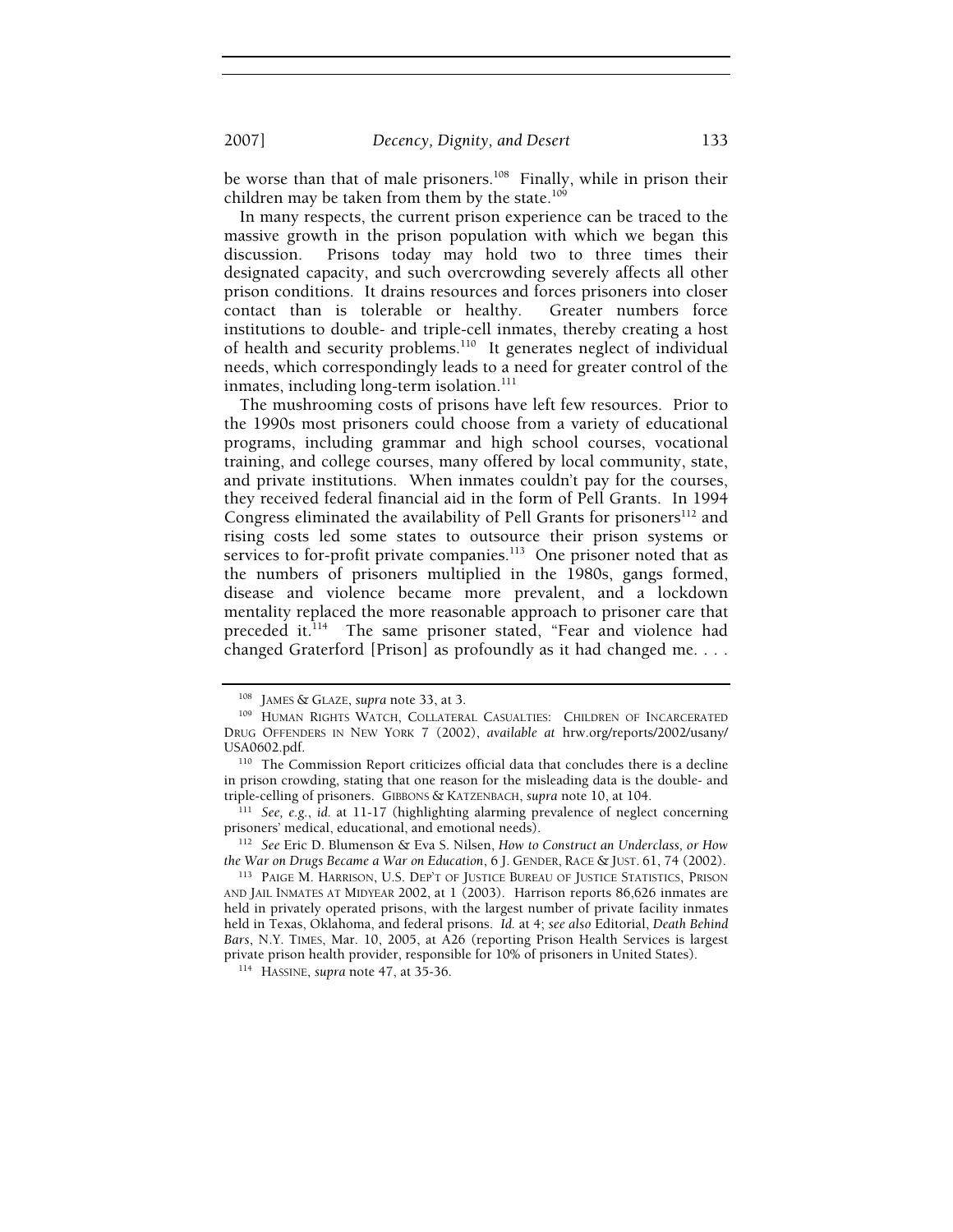All the evils of the decaying American inner city were being compressed into one overcrowded prison."115

# *C. Everlasting Punishment: "Collateral Consequences" After Release*

More than 600,000 people will be released from prison this year.<sup>116</sup> Most will be given a few dollars and the clothes on their back, and told to begin new crime-free lives. These men and women will return to communities economically weakened by crime and the absence of male providers. There they will join a substantial felon underclass of twelve million Americans with felony convictions, which is 8% of the working-age population.<sup>117</sup> In the words of one prison official, they are "the collateral damage of the prison-building boom."118 In certain neighborhoods, everyone has at least one friend or relative who has been in prison. Half of all teenagers in juvenile prisons have parents who have been incarcerated.<sup>119</sup>

These newly released prisoners are far less likely than their counterparts of twenty years ago to find jobs, maintain stable family lives, and stay out of the kind of trouble that leads back to prison.<sup>120</sup> Even when paroled individuals find jobs, they earn only half as much as similarly situated people who have not been incarcerated. This results from a combination of factors. The large number of exprisoners creates intense competition for low-skilled jobs.121 The

<sup>115</sup> *Id.* at 39. The author recounts the proliferation of prison gangs, saying "violence escalated, and gang leadership emerged; the administration gradually ceded control of the institution to independent gang tribes. During this period of gang

expansion, there was no method to the madness." *Id.* at 45.<br><sup>116</sup> Joan Petersilia reports that in 2002 approximately 635,000 prisoners reentered society. JOAN PETERSILIA, WHEN PRISONERS COME HOME: PAROLE AND PRISONER REENTRY, at v (2003).  $117$  Nationally, an estimated 5.3 million Americans are denied the right to vote as a

result of laws that prohibit voting by felons or ex-felons. The Sentencing Project, Felony Disenfranchisement, http://www.sentencingproject.org/IssueAreaHome.aspx? IssueID=4 (last visited Sept. 6, 2007). 118 Fox Butterfield, *Getting Out: Often, Parole Is One Stop on the Way Back to Prison*,

N.Y. TIMES, Nov. 29, 2000, at A1.<br><sup>119</sup> Fox Butterfield, *Parents in Prison: As Inmate Population Grows, So Does a Focus on Children*, N.Y. TIMES, Apr. 7, 1999, at A1.<br><sup>120</sup> PETERSILIA, *supra* note 116, at 4. Petersilia reports that "one year after release,

as many as 60% of former inmates are not employed in the legitimate labor market." Joan Petersilia, *When Prisoners Return to the Community: Political, Economic, and Social Consequences*, SENT'G AND CORR. (U.S. Dep't of Justice, Washington, D.C.), Nov. 2000, at 3. 121 *See* Western et. al., *supra* note 45, at 165, 176.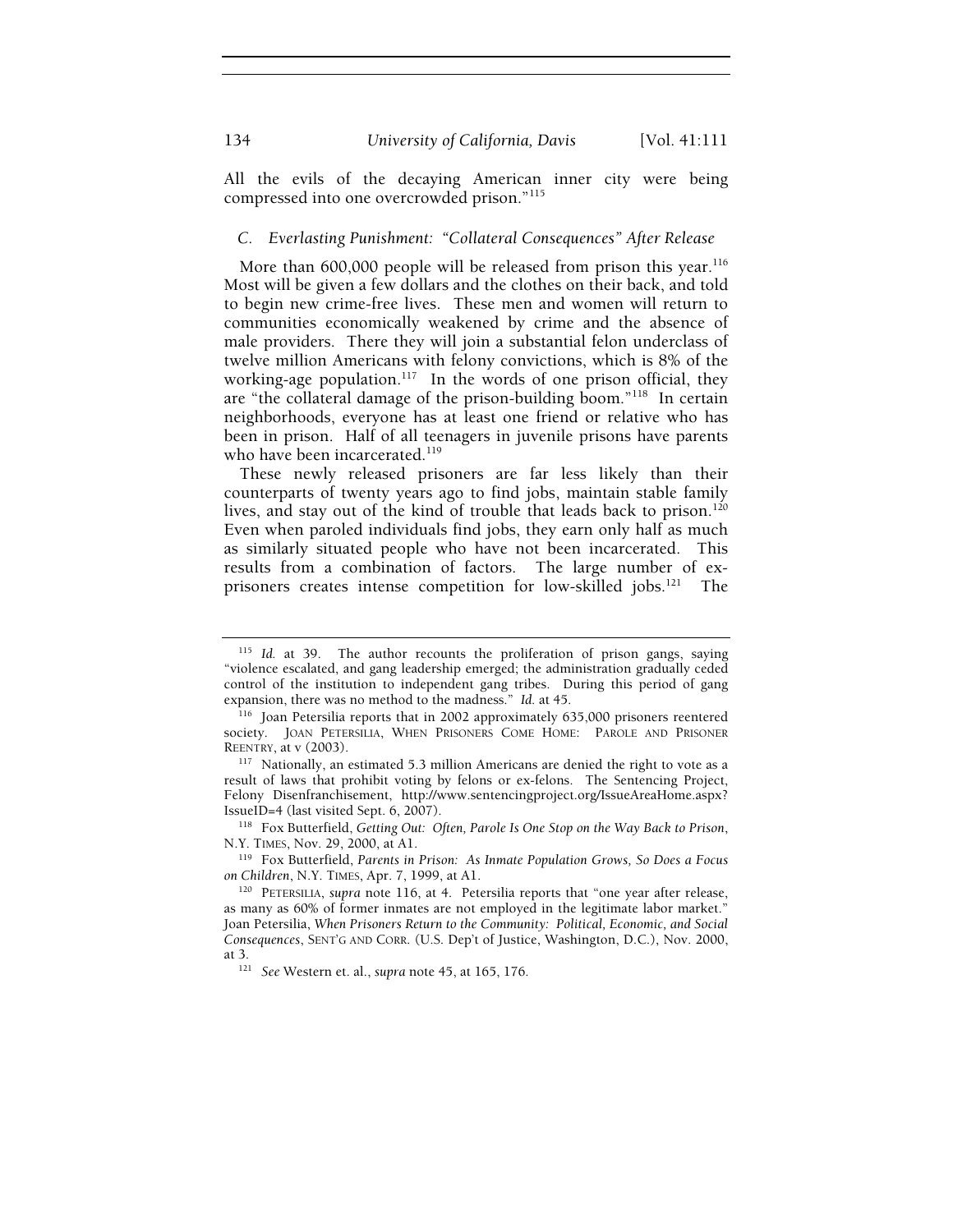stigma of a criminal record severely narrows opportunities,<sup>122</sup> especially since the promulgation of laws guaranteeing public access to criminal records, and requiring sex offender registration which, in effect, brands ex-offenders.<sup>123</sup>

The gutting of rehabilitation programs perpetuates the disadvantages of incarcerated persons. For example, "85% of released prisoners in California are drug or alcohol abusers, 70% to 80% are still jobless after a year, 50% are illiterate and 10% are homeless."124 Only 2% of addicts in California's prisons received treatment for their addictions while in prison;<sup>125</sup> and many of them will find themselves back in prison because they test positive for drugs, a technical parole violation. In fact, this type of recidivism is so common that prisoners have developed a slang term calling this cycle "doing life on the installment plan."126

<sup>122</sup> Until recently, stigma and shame long after imprisonment were viewed as counterproductive to rehabilitation so there were restrictions on the use of criminal records. Now the public's right to know trumps the right to privacy, and the stigma of a criminal record is generally viewed as deserved punishment. In the law of defamation, it is accepted that a defamed person's reputation cannot be cured. *Cf.* United Ins. Co. of Am. v. Murphy, 961 S.W.2d 752, 760 (Ark. 1998) (Corbin, J., dissenting) ("The reason for distinguishing certain types of defamation is based upon the gravity of the words said; to call someone a criminal or to say that he or she is crooked in his or her business dealings, trade, or profession is so injurious to that person that damage to his or her reputation can clearly be presumed.").<br><sup>123</sup> Limited protections against public access also create a significant safety risk.

*See* Gitika Ahuja, *Sex Offender Registries Putting Lives at Risk?*, ABC NEWS, Apr. 18, 2006, http://abcnews.go.com/US/story?id=1855771&page=1. 124 Joan Petersilia, *Behind Bars, Prisons Can Be Cages or Schools*, L.A. TIMES, Oct.

<sup>16, 2005,</sup> at 1 (describing how California's 165,000 prisoners are ill-prepared for reentry with "the vast majority of them having serious social, physical, and mental health problems"). Nationwide, the figures are similar. The Re-Entry Policy Council reports that 75% of prisoners are drug or alcohol abusers, 66% have not completed high school, 50% earned less than \$600 per month at the time of incarceration, and more than 10% are homeless. *See* RE-ENTRY POLICY COUNCIL, COUNCIL OF STATE GOV'TS, REPORT OF THE RE-ENTRY POLICY COUNCIL: CHARTING THE SAFE AND SUCCESSFUL RETURN OF PRISONERS TO THE COMMUNITY 49 (2005), *available at* http://www.reentrypolicy.org (follow "The Report" hyperlink; then follow "Downloads" hyperlink; then follow "Chapter One, Part B: Addressing Core

<sup>&</sup>lt;sup>125</sup> Joan Petersilia & Robert Weisberg, *Parole in California: It's a Crime*, L.A. TIMES, Apr. 23, 2006, at M2; *see also* U.S. SENTENCING COMM'N, COCAINE AND FEDERAL SENTENCING POLICY 172, tbl.18 (1995) (finding only 14.7% of all incarcerated federal drug defendants are classified as "high level dealers," while 31.2% are considered low level offenders, or "street dealers"). 126 Petersilia & Weisberg, *supra* note 125, at M2.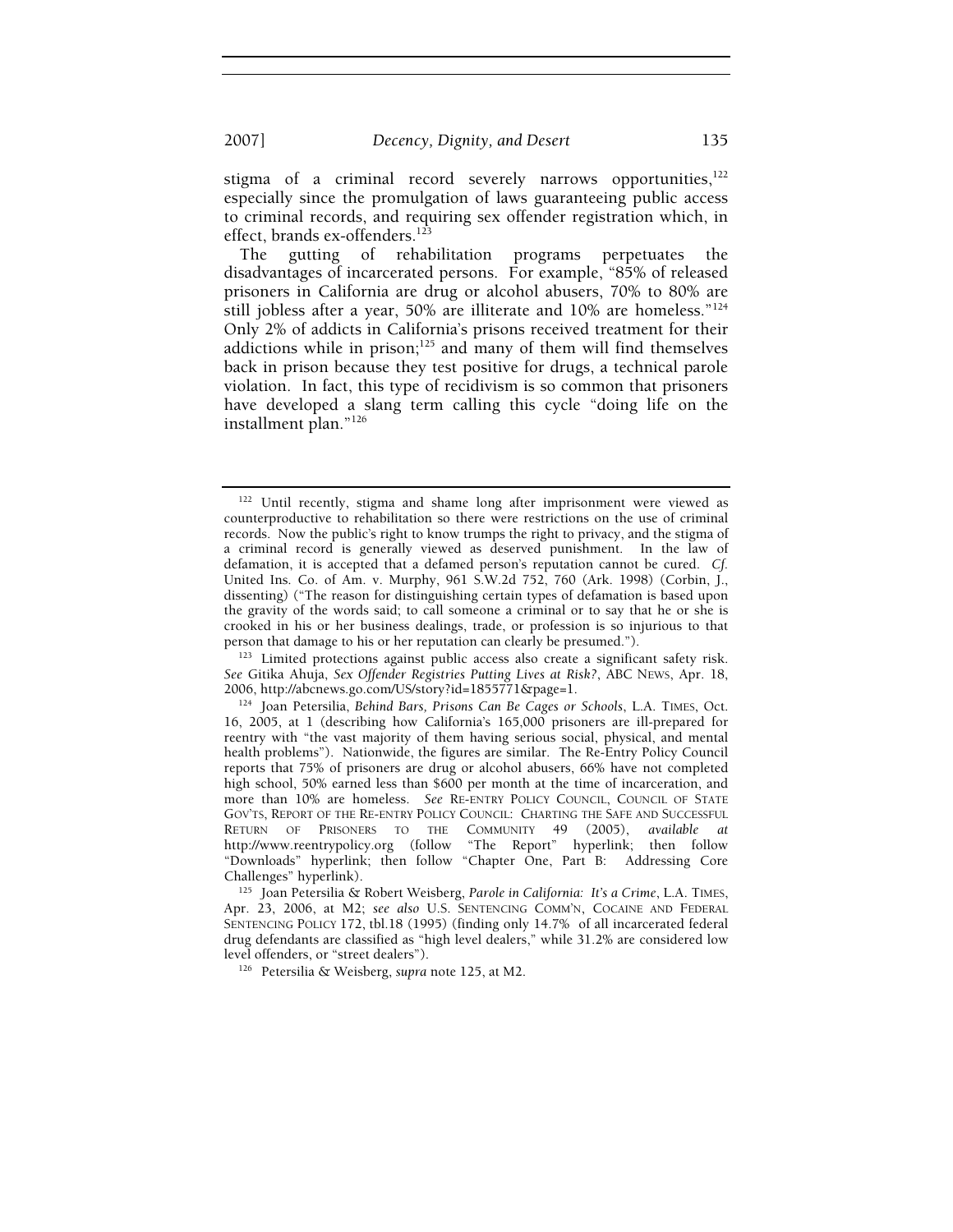All these problems help explain the extremely high recidivism rate of released prisoners —  $60\%$  according to one study.<sup>127</sup> But there is another contributor to this high rate of ex-offender social struggles. What prisoners sometimes call "the mark of Cain" remains with them long after their sentence is completed, in the form of numerous and permanent disabilities that attach simply by virtue of their status as exfelons or ex-convicts.128 Marc La Cloche learned this after his release from prison.

Mr. La Cloche served 11 years in New York prisons for firstdegree robbery. While behind bars, he turned his life around. He learned a trade, barbering. He even had the image of a barber's clippers and comb tattooed on his right arm. In 2000, as he prepared to be freed, he applied for a required state license. He was denied it. But that decision was reversed when reviewed by a hearing officer. For a while after his release, Mr. La Cloche worked in a Midtown barber shop. That job did not last long. New York's secretary of state, who has jurisdiction in these matters, appealed the granting of the license and won. Mr. La Cloche's "criminal history," an administrative law judge ruled, "indicates a lack of good moral character and trustworthiness required for licensure." In plain language, the fact that Mr. La Cloche had been in prison proved that he was unworthy for the trade that the state itself taught him in prison. . . . He is now on public assistance . . . .<sup>129</sup>

As George Fletcher has observed, "[T]he idea that you would pay the debt and be treated as a debtor (felon) forever verges on the macabre."<sup>130</sup> But the punishment continues for all former prisoners as they discover their obstacles to law-abiding citizenship. The "civil disabilities" faced by ex-offenders differ depending on state and federal law, the nature of the crime, whether the conviction was a felony or

<sup>127</sup> SOLOMON ET AL., *supra* note 11, at 8 (showing recidivism rate of more than 60%); *see* Butterfield, *supra* note 118, at A1 ("In 1977, only 788 inmates who had been released on parole were returned to prison in California, compared with 90,000 in 1999."). The Massachusetts Department of Corrections reports a 40% recidivism rate. *See* Davis Bushnell, *Out of Jail, in the Job Market, and Behind the Eight Ball*, BOSTON

GLOBE, Nov. 7, 2004, at G6.<br><sup>128</sup> Webb Hubbell, *The Mark of Cain*, S.F. CHRON., June 10, 2001, at D1.<br><sup>129</sup> Clyde Haberman, *He Did Time, So He's Unfit to Do Hair*, N.Y. TIMES, Mar. 4, 2005, at B1.<br><sup>130</sup> George P. Fletcher, *Disenfranchisement as Punishment: Reflections on the Racial* 

*Uses of Infamia*, 46 UCLA L. REV. 1895, 1897 (1999).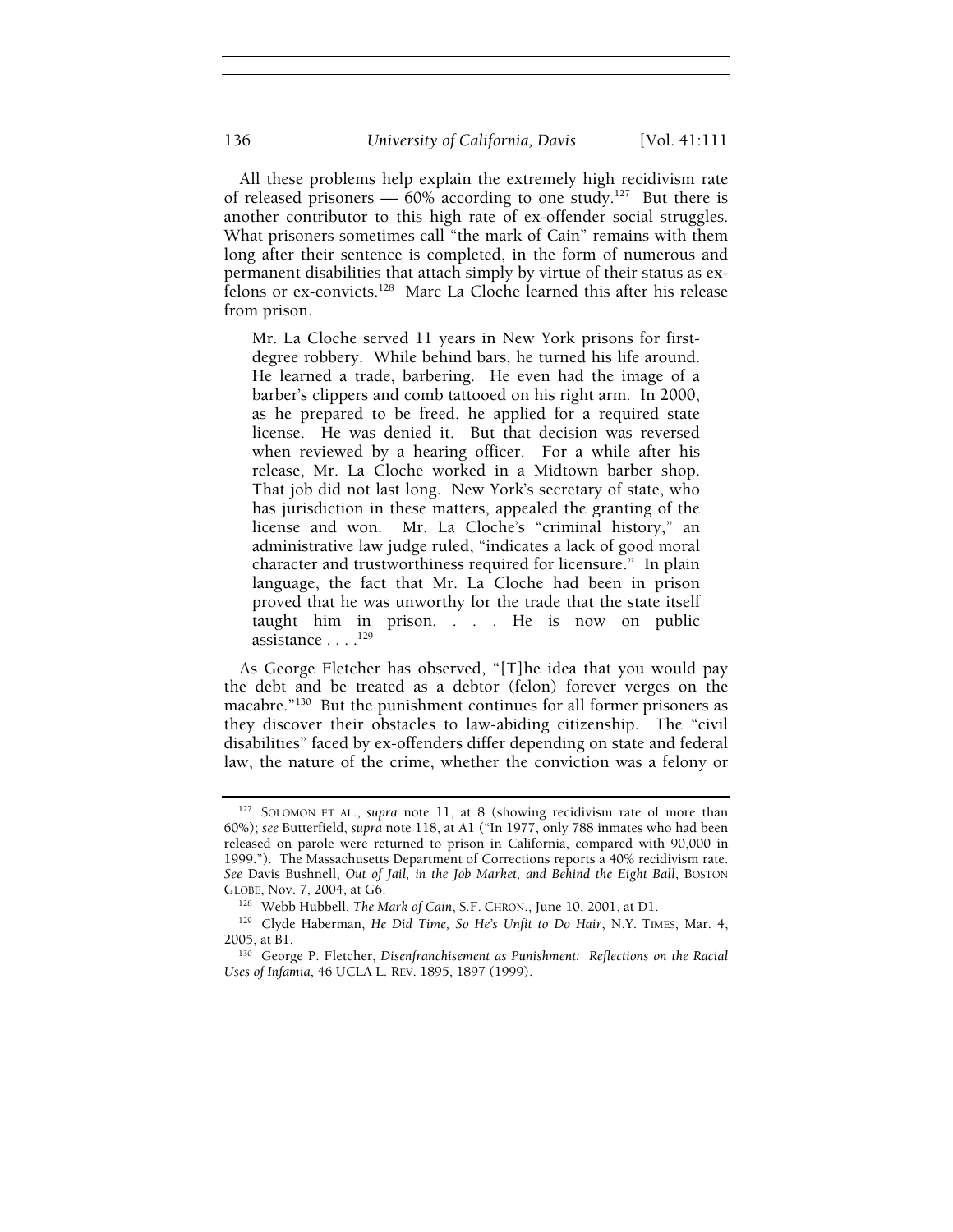misdemeanor, the time elapsed since conviction or imprisonment, and whether the person is adult or juvenile, citizen or alien. These civil disabilities are sometimes triggered by the conviction and other times

by actual imprisonment. While some disabilities can be removed through a state or federal reinstatement or renewal procedure, others are permanent.<sup>131</sup>

In recent years, post-conviction disabilities have multiplied in number and complexity.<sup>132</sup> Here I list only some of the common disabilities, also known as "collateral consequences": $^{133}$  (a) ineligibility for state and federal licenses for certain professions; $^{134}$  (b) ineligibility for certain government jobs; $135$  (c) ineligibility to vote in state or federal elections;<sup>136</sup> (d) ineligibility for public office;<sup>137</sup> (e) ineligibility for jury service;<sup>138</sup> (g) ineligibility for public housing and other public welfare benefits;<sup>139</sup> (f) ineligibility for some educational loan or grant benefits;<sup>140</sup> (h) ineligibility for a driver's license;<sup>141</sup> (j) sex

<sup>132</sup> Travis, *supra* note 5, at 18. 133 For more detailed discussions of the particular disabilities noted here, see *id.*; Gabriel Chin & Richard W. Holmes, Jr., *Effective Assistance of Counsel and the Consequences of Guilty Pleas*, 87 CORNELL L. REV. 697, 705-06 (2002). 134 *See* 18 U.S.C. §§ 3563(b)(6), 3583(d) (2000); 21 U.S.C. § 862(d) (2000); U.S.

SENTENCING GUIDELINES MANUAL §§ 5F1.5(a), 5F1.6 (2002) (setting forth limitations on federal licenses to drug offenders). 135 *See* 29 U.S.C. §§ 504, 1111 (2000) (listing positions in labor unions or

employee benefit plans for which convicts are ineligible). 136 As of 2003, 36 states permitted all felons to vote after prison release or sentence

completion; another seven states permitted some felons to vote after sentence completion; and in the remaining seven states the right to vote can be restored only after executive or legislative clemency. AM. BAR ASS'N, STANDARDS FOR CRIMINAL JUSTICE: COLLATERAL SANCTIONS AND DISCRETIONARY DISQUALIFICATION OF CONVICTED PERSONS 37 n.47 (3d ed. 2004) (citing SENTENCING PROJECT, FELONY DISENFRANCHISEMENT LAWS IN THE UNITED STATES 3 (2004), *available at* http://www.sentencingproject.org/publicationdetails.aspx?publicationID=335). 137 *See* Kathleen M. Olivares et al., *The Collateral Consequences of a Felony* 

*Conviction: A National Study of State Legal Codes 10 Years Later*, 60 FED. PROBATION

10, 13 (1996) (noting 25 states restrict felons from public office).<br><sup>138</sup> *See id.* at 13.<br><sup>139</sup> *See* 21 U.S.C. § 862a (authorizing lifetime ban on food stamps and federally funded public assistance for drug felons unl

<sup>140</sup> See Higher Education Reauthorization Act of 1998, 20 U.S.C. § 1091(r) (2000).<br><sup>141</sup> See, e.g., 23 U.S.C. § 159 (2000) (providing for revocation or suspension of driver's license upon conviction for any drug offense); FLA. STAT. ANN. § 322.055(2)

<sup>&</sup>lt;sup>131</sup> For an excellent discussion of the public's attitude toward collateral consequences and a comprehensive account of various state and federal bars for exfelons, see Milton Heumann, Brian K. Pinaire & Thomas Clark, *Beyond the Sentence: Public Perceptions of Collateral Consequences for Felony Offenders*, CRIM. L. BULL., Jan.-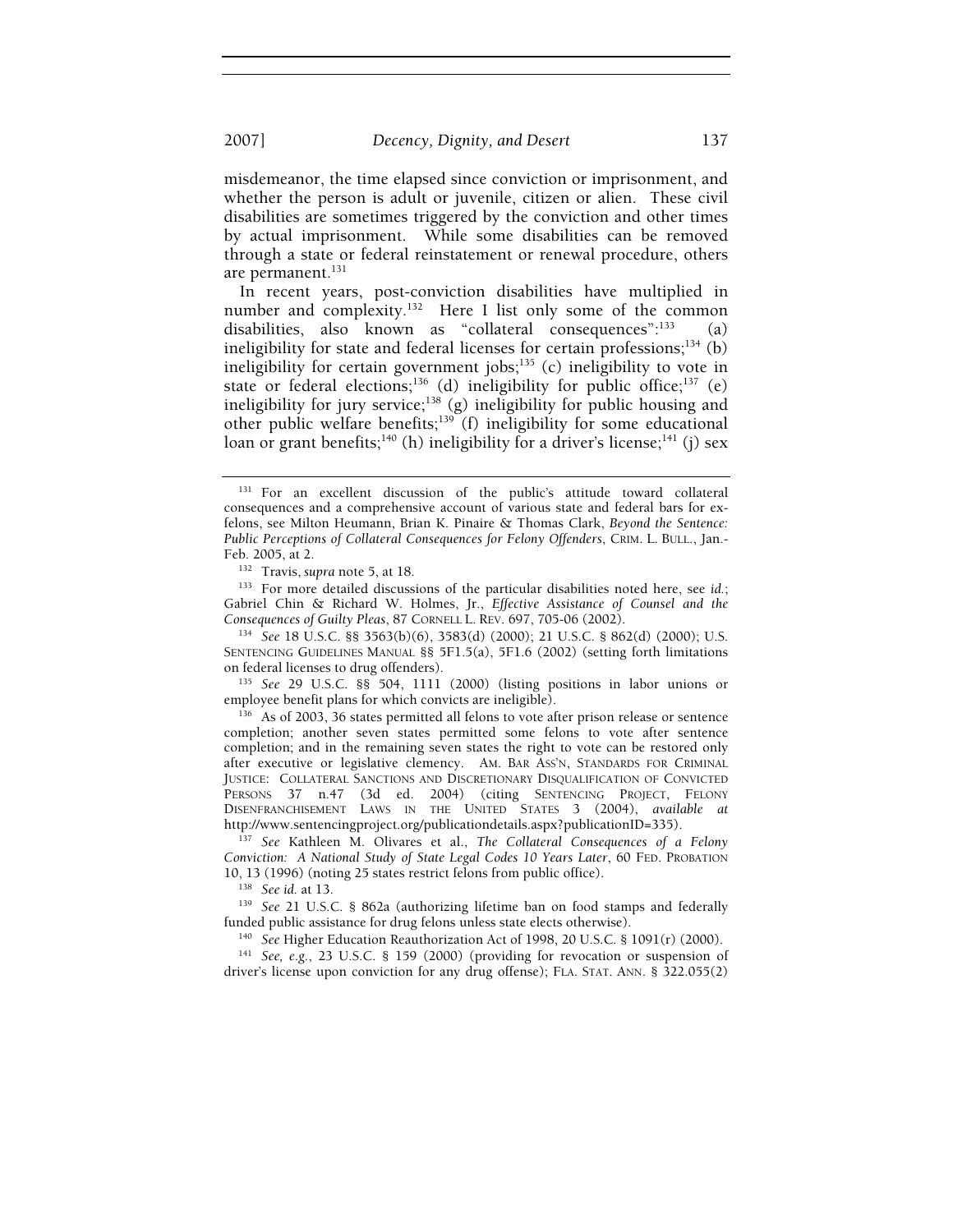offender registration laws that limit where offender can live, in some cases subjecting him to jail because he can't find a place to live.<sup>142</sup>

These disabilities ensure further stigma, deprivation, and despair to people affected by incarceration. As Debbie Mukamal, director of the Prisoner Reentry Institute at John Jay College of Criminal Justice, states, "One barrier may not be that big a deal. . . . You can't get housing, . . . you can't get ID and no one will hire you. Cumulatively, that sends a signal: You're not wanted."143 Perhaps these disabilities are manifestations of what has been called the "persistent exclusionary impulse," that is, the tendency to permanently brand wrongdoers.<sup>144</sup>

These collateral criminal punishments have the biggest impact on minorities. While most former prisoners have difficulty finding jobs, black ex-convicts have the hardest time, especially those with drug convictions.145 Young minority men have an additional marital disadvantage as well. "In a sense, they take their bars with them because their prior criminal record reduces their chance of finding gainful employment, and it makes them less attractive as marriage partners and less able to provide for their children."146 As for their

<sup>143</sup> Gary Fields, *Arrested Development: After Prison Boom, a Focus on Hurdles Faced by Ex-Cons, WALL St. J., May 24, 2005, at A1.* 

<sup>145</sup> Paul von Zielbauer, *Study Shows More Job Offers for Ex Convicts Who are White*, N.Y. TIMES, June 17, 2005, at B1 (citing Devah Pager and Bruce Western study finding black ex-offenders waited three times as long as white ex-offenders to get callbacks or

146 David T. Courtwright, *The Drug War's Perverse Toll*, ISSUES IN SCI. & TECH. ONLINE, Winter 1996, http://www.issues.org/13.2/courtw.htm. A report on the effect of incarceration found that in 1986 the number of adults entering prison on drug offenses increased more than sevenfold and that the vast majority were African

<sup>(</sup>West Supp. 2007) (creating two-year ineligibility after conviction of controlled substance offense). 142 *See* Corinne A. Carey, *Banishment Is Not the Answer*, S.F. CHRON., Jan. 31, 2005,

at B5; Regina B. Schofield, U.S. Dep't of Justice, *The National Sex Offender Public Registry*, http://www.nicic.org/downloads/pdf/misc/nsoprarticle1.pdf (last visited Sept.

<sup>&</sup>lt;sup>144</sup> See Markus Dirk Dubber, *Toward a Constitutional Law of Crime and Punishment*, 55 HASTINGS L.J. 509, 560 (2004). Professor Dubber cautions that "the more permanent the label, the greater the incompatibility of the punishment with the autonomy of the punished. There was a time, of course, when offenders were regularly branded with markers identifying their crime of conviction." *Id*. (citing THOMAS JEFFERSON, BILL FOR PROPORTIONING CRIMES AND PUNISHMENTS (Julian P. Bond et al. eds., Princeton Univ. Press 1950) (1778) (discussing disfigurement as penalty for branding)). He further cautioned, "These markers became identifying features that defined the person bearing them and denied the possibility of behavior inconsistent with them.  $\dots$  [T]he capacity for autonomous choice was denied, and so was the opportunity to exercise it." Id. at 560-61.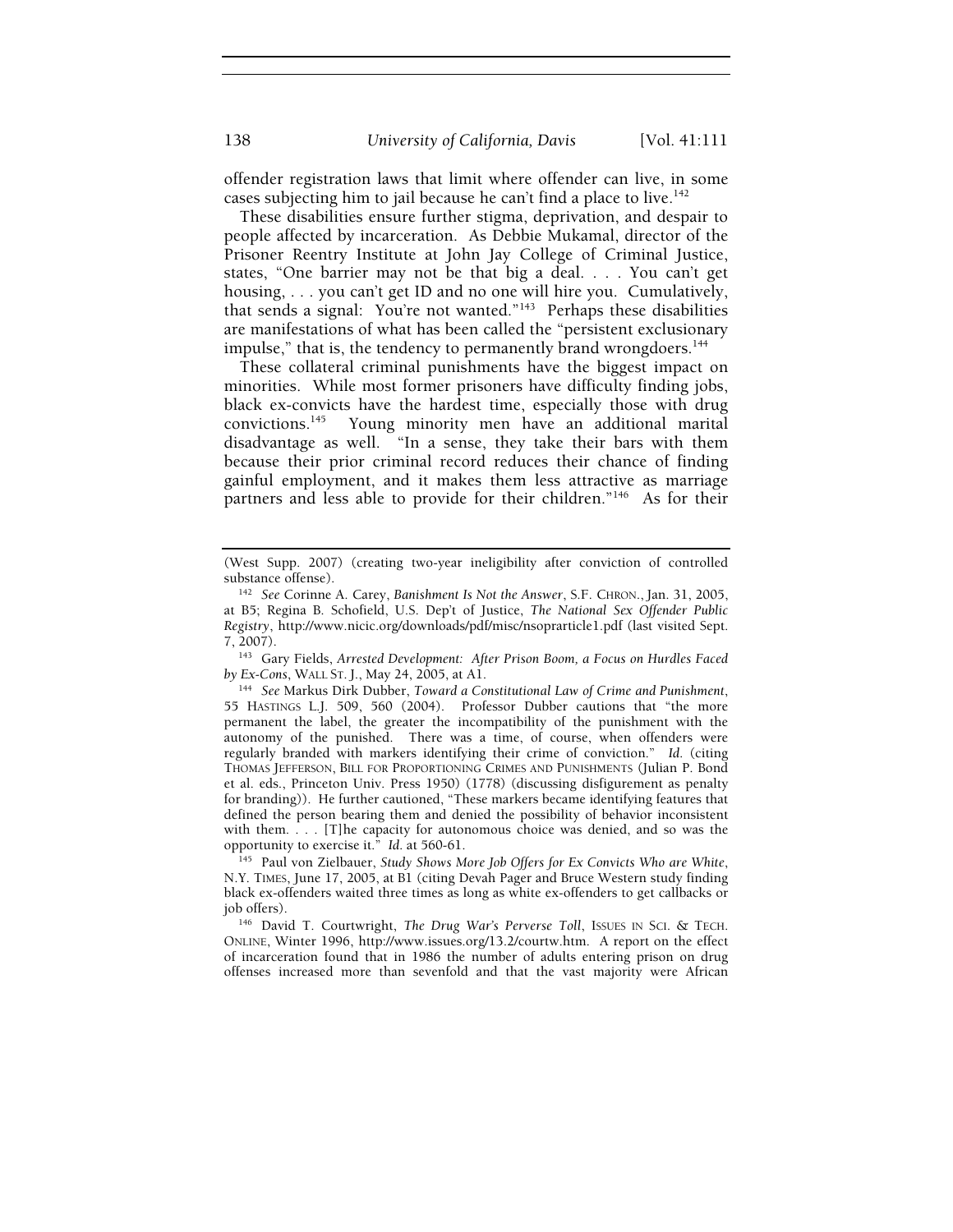2007] *Decency, Dignity, and Desert* 139

political rights, in the 1996 election it was estimated that 1.4 million black men were disenfranchised.<sup>147</sup>

Bans on voting and other attributes of citizenship constitute far more than a denial of the chance to participate in the community. The removal of the franchise also carries with it great symbolic meaning being excluded from the body politic. Judith Skhlar has argued that earning and voting are the mainstays of American citizenship.<sup>148</sup> Her point is that voting and social participation do not matter nearly so much as being excluded from doing so.<sup>149</sup> She argues that denial of these attributes of citizenship are denials of dignity that make those affected feel dishonored as well as powerless and poor. To the Court, however, disenfranchisement is simply part of the state's regulatory powers, notwithstanding that the franchise is the essence of democratic participation, and that laws depriving citizens of this fundamental right must promote a compelling state interest.<sup>150</sup> There has been a great deal of scholarly criticism of voter disenfranchisement, but courts have been steadfast in finding no violation under Section 2 of the Fourteenth Amendment, which allows states to deny voting privileges to felons.<sup>151</sup>

<sup>148</sup> JUDITH SHKLAR, AMERICAN CITIZENSHIP: THE QUEST FOR INCLUSION 26 (1991).<br><sup>149</sup> Id. at 38. 150 *See* Richardson v. Ramirez, 418 U.S. 24, 54-55 (1974) (stating no violation due to affirmative sanction in section 2 of Fourteenth Amendment); *see also* Romer v. Evans, 517 U.S. 620, 634 (1996) (stating no denial of equal protection when felons denied right to vote).

Just what the compelling state interest is in denying so many former prisoners the franchise is hard to discern. Is it that to allow felons to vote taints the ballot process because of their bad character? Are former prisoners likely to engage in corrupt voting practices as suggested by the Ninth Circuit? *See* Dillenburg v. Kramer, 469 F.2d 1222, 1224 (9th Cir. 1972). Or is this simply more punishment due them

because they broke the law and don't deserve full citizenship? 151 *See, e.g.*, Gabriel J. Chin, *Reconstruction, Felon Disenfranchisement, and the Right to Vote: Did the Fifteenth Amendment Repeal Section 2 of the Fourteenth Amendment?*, 92 GEO. L.J. 259 (2004) (discussing interaction of Fifteenth and Fourteenth Amendments); Nora V. Demleitner, *Preventing Internal Exile: The Need For Restrictions on Collateral Sentencing Consequences*, 11 STAN. L. & POL'Y REV. 153 (1999) (discussing collateral consequences and Fourteenth Amendment); Marc Mauer, *Mass* 

American. Restrictions in access to jobs, health benefits, housing, and education exacerbated health disparities already evident in the community and had adverse effects on offender, family, and community. *Increased Incarceration of African Americans May Reduce the Health and Well-Being of Their Communities*, *supra* note 45,

at 1.<br><sup>147</sup> The Sentencing Project, Felony Disenfranchisement Laws in the United STATES 1 (2007), http://sentencingproject.org/Admin/Documents/publications/fd\_bs\_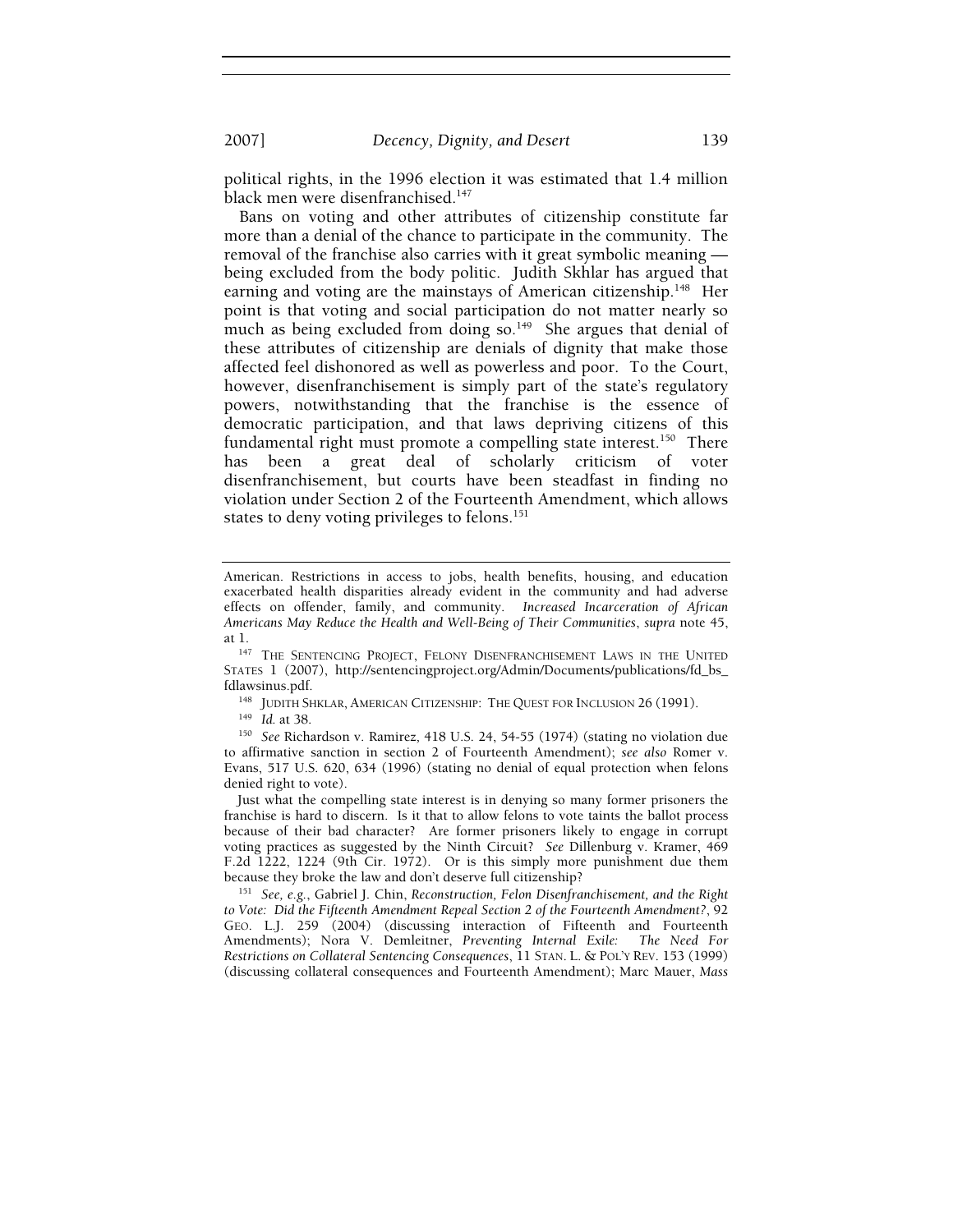# 140 *University of California, Davis* [Vol. 41:111

#### II. THE VANISHING EIGHTH AMENDMENT

Present day punishments are often undeserved, too long, and served under inhumane and violent conditions. We might have come much closer to a humane and effective criminal justice system had the Supreme Court developed its initial understanding of the Eighth Amendment as begun in *Weems v. United States*, <sup>152</sup> *Trop v. Dulles*, 153 and, in important respects, *Estelle v. Gamble*154 and *Hutto v. Finney.*155 Instead, the Supreme Court reversed course in the 1980s and all but eviscerated Eighth Amendment protections.

*Weems* and *Trop* represent the view that the Eighth Amendment guarantees every citizen a right of human dignity against which all sentences should be assessed. In *Weems* the Court found that the sentence of hard labor, carrying an ankle chain, and post-release deprivations was disproportionate to the crime of falsifying an official document. Its harshness violated the Eighth Amendment because it destroyed the offender's humanity.156 In *Trop*, loss of citizenship for the crime of wartime desertion was too severe a punishment to fit any crime.157 Even though the punishment did not involve physical mistreatment or primitive torture, it destroyed the individual's identity and his place in the community, thereby denying him the crowning protection of the Eighth Amendment — human dignity.<sup>158</sup> In these cases the Supreme Court viewed the Eighth Amendment as a moral bulwark to guide future generations, and not merely language to be applied formalistically.

The *Weems* and *Trop* cases concerned criminal sentences as issued by a trial court. In *Estelle,* the Court began to explore the Eighth Amendment's application to sentences as they were actually experienced.<sup>159</sup> An important impetus in this direction was a 1968 Menninger Foundation study that was a searing indictment of the American prison system.<sup>160</sup> The study lent support to Eighth The study lent support to Eighth

*Imprisonment and Disappearing Voters*, *in* INVISIBLE PUNISHMENT, *supra* note 5, at 50, 51 (same).<br><sup>152</sup> Weems v. United States, 217 U.S. 349, 368-77 (1910).<br><sup>153</sup> Trop v. Dulles, 356 U.S. 86, 99-103 (1958).<br><sup>154</sup> Estelle v. Gamble, 429 U.S. 97, 101-06 (1976).<br><sup>155</sup> Hutto v. Finney, 437 U.S. 678, 685-87 (1978).

statelessness could not be imposed as punishment. *Id.* at 102.<br><sup>159</sup> *Estelle*, 429 U.S. at 103-07.<br><sup>160</sup> KARL MENNINGER, THE CRIME OF PUNISHMENT (Viking Press 1968).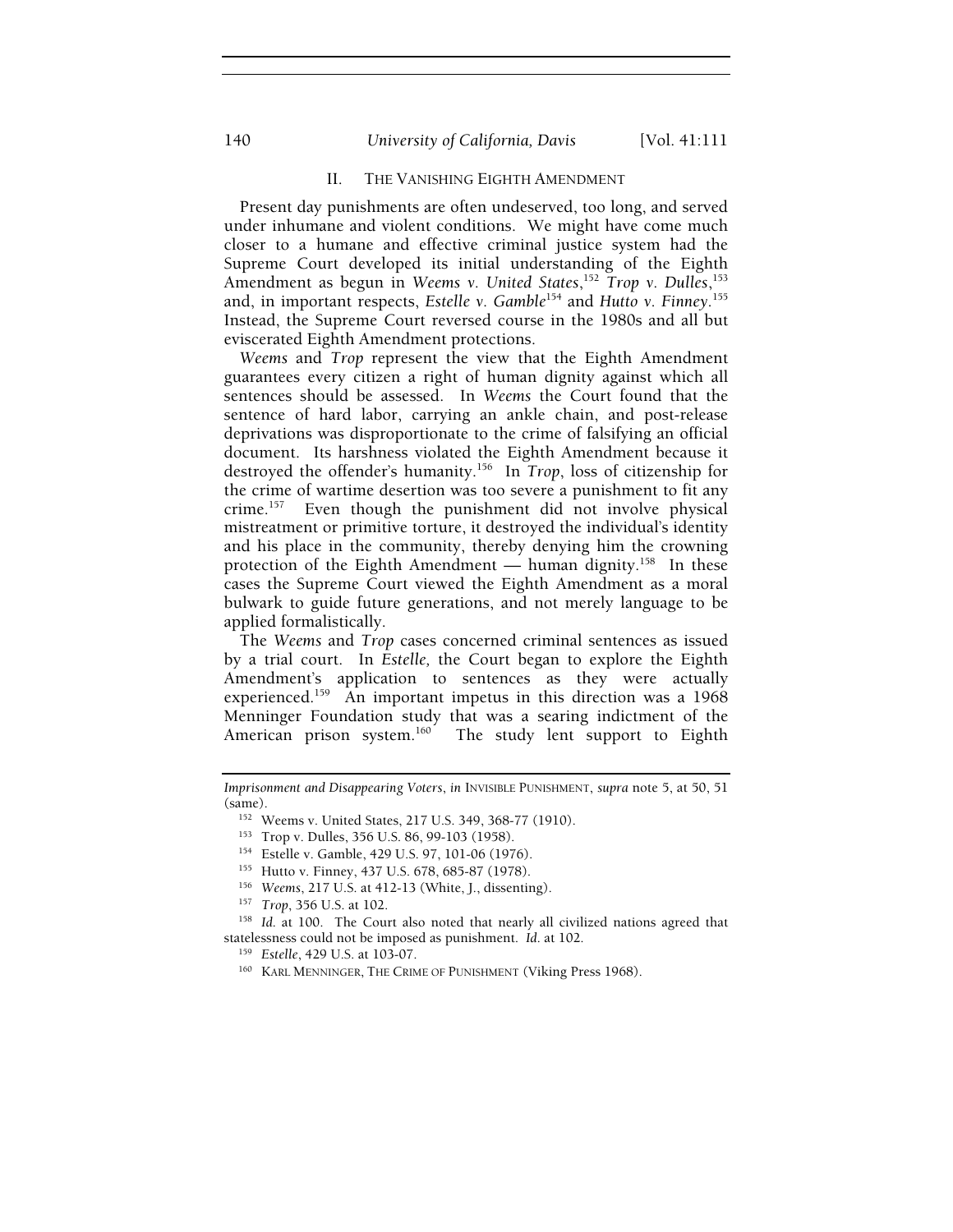2007] *Decency, Dignity, and Desert* 141

Amendment challenges of prison sentences and offered protections against the reasonably foreseeable and inhumane consequences of that sentence. Prisoners necessarily depended on prison officials to protect them from violence, and to tend to their health, diet, sleep, bathing, and exercise needs. A prison's failure to address these needs drastically worsened the nature of the imposed punishment triggering Eighth Amendment protections.<sup>161</sup>

In *Estelle*, the Supreme Court held deliberate indifference to the serious medical needs of prisoners constituted "unnecessary and wanton infliction of pain" forbidden by the Eighth Amendment.<sup>162</sup> Finding the Eighth Amendment embodies "broad and idealistic concepts of dignity, civilized standards, humanity, and decency," the Court concluded that the challenged conditions were inconsistent with contemporary standards of decency.<sup>163</sup> The Court was unwilling to allow prison officials to take cover behind claims of unintentional conduct, finding that a series of abortive responses to complaints or, perhaps, even a single act if it shows deliberate indifference to a prisoner's serious medical needs could be actionable.<sup>164</sup> Prison officials had a duty to protect prisoners' lives and health, and the Court compelled states to raise their prisons to acceptable, civilized standards.

According to *Weems, Trop*, and *Estelle*, the Eighth Amendment rules out punishments that inflict unnecessary pain, $165$  are torturous, $166$  or are imposed without penological justification.<sup>167</sup> Today, however, such punishments may well survive Eighth Amendment review because the substance of the Amendment has been diminished and because of procedural hoops imposed by the recent Supreme Court. Indeed, it is as if there are two entirely different punishments at issue in contemporary cases — the punishment as experienced by the prisoner, and the punishment as described by the courts. Under

<sup>161</sup> *Estelle*, 429 U.S. at 103. 162 *Id*. (citing Gregg v. Georgia, 428 U.S. 153, 173 (1976) (finding extra process was necessary to ensure that state only executed those who truly deserved to die)).<br><sup>163</sup> Id. at 102 (quoting Jackson v. Bishop, 404 F.2d 571, 579 (8th Cir. 1968)).<br><sup>164</sup> Id. at 105. The Court remanded *Estelle* due to ins

medical personnel but asked the Court of Appeals to consider whether claim existed

against Department of Corrections. *Id.* at 108.<br><sup>165</sup> Weems v. United States, 217 U.S. 349, 372 (1910); *see also* Coker v. Georgia, 433 U.S. 584, 592 (1977) (finding crime of rape was not deserving of death penalty).

<sup>&</sup>lt;sup>166</sup> Trop v. Dulles, 356 U.S. 86, 101 (1958); Weems, 217 U.S. at 368.<br><sup>167</sup> Gregg v. Georgia, 428 U.S. 153, 182-83 (1976); *Trop*, 356 U.S. at 111-12;

*Weems*, 217 U.S. at 380-81.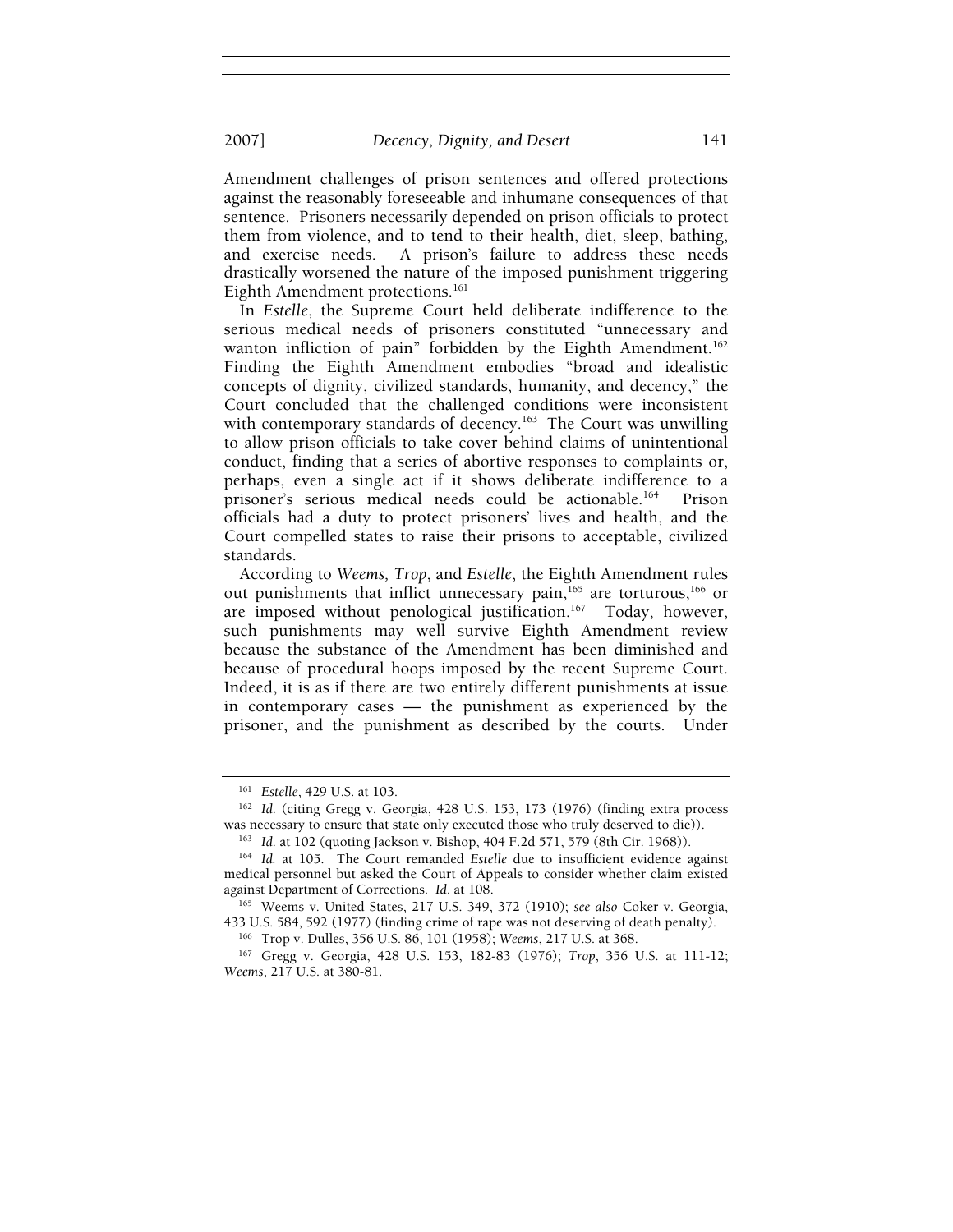current Eighth Amendment jurisprudence, a challenged punishment will never be considered holistically. Instead, the Court will divide it up into parts, each to be analyzed separately without regard to the punishment's cumulative, spirit-crushing impact.<sup>168</sup> Separating the various strands of punishment eliminates consideration of the full extent of the punishment and its effects on the prisoner, and greatly facilitates rejection of an Eighth Amendment challenge.<sup>169</sup> Extremely lenient tests applied to each isolated aspect of the punishment exacerbate this failure to see the big picture, to which I now turn.

#### *A. Post-Release Roadblocks and Exclusions*

From civic and economic life, the challenges released prisoners face are the punishment that never ends. Many of these challenges do not count in Eighth Amendment review. As devastating to one's life prospects, spirit, and self-esteem as these "civil disabilities" may be, under the law they are not punishment at all, so long as the court finds a regulatory, remedial, or other "non-punitive" purpose for them.<sup>170</sup> And courts usually find this purpose.<sup>171</sup> Indeed, even defense

<sup>168</sup> In one particularly absurd and cruel example, on February 26, 2007, the Supreme Court rejected a certiorari petition from an Arizona defendant who was sentenced to 200 years for possession of 20 pornographic pictures of children — 10 years for each picture, to be served consecutively. *See* Berger v. Arizona, 127 S. Ct. 1370, 1370 (2007); State v. Berger, 134 P.2d 378, 379 (Ariz. 2006). The Arizona court never considered whether that punishment was disproportionate, choosing instead to treat each 10-year sentence in isolation from the others. *See id.* at 393.<br><sup>169</sup> Canada requires the punishment in its totality, including the conditions under

which it is served, to be considered under its "cruel and unusual" prohibition. *See infra* note 278 and accompanying text. See also Laaman v. Helgemoe, 437 F. Supp. 269, 323 (D.N.H. 1977), where the court said, "[T]he touchstone is the effect upon the imprisoned. Where the cumulative impact of the conditions of incarceration threatens the physical, mental, and emotional health and well-being of the inmates and/or creates a probability of recidivism and future incarceration, a federal court must conclude that imprisonment under such conditions does violence to our societal notions of the intrinsic worth and dignity of human beings and, therefore, contravenes the Eighth Amendment's proscription against cruel and unusual punishment." 170 Courts have distinguished between disabilities that are punitive and those that

are regulatory or remedial when applying Sixth Amendment protections. *See* Melanie D. Wilson, *In Booker's Shadow: Restitution Forces a Second Debate on Honesty in Sentencing*, 39 IND. L. REV. 379, 402 (2006). Professor Carol Steiker discerns a cacophony of doctrines associated with different constitutional provisions affecting punishment and observes that "[o]n the rare occasion when the Court has attempted to define punishment more globally, it has resorted to a list of 'factors' . . . for which it has been unable to offer an underlying rationale." Carol S. Steiker, *Punishment and Procedure: Punishment Theory and the Criminal-Civil Procedural Divide*, 85 GEO. L.J. 775, 781 (1997). Occasionally the Supreme Court has looked beyond the legislature's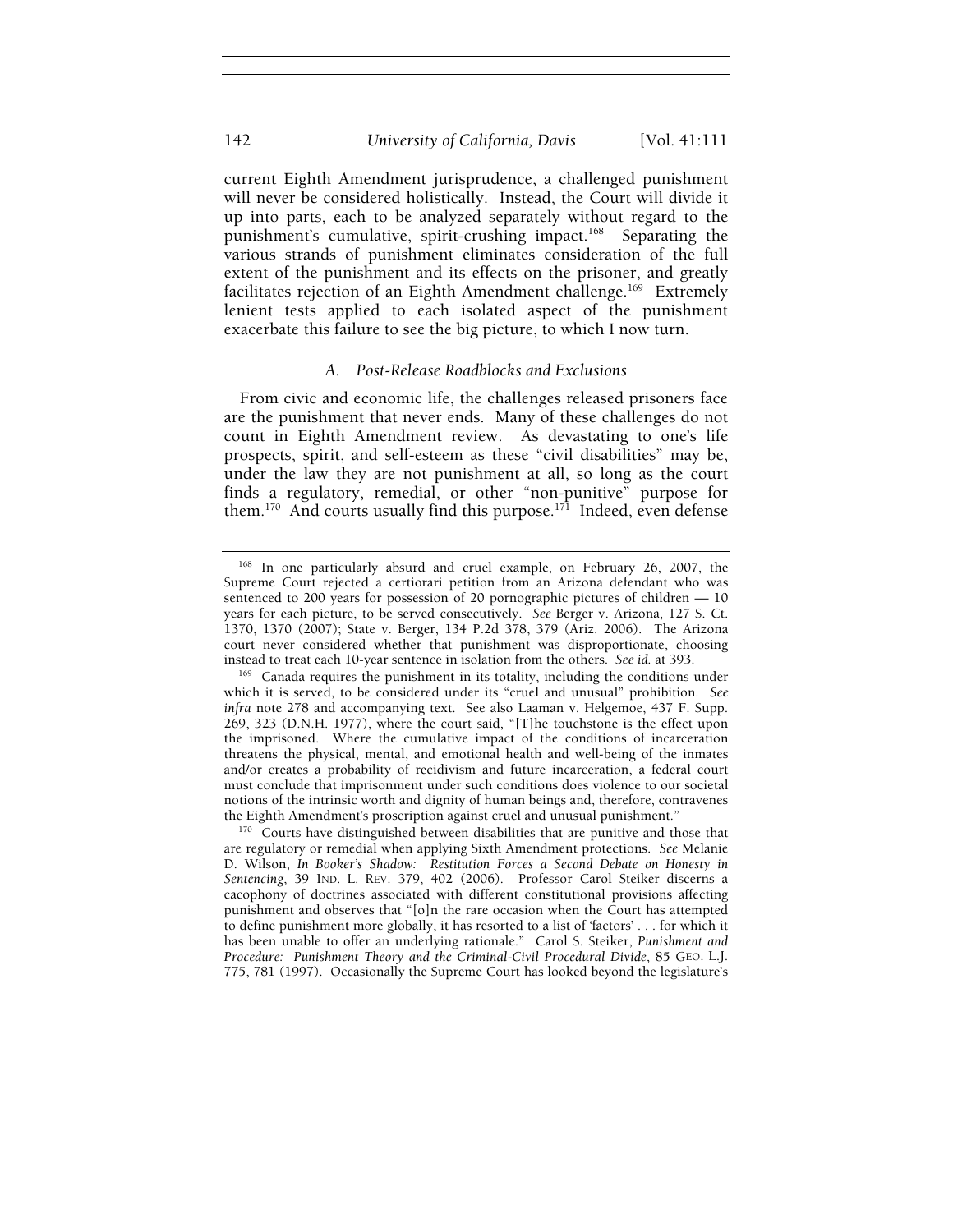2007] *Decency, Dignity, and Desert* 143

lawyers are unlikely to mention these stigmas to their clients. Most of these challenges are unknown by the offender until after prison.

Courts afford an extreme form of deference to legislators by easily accepting legislative claims that post-sentence collateral consequences are "civil" or "remedial." Some cases have come close to making a legislative label self-justifying and exempt from scrutiny. For example, a recent Seventh Circuit case found that when Congress authorizes an agency rather than a court to impose a sanction, that sanction "is presumptively civil . . . because agency enforcement mechanisms do not contain the same procedural safeguards that criminal proceedings do."172

What has been called a civil death can hardly be remedial only.<sup>173</sup> Felon disenfranchisement and the denial of government services eliminate the most basic citizenship rights that under *Trop* were deemed unconstitutional.<sup>174</sup> State-created obstacles to education,

BAR Ass'N, *supra* note 136, at 1, ch. 19.<br><sup>171</sup> Generally, legal challenges to collateral consequences or post-conviction disabilities have been unsuccessful, except when the consequence of a conviction is deportation. *See, e.g.*, State v. Yanez, 782 N.E.2d 146, 149 (Ohio Ct. App. 2002) (noting 18 states require advisement about potential consequences). Some challenges have been based on due process or equal protection grounds, and others on Sixth and Eighth Amendment grounds. *See, e.g.*, United States v. Littlejohn, 224 F.3d 960, 965 (2000) (denying relief to defendant claiming insufficient notice that conviction made him ineligible for welfare benefits, but saying he had right to such notice at time of

plea colloquy).<br><sup>172</sup> Turner v. Glickman, 207 F.3d 419, 429 (7th Cir. 2000) (citing Helvering v.<br>Mitchell, 303 U.S. 391, 402 (1938)).

<sup>173</sup> See Alec C. Ewald, "Civil Death": The Ideological Paradox of Criminal *Disenfranchisement Law in the United States*, 2002 WIS. L. REV. 1045, 1059-63. *See generally* RE-ENTRY POLICY COUNCIL, *supra* note 124 (containing recommendations for

<sup>174</sup> Trop v. Dulles, 356 U.S. 86, 103 (1958). In *Trop*, the Court said states could lawfully deprive criminals of the franchise in an effort to govern voter eligibility. *Id*. at 97. *See generally* SHKLAR, *supra* note 148 (exploring significance of voting).

characterization of a penalty as civil, finding it punitive and therefore requiring some criminal procedural protections. *See* United States v. Bajakajian, 524 U.S. 321, 334 (1998) (holding amount of forfeiture violated Eighth Amendment bar on excessive fines); *see also* Chin & Holmes, *supra* note 133, at 723-35. For further discussion, see Blumenson & Nilsen, *supra* note 112, at 83-108. Regardless of how these disabilities are categorized, they are experienced as additional punishment by former prisoners and ex-felons, and commentators have recommended that they be expressly included alongside other sentences in criminal statutes. The American Bar Association has recommended retaining only those disabilities that are related to the crime of conviction and that others should be abolished. Notice of such disabilities and their duration should be part of the sentencing procedure. The defendant should be advised of procedures for removal of disabilities that are part of his sentence. *See* AM.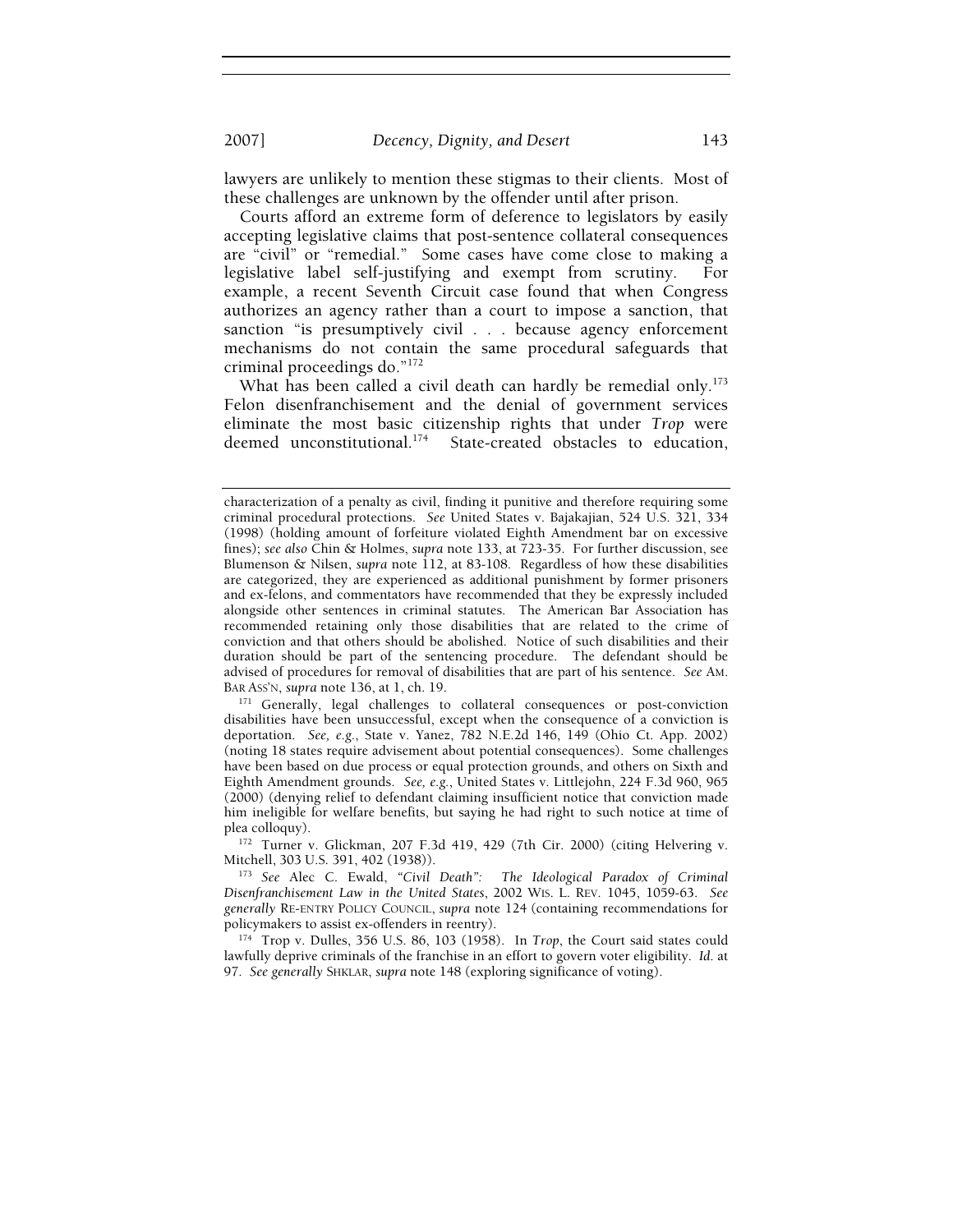employment, housing, voting, jury service, and other participation in politics are roadblocks to rehabilitation and assaults on human dignity that could be understood as cruel and unusual punishment.<sup>175</sup> Yet, under the Court's current view, no constitutional weight is given to the multifold assaults on dignity that arise when ex-prisoners are continuously prevented from becoming fully participating members of their families and their communities.

## *B. Torturous, Unsafe, or Substandard Conditions in Prison*

While prison conditions are subject to the Eighth Amendment in theory, they often are not in practice. In part this is due to the 1995 Prison Litigation Reform Act ("PLRA"),<sup>176</sup> ostensibly designed to eliminate frivolous lawsuits, or, in the Supreme Court's description, "to reduce the quantity and improve the quality of prisoner suits."177 With its provisions mandating court prescreening of prisoner suits, its new filing fees, its ban on mental or emotional injury claims unaccompanied by physical injury, and its restrictions on attorneys fees and special master appointments, the Act has led to a substantial reduction in prison conditions litigation.<sup>178</sup>

It is not accidental that despite the mushrooming of supermax prisons and isolation practices, the Supreme Court has never considered the constitutionality of solitary confinement under the Eighth Amendment.<sup>179</sup> Those claims still cognizable by courts are

<sup>179</sup> The Court addressed the issue of punitive detention in *Hutto v. Finney*, but did not expressly prohibit this form of punishment on Eighth Amendment grounds. 437 U.S. 678, 685-86 (1978) (finding Eighth Amendment violation because isolation cells were overcrowded and unsanitary, and segregated inmates received inadequate food and unprofessional treatment from correctional officials). The Court did say, however, that the length of time an inmate is confined to isolation and the conditions he experiences while confined would be relevant in an Eighth Amendment claim*. Id.*

<sup>175</sup> *See* discussion *infra* Part III (discussing human rights critique); *see also* Blumenson & Nilsen, *supra* note 112, at 107 (discussing effects of denial of

educational benefits).<br><sup>176</sup> 42 U.S.C. § 1997e(a) (2000).<br><sup>177</sup> Porter v. Nussle, 534 U.S. 516, 516 (2002).<br><sup>178</sup> "[L]itigation has probably been the single most important source of change in prisons and jails during the past forty years." GIBBONS & KATZENBACH, *supra* note 10, at 84 (quoting Malcolm M. Feeley & Van Swearingen, *The Prison Conditions Cases and the Bureaucratization of American Corrections: Influences, Impacts, and Implications*, 24 PACE L. REV. 433, 442 (2004)). After Congress passed the 1996 Act, however, litigation declined, and court monitoring of prisons diminished. Brian J. Ostrom, Roger A. Hanson & Fred L. Cheesman II, *Congress, Courts and Corrections: An Empirical Perspective on the Prison Litigation Reform Act*, 78 NOTRE DAME L. REV. 1525,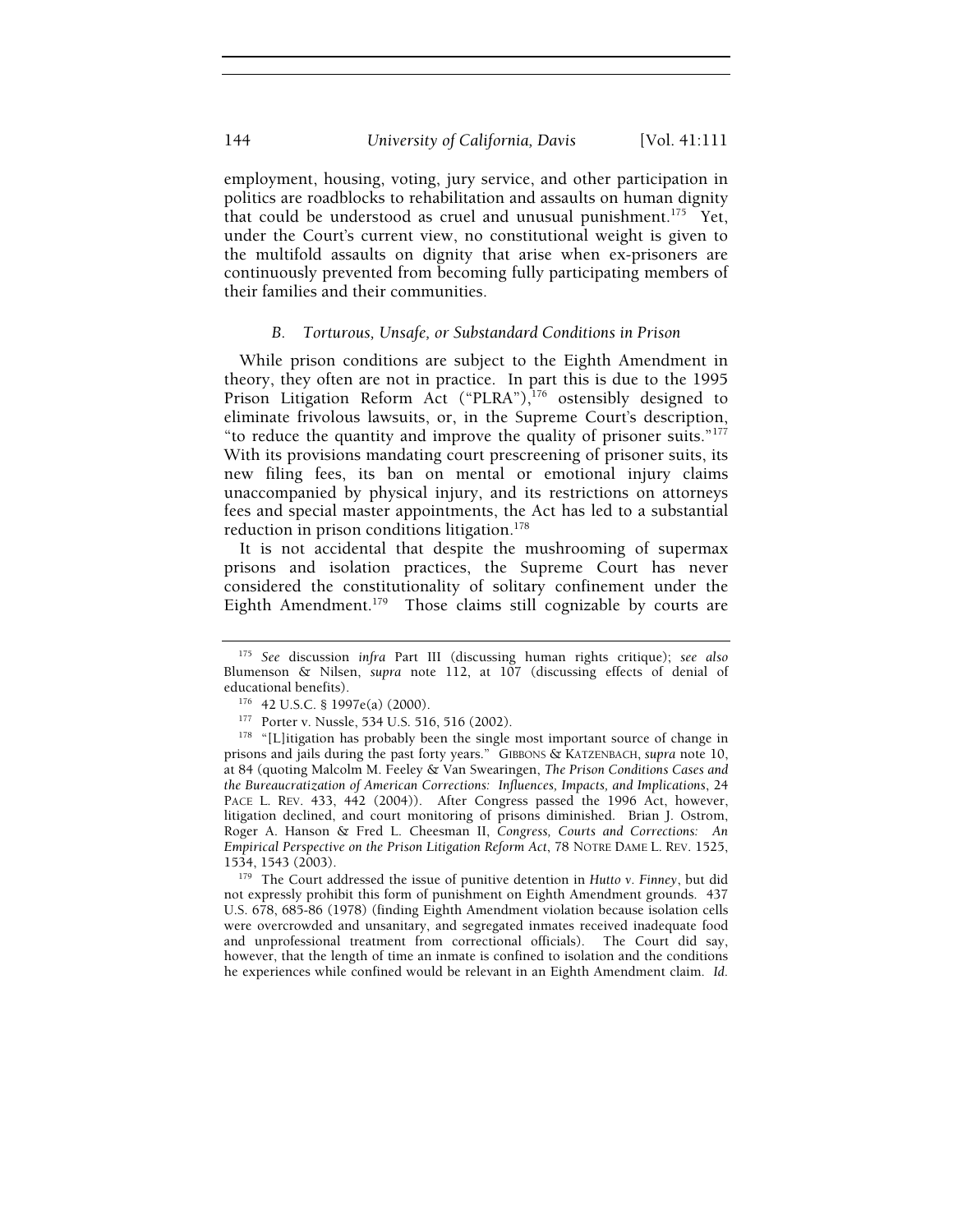extremely difficult to litigate because the Court has narrowed the basis for Eighth Amendment claims using *Estelle'*s standard of deliberate indifference, making the prisoner's burden nearly impossible.<sup>180</sup> Even inhumane prison conditions may be beyond the reach of the Eighth Amendment unless it can be shown that the prison officials intentionally failed to remedy them after notice.<sup>181</sup> Thus, the official's state of mind may be more important to the Court's analysis than the nature of the punishment. A recent example of this difficult standard can be seen in *Farmer v. Brennan*, where the Court found that an Eighth Amendment violation occurs only if the prison official "knows that inmates face a substantial risk of serious harm and disregards that risk by failing to take reasonable measures to abate it."<sup>182</sup>

This approach to the deliberate indifference standard takes the Court far from its earlier concern for human dignity. To the *Trop* Court, the Eighth Amendment prohibited punishment that offended "the evolving standards of decency that mark the progress of a maturing society."<sup>183</sup> If the Eighth Amendment still means what it did in *Trop*, then whether there is a violation should turn on the nature of the punishment, not a prison official's state of mind.184 While an intent requirement may be reasonable when a prisoner claims deliberate indifference to medical problems, it makes no sense when applied to general conditions claims, which can be cumulative and not attributable to a particular person or persons. By forcing the prisoner to prove intent, the Court has backed away from its view that "the conditions are themselves part of the punishment, even though not specifically 'meted out' by a statute or judge."<sup>185</sup> The intent-based test

at 678.

<sup>180</sup> Farmer v. Brennan, 511 U.S. 825 (1994) (rejecting claim that objective conditions unaccompanied by reckless indifference constituted punishment under Eighth Amendment.) Furthermore, the Court concluded that an Eighth Amendment violation occurs only if a prison official "knows that inmates face a substantial risk of serious harm and disregards that risk by failing to take reasonable measures to abate it." *Id*. at 847. 181 *Id.*

<sup>182</sup> *Id.*; *see* Wilson v. Seiter, 501 U.S. 294, 311 (1991) (White, J., concurring) (citing DeShaney v. Winnebago, 489 U.S. 189, 198 (1989)). In *Farmer*, the Court addressed the standard stating, "the failure to alleviate a significant risk that an official should have perceived but did not, while no cause for commendation, cannot be condemned as the infliction of punishment." *Farmer*, 511 U.S. at 826.<br><sup>183</sup> Trop v. Dulles, 356 U.S. 86, 101 (1958).<br><sup>184</sup> Wils*on*, 501 U.S. at 301-03 (citing Estelle v. Gamble, 429 U.S. 97 (1976)).<br><sup>185</sup> Id. at 306 (Whi

to define the relevant standards as follows: "In prison-conditions cases that state of mind [to constitute an Eighth Amendment violation] is one of 'deliberate indifference'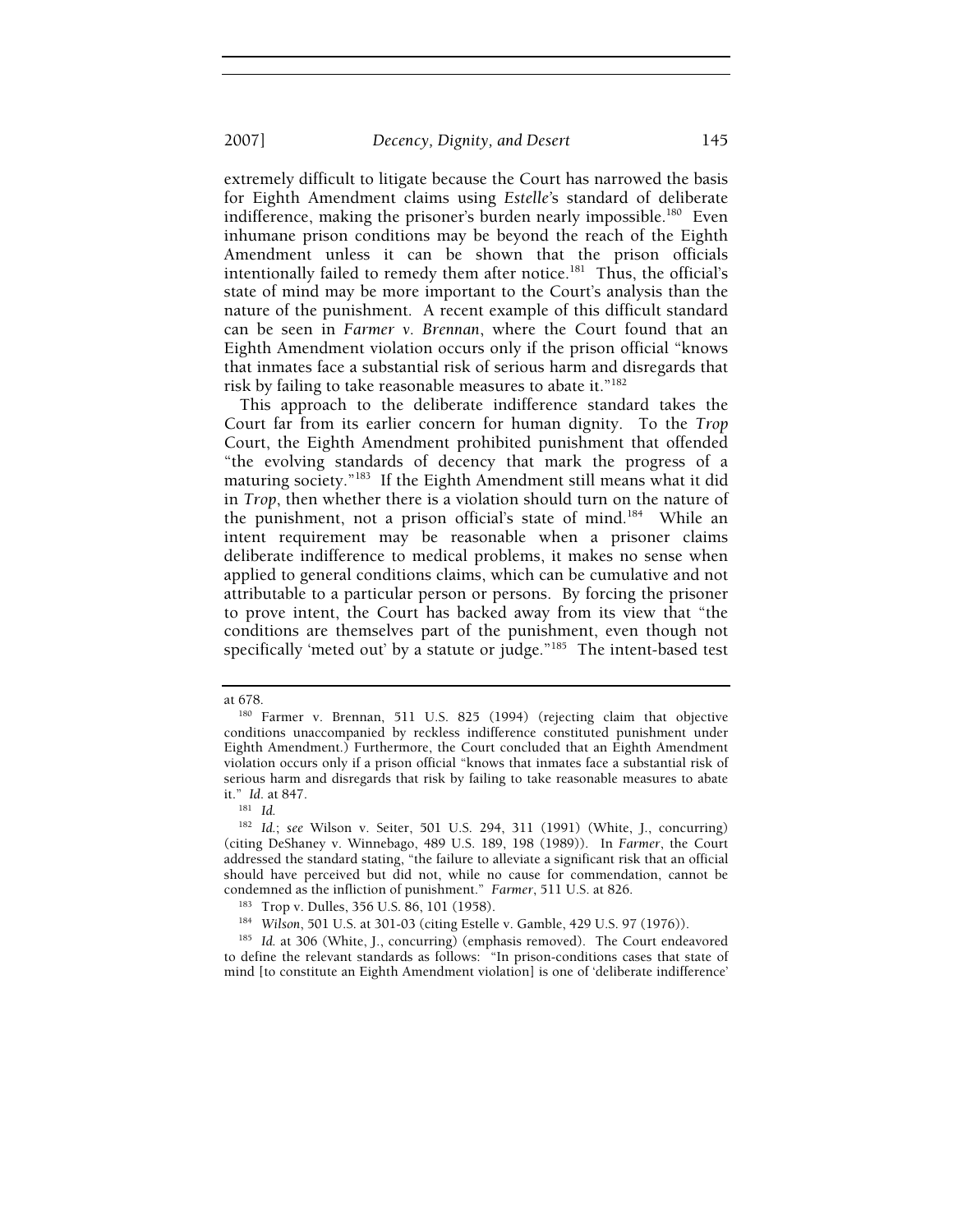allows courts to entirely ignore the realities of prison life. The test is also incoherent, because even if some level of intent is required to constitute punishment, the Constitution does not restrict the intent inquiry to prison officials alone. A judge who sentences a defendant to a particular prison system should know the conditions under which the defendant will serve his sentence, so the intentional infliction of punishment is surely present even at the sentencing stage.

By refusing to examine prison conditions that do not derive from a particular official's deliberate or reckless indifference, the Court has effectively removed much of prison life from Eighth Amendment protection.<sup>186</sup> Courts like to say that they are not suited to regulate the "day-to-day management" of prisons, and that they should not pretend to be "specialists" in prison administration.<sup>187</sup> But these statements

There would not appear to be much difference between the question whether a prison regulation that burdens fundamental rights in the quest for security is "needlessly broad" . . . and this Court's requirement that the regulation must be "reasonably related to legitimate penological interests," and may not represent "an exaggerated response to those concerns." But if the standard can be satisfied by nothing more than a "logical connection" between the regulation and any legitimate penological concern perceived by a cautious warden, it is virtually meaningless. Application of the standard would seem to permit disregard for inmates' constitutional rights whenever the imagination of the warden produces a plausible security concern and a deferential trial court is able to discern a logical connection between that concern and the challenged regulation. Indeed, there is a logical connection between prison discipline and the use of bullwhips on prisoners; and security is logically furthered by a total ban on inmate communication, not only with other inmates but also with outsiders who conceivably might be interested in arranging an attack within the prison or an escape from it.

#### *Id.* at 100-01 (emphasis and citations omitted).

 $187$  Courts provided five reasons why they refused to question prison policies: "(1) separation of powers; (2) federalism; (3) judicial incompetence in prison administration; (4) fear of undermining prison disciplinary schemes; and (5) desire to avoid a flood of litigation." Robert A. Surrette, Note, *Drawing the Iron Curtain: Prisoners' Rights from* Morrisey [sic] v. Brewer *to* Sandin v. Conner, 72 CHI.-KENT. L. REV. 923, 924 (1997). See also the discussion of the Court's hands-off doctrine in

to inmate health or safety, a standard the parties agree governs the claim in this case. The parties disagree, however, on the proper test for deliberate indifference, which we must therefore undertake to define. . . . This standard of purposeful or knowing conduct is not, however, necessary to satisfy the *mens rea* requirement of deliberate indifference for claims challenging conditions of confinement; 'the very high state of mind prescribed by *Whitley* does not apply to prisoner conditions cases.'" *Farmer*,

<sup>186</sup> But see (Stevens, J., dissenting) *Turner v. Safley*, 482 U.S. 78, 100 (1987) (finding prison regulation burdened right to marry but no First Amendment violation in mail restriction). Stevens commented: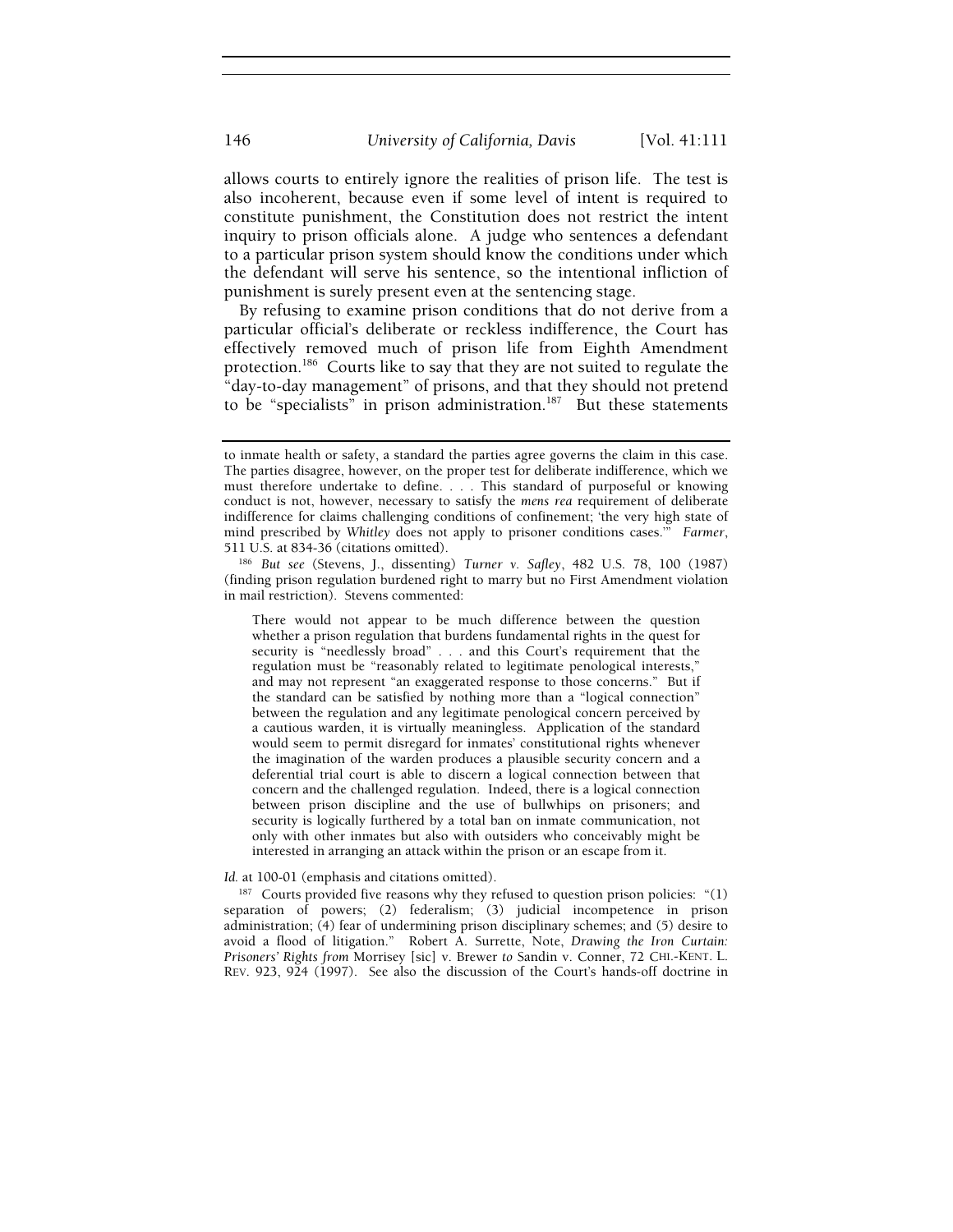#### 2007] *Decency, Dignity, and Desert* 147

belie the fact that in recent decades prison life has changed utterly. Prisons increasingly rely on isolation as a security measure and continue to be overcrowded. Violence and rape are constant threats in most prisons. These conditions largely have been ignored in Eighth Amendment jurisprudence. The upshot of the current Eighth Amendment doctrine as expressed by one court is that "[a]s the law stands today, the standards permit inhumane treatment of inmates. In this court's opinion, inhumane treatment should be found to be unconstitutional treatment."188

### *C. The Formal Sentence Issued by a Court*

Historically, the Supreme Court has read a proportionality requirement into the Eighth Amendment, stating a sentence must be proportional to the seriousness of the crime and the culpability of the offender.189 Some punishments are clearly disproportional, such as the death penalty for rape,<sup>190</sup> a life sentence for a parking meter violation,<sup>191</sup> and any punishment for status or propensity, such as punishment for drug addiction or alcoholism.<sup>192</sup> But apart from such obvious violations of the barest concept of proportional sentencing, the Supreme Court has forsaken this basic requirement of the Eighth Amendment by placing impossible burdens on the defendant. If

<sup>188</sup> Ruiz v. Johnson, 37 F. Supp. 2d 855, 907 (S.D. Tex. 1999), *rev'd*, 243 F.3d 941 (5th Cir. 2001).<br><sup>189</sup> *See* Solem v. Helm, 463 U.S. 277, 290 (1983).<br><sup>190</sup> Coker v. Georgia, 433 U.S. 584, 600 (1977).<br><sup>191</sup> Rummel v. Estelle, 445 U.S. 263, 274 n.11 (1980).<br><sup>192</sup> Robinson v. California, 370 U.S. 660, 66

- 
- 

MICHAEL MUSHLIN, RIGHTS OF PRISONERS §1.02, at 3 (2d ed. rev. Supp. 2001) and *Woodford v. Ngo*, 126 S. Ct. 2378, 2387 (2006) ("The PLRA attempts to eliminate unwarranted federal court interference with the administration of prisons."). However, Supreme Court justices often seem to have two different definitions of human dignity: an impoverished one for their official decisions and a robust one for their unofficial pronouncements. Although his opinions say that neglect of prisoners' basic needs does not raise any Eighth Amendment issue, Justice Kennedy told the ABA in 2003 that "it is no defense if our current prison system is more the product of neglect than of purpose. Out of sight, out of mind is an unacceptable excuse for a prison system that incarcerates over two million human beings in the United States." Anthony M. Kennedy, U.S. Supreme Court Justice, Address at the American Bar Association Annual Meeting (Aug. 9, 2003), *in* JUSTICE KENNEDY COMM'N, AM. BAR ASS'N, REPORTS WITH RECOMMENDATIONS TO THE ABA HOUSE OF DELEGATES 2 (2004). He also stated that we must "bridge the gap between proper skepticism about rehabilitation on the one hand and improper refusal to acknowledge that the more than two million inmates in the United States are human beings whose minds and spirits we must try to reach." Id. at 4.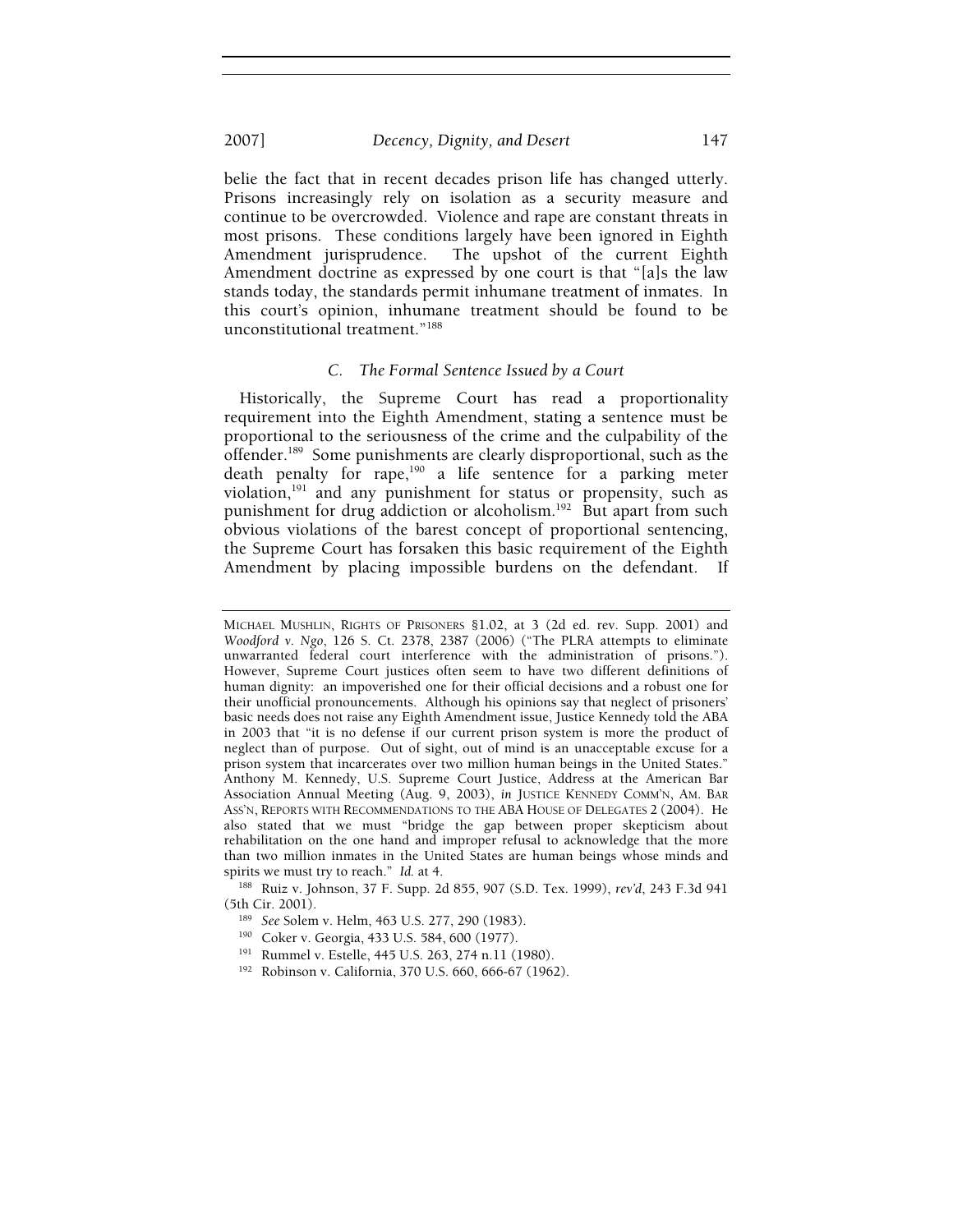proportional punishment means anything, it means that the worst punishments should be reserved for the most culpable individuals who commit the worst crimes. This is such a basic principle that it should not need to be argued, but this principle is not now the law.

Since 1983, the Court has never reversed a non-death sentence on the ground that it was too severe for the crime of conviction.<sup>193</sup> In *Solem v. Helm*, the Supreme Court enunciated an Eighth Amendment test of "gross[] disproportion[ality]."194 It listed three factors, any of which might have a sufficient role in a sentence to invalidate it: "the gravity of the offense and the harshness of the penalty $[:]$ ... the sentences imposed on other criminals in the same jurisdiction[; and] . . . the sentences imposed for commission of the same crime in other jurisdictions."195 But in 1991, in *Harmelin v. Michigan*, the Court

reconstituted the test in a very troubling way. Rather than examining all three factors to see if any alone or in combination might reveal an Eighth Amendment violation, the plurality interpreted the factors as each by themselves sufficient to save a sentence, regardless of the weight a court might attach to the other two.<sup>196</sup> As now applied, this test is an invitation to overlook cruel and unusual punishments, and makes little logical sense.

Under this revised test a court must first decide whether the punishment seems to be "grossly disproportionate" to the crime. Only if the answer to that threshold inquiry is yes must the court then compare the sentence with punishments of other crimes in the same jurisdiction and with punishments for the same crime in other jurisdictions. Very few, if any, cases have passed that threshold test, which means that in virtually all cases a disproportionality claim has been rejected solely on the subjective determination of the judge without any need to compare the sentence to those in other cases.

The Court applied the test again in *Ewing v. California*, the "three strikes" case. As Justice Breyer warned in his *Ewing* dissent, "[A] threshold test that blocked every ultimately invalid constitutional claim — even strong ones — would not be a threshold test but a

<sup>&</sup>lt;sup>193</sup> See Solem, 463 U.S. at 303.<br><sup>194</sup> Id. at 288.<br><sup>195</sup> Id. at 290-91.<br><sup>196</sup> Harmelin v. Michigan, 501 U.S. 957, 1004-05 (1991) (Kennedy, J., concurring). *But see id.* at 1018-21 (White, J., dissenting).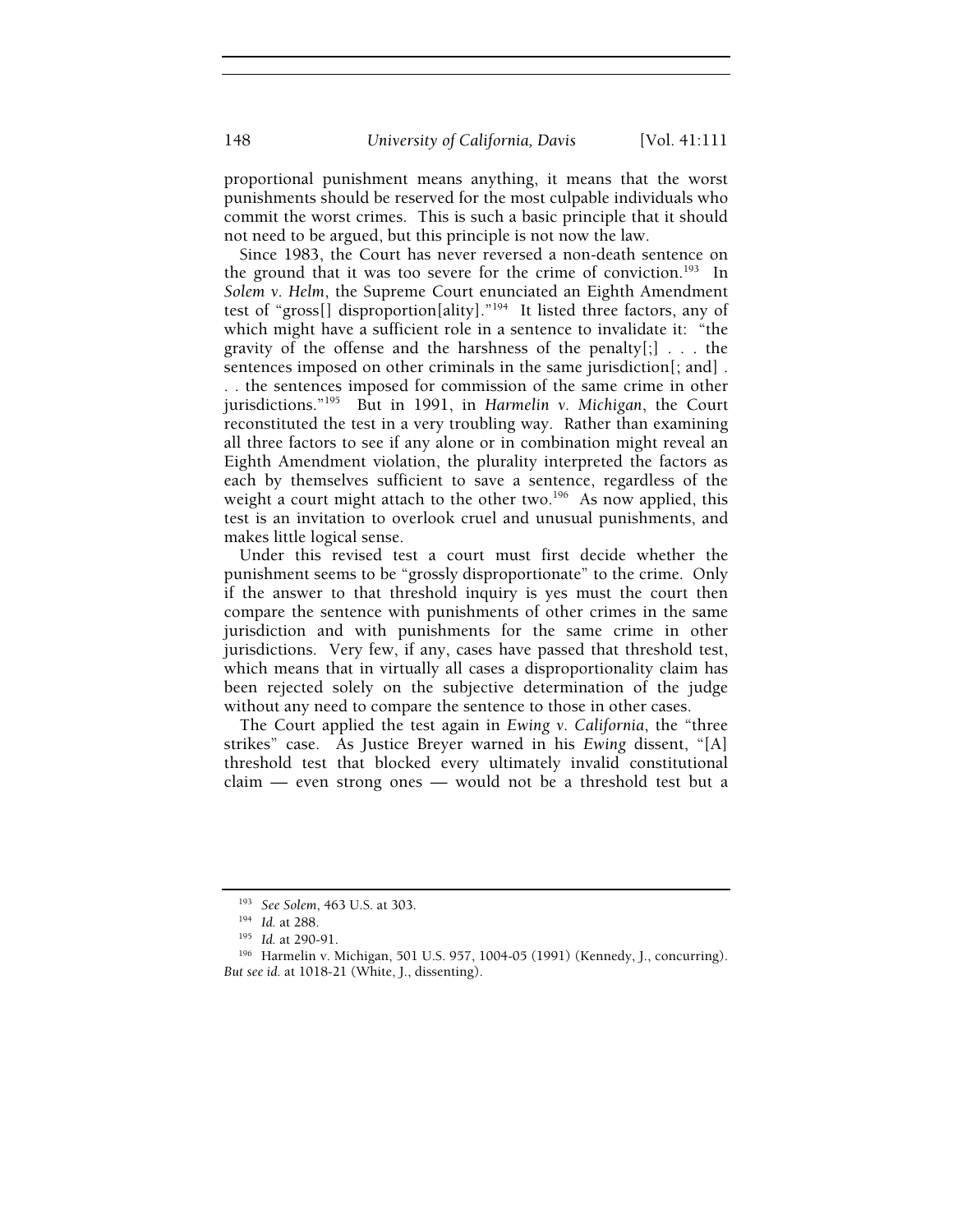determinative test."197 Unfortunately, it seems that the proportionality test has become such a determinative test.<sup>198</sup>

In the rare case that passes the threshold because a judge believes the sentence is grossly disproportionate, the second stage comparisons with other states may save the sentence. This gives legislators, not the Constitution, the last word. Similarly, a wave of legislation demanding extreme punishments would leave punishment immune to Eighth Amendment review under this test, despite the trial judge's conviction that the sentence was cruel and unusual. Both instances immunize sentences that should be subject to the most scrutiny.

What the Supreme Court has created with *Harmelin* and *Ewing* is a process prohibiting judges from giving the full consideration mandated in *Solem v. Helm*. This revised test appears to be the current law, despite Justice Scalia's complaint that the Eighth Amendment contains no proportionality requirement except in death cases, and the view of Justices White, Stevens, and Blackmun that the revised test eviscerates the Eighth Amendment.<sup>199</sup> To see how destructive this revised test can be, one need only attend to the facts of the two cases themselves.

The *Harmelin* opinion approved a life sentence without parole for a first time offender convicted of possessing a large quantity of cocaine, despite the defendant's clean record and the conspicuous absence of intent to distribute or sell charges.<sup>200</sup> Because life was a mandatory sentence under the Michigan statute, the sentence was imposed without considering the particular circumstances of the crime or the defendant's background, prospects, and drug history.<sup>201</sup>

<sup>197</sup> Ewing v. California, 538 U.S. 11, 43 (2003) (Breyer, J., dissenting) (emphasis omitted). 198 *See Harmelin*, 501 U.S. at 1016 n.2 (White, J., dissenting) ("[T]he parties have

cited only four cases decided in the years since *Solem* in which sentences have been reversed on the basis of a proportionality analysis."). 199 While Justice Kennedy's test in *Harmelin* only had the support of a plurality,

courts have continued to apply it. The test was invoked in *Ewing v. California*, both by justices who agreed with it and by justices who did not. *See Ewing*, 538 U.S. at 22-

<sup>&</sup>lt;sup>200</sup> Harmelin, 501 U.S. at 1009.<br><sup>201</sup> As Professor Franklin Zimring has noted, "the legislature's disregard of the important difference between symbolic and actual sanctions" has led to sentences that ignore "all offender and case-specific mitigating factors." FRANKLIN E. ZIMRING ET AL., PUNISHMENT AND DEMOCRACY: THREE STRIKES AND YOU'RE OUT IN CALIFORNIA 194-200 (2001). Offender characteristics are relevant to both proportionality and process. James Gilligan, a psychiatrist and member of the Commission on Safety and Abuse in America's Prisons, has described the terrible deprivations experienced by many of those who commit crimes. Gilligan discusses the lives of certain prisoners (e.g.,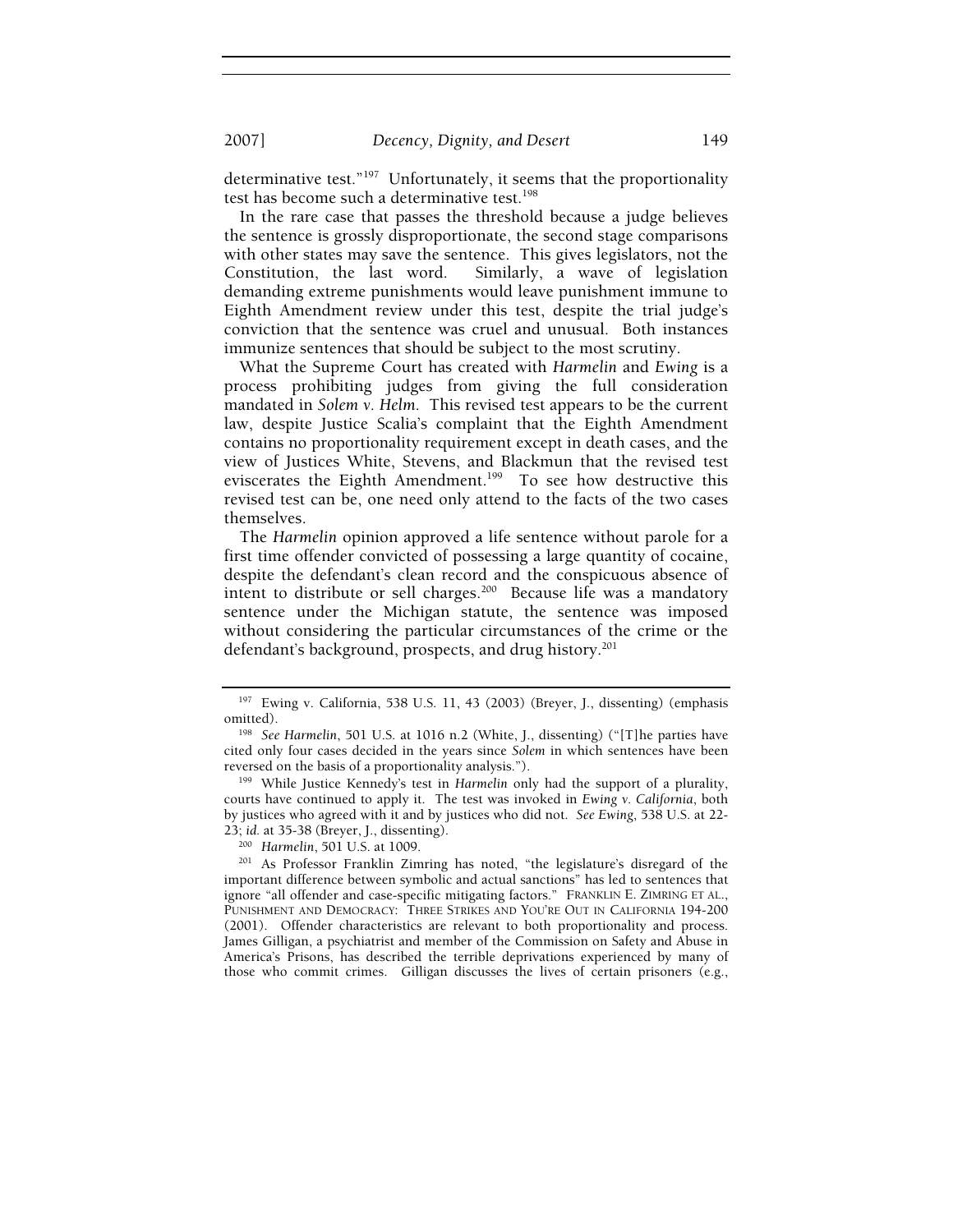In *Ewing*, the Court found no disproportional punishment in Gary Ewing's twenty-five-years-to-life sentence for stealing three golf clubs, his "third strike" under California's recidivist law.<sup>202</sup> The Court accepted California's claim that repeat offenders must be isolated from society in order to protect the public safety,<sup>203</sup> without requiring any showing either that such draconian punishment deterred such criminals or that Ewing needed to be imprisoned for twenty-five years as opposed to a typical maximum sentence for grand theft of ten years or less.<sup>204</sup> Even under a bare rationality test, the Court should have looked behind the stated goal to see if the policy or law actually served the goal or any other accepted sentencing rationale.<sup>205</sup> But in place of a fair consideration of the punishment's rationality, the Court simply assumed that the state had acted rationally to promote legitimate goals.

As a final illustration of the evisceration of the Eighth Amendment's protections, consider the case of Weldon Angelos, a twenty-five-yearold man convicted of selling marijuana, possessing firearms, and money laundering.<sup>206</sup> Angelos sold eight one-ounce bags of marijuana to a government informant on three occasions. A gun was visible during two of these drug sales, but no one claimed Angelos used or

- 
- 

rapists, murderers, etc.) who have been subjected to severe child abuse. "As children, these men were shot, axed, scalded, beaten, strangled, tortured, drugged, starved, suffocated, set on fire, thrown out of windows, raped, or prostituted by mothers who were their 'pimps;' their bones have been broken; they have been locked in closets or attics for extended periods; and one man I know was deliberately locked by his parents in an empty icebox until he suffered brain damage from oxygen deprivation before he was let out." GILLIGAN, *supra* note 7, at 45-46. *Harmelin* also rejected the claim that individualized sentencing was required by the Constitution. *Harmelin*, 501 U.S. at 996 ("draw[ing] the line of required individualized sentencing at capital cases, and see[ing] no basis for extending it further").

<sup>&</sup>lt;sup>202</sup> Ewing, 538 U.S. at 29-31.<br><sup>203</sup> Id. at 25.<br><sup>204</sup> Id. at 36, 53-57 app. A (Breyer, J., dissenting).<br><sup>205</sup> Under rational basis, a law must serve some *conceivable* legitimate government interest, which the Court asserted was, in this case, protection of public safety. The substance of the law (here, the policy of incarcerating repeat offenders) must be shown to be rationally related to that purpose, but the Court will give substantial deference to the legislature in making this determination. Although the Court did find a *purpose* for the law, it did not further examine whether the dramatically increased sentences actually *served* that purpose of protecting the public safety, or any other conceivable purpose. Rather, the Court showed absolute deference to the legislative decision. *See also* discussion *infra* Part III.B (discussing due process considerations). 206 United States v. Angelos, 345 F. Supp. 2d 1227, 1232 (D. Utah 2004), *aff'd*, 433

F.3d 738 (10th Cir. 2006), *cert. denied*, 127 S. Ct. 723, 723 (2006).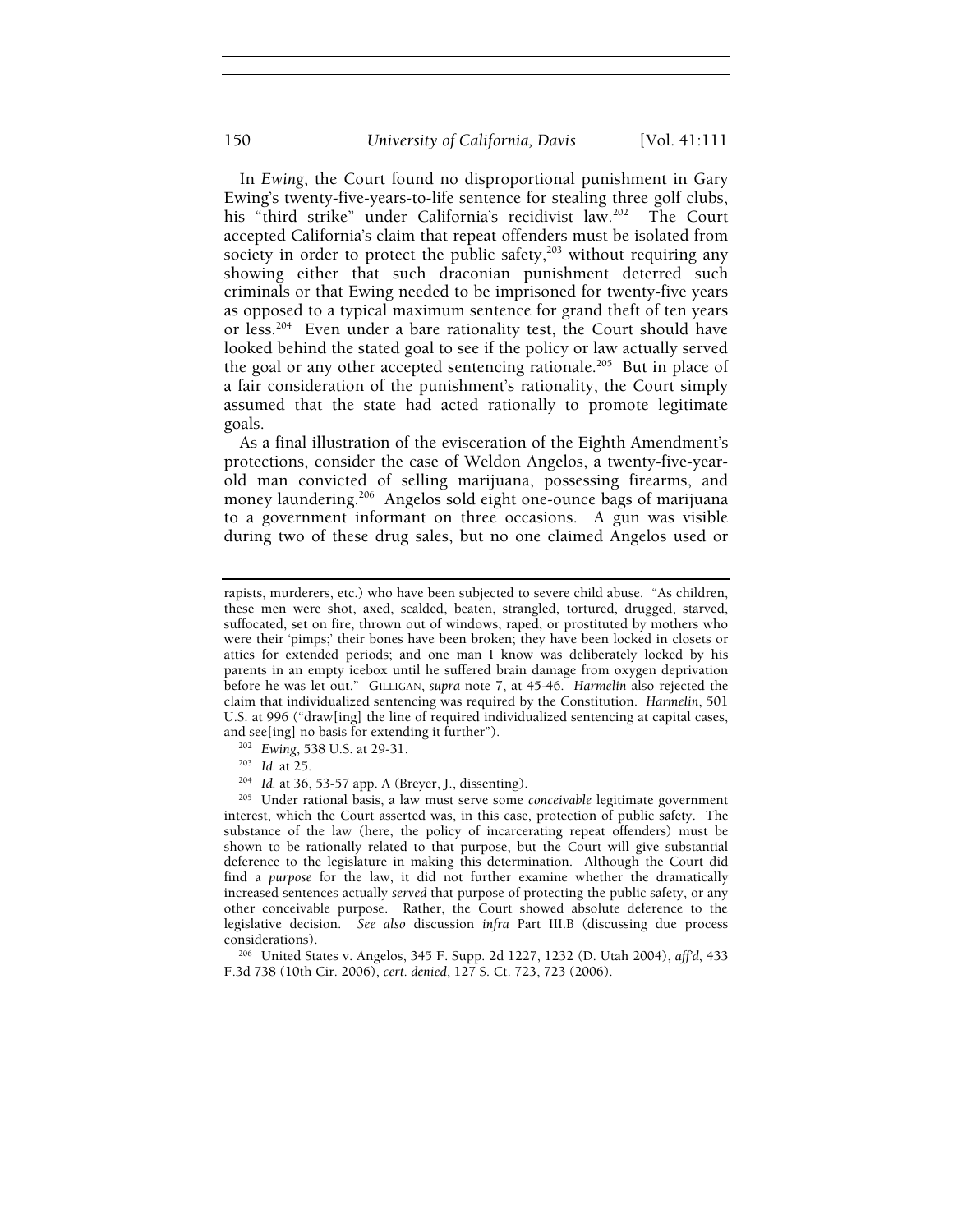2007] *Decency, Dignity, and Desert* 151

threatened to use the weapon.<sup>207</sup> Had Angelos been prosecuted in Utah state court, his sentence would most likely have been between four and seven years.<sup>208</sup> But he was prosecuted in federal court, where the judge was statutorily required to impose a sentence of fifty-five years without the possibility of parole.<sup>209</sup> If Angelos survives, he will be eighty years old when he is released.

Judge Cassell issued that sentence with great reluctance. Before he did so, he surveyed the jury as to its view of an appropriate sentence, and sought expert amicus briefs, all of which supported his view that imposing the statutory sentence in this case would badly exceed contemporary standards of decency.<sup>210</sup> But in the end, he imposed the sentence because he felt legally bound. Judge Cassell stated, "While the sentence appears to be cruel, unjust, and irrational, in our system of separated powers Congress makes the final decisions as to appropriate criminal penalties."211 Judge Cassell reasoned that he could not act on his own finding that the sentence appeared cruel and unusual because a previous sentence — a forty-year prison sentence for possession of nine ounces of marijuana with intent it to sell it upheld in the Supreme Court case *Hutto v. Davis*, bound him. So despite the Eighth Amendment, and despite his own strong convictions, Judge Cassell imposed a sentence he referred to as an example of how the system malfunctioned.<sup>212</sup> Like the sentences imposed on Ewing, Harmelin, and countless others, Angelos's sentence discards a human life, effectively forever, despite the wellknown probability that most young criminals age out of their lives of  $c$ rime. $213$ 

The enfeeblement of the Eighth Amendment's proportionality requirement has been compounded by the Supreme Court's death penalty jurisprudence. Supreme Court cases in the 1970s interpreted the Eighth Amendment to forbid death sentences issued without extra

<sup>207</sup> *Id.* at 1231. 208 *See id.* at 1242-43, 1259; Pamela Manson, *Utah Federal Judge Takes Closer Look at Stiff Minimum Mandatory Terms*, SALT LAKE TRIB., Sept.15, 2004, at A1. 209 *See* 18 U.S.C. § 924(c) (2000). 210 Brief of Amici Curiae Addressing the Constitutionality of Mandatory Minimum

Sentences Under Federal Law, *Angelos*, 345 F. Supp. 2d 1227 (2:02-CR-00708PGC), *available at http://pracdl.typepad.com/pracdl/files/AngelosBrief.doc.*<br><sup>211</sup> *Angelos*, 345 F. Supp. 2d at 1230.<br><sup>212</sup> *Id.* at 1261. <sup>213</sup> HOWARD N. SNYDER & MELISSA SICKMUND, NAT'L CTR. FOR JUVENILE JUSTICE,

JUVENILE OFFENDERS AND VICTIMS: 2006 NATIONAL REPORT 71 (2006), *available at* http://ojjdp.ncjrs.org/ojstatbb/nr2006/downloads/NR2006.pdf.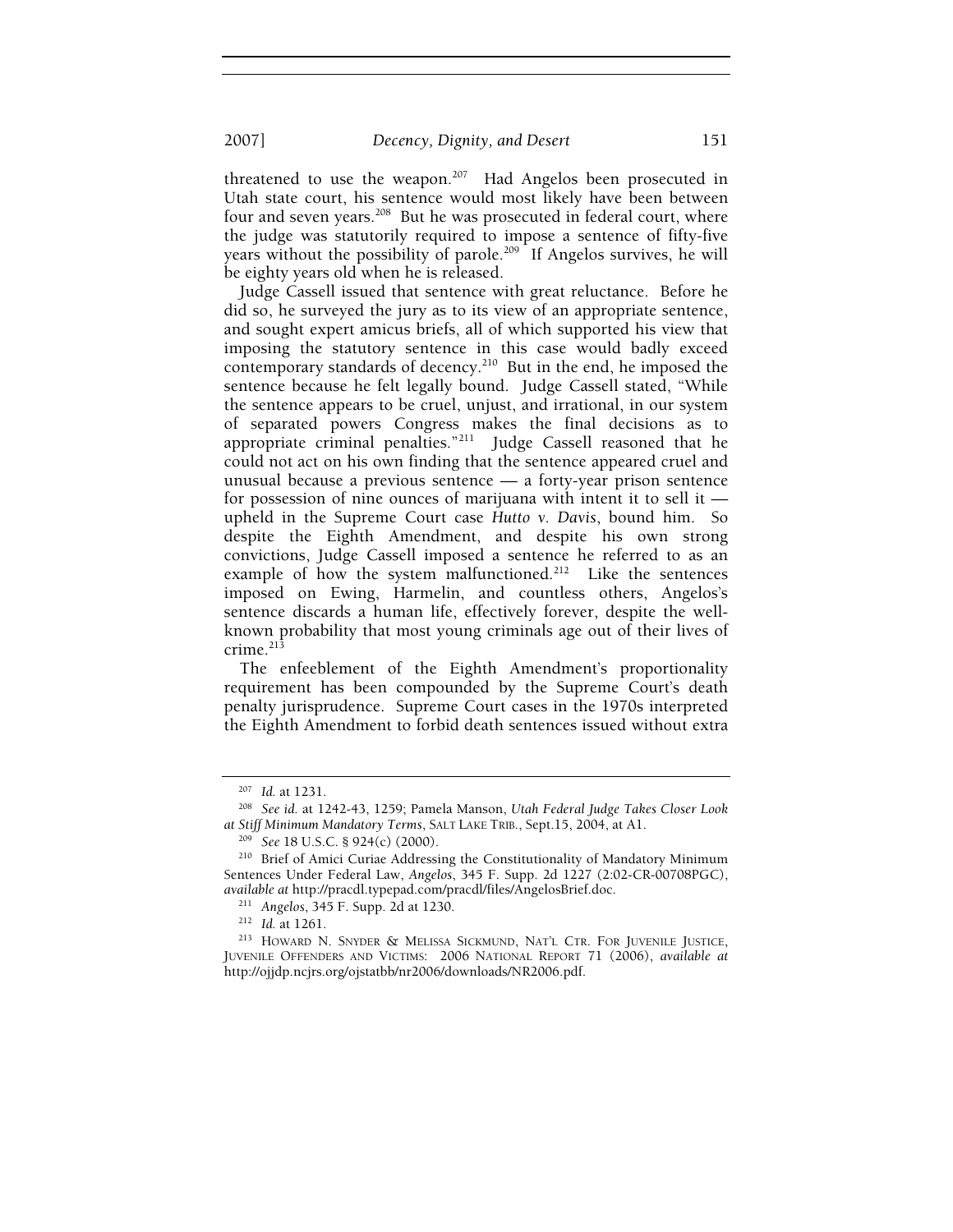layers of process, including appellate proportionality review, and an individualized consideration of the defendant's character and the circumstances of the crime.<sup>214</sup> These requirements were intended to select for execution only those who truly deserved to die, assuming such people exist.<sup>215</sup> But by justifying these additional safeguards on the basis that death is different, the Court has short-circuited the review of non-death cases.<sup>216</sup> Chief Justice Earl Warren warned that "the existence of the death penalty is not a license to the Government to devise any punishment short of death within the limit of its imagination." $^{217}$  Fifty years later, it is conceivable that no legislatively enacted punishment for a term of years, no matter how harsh, will ever again be found to violate the Eighth Amendment.

Death sentences may well demand "super due process," but other sentences surely demand much more than the virtual blank check issued by the Supreme Court to the legislatures. Imprisonments may be just as cruel and painful as an execution, and, in fact, may contain most of the burdens of a death sentence.<sup>218</sup> The high rate of suicide is evidence that some prisoners would rather die than spend another day in prison.<sup>219</sup> Lost years are irremediable.

<sup>214</sup> *See* Gregg v. Georgia, 428 U.S. 153, 194-95 (1976) (validating death penalty as long as procedures were in place to ensure fairness and to ensure only worst offenders received it). In 1972, the Court found the death penalty unconstitutional as then applied because it was unpredictably imposed in a way unrelated to culpability (but often correlated to race). Furman v. Georgia, 408 U.S. 238, 309-10 (1972).

<sup>&</sup>lt;sup>215</sup> See Gregg, 428 U.S. at 195. Many commentators have argued that the procedures adopted by *Gregg* and its companion cases fail at the task of selecting the worst killers, that these procedures continue the process of arbitrary killings, and they offer procedural cover for the Court by "generating an appearance of intensive judicial scrutiny and regulation despite its virtual absence." Carol Steiker, *Things Fall Apart, But the Center Holds*, 77 N.Y.U. L. REV. 1475, 1485 (2002); *see also* Robert Weisberg, *Deregulating Death*, 1983 SUP. CT. REV. 305 (critiquing Court's attempt to create constitutionally proper death penalty doctrine by use of guided discretion). 216 The Court in *Furman* stated that "[t]he penalty of death differs . . . not in degree

but in kind. It is unique in its total irrevocability. It is unique in its rejection of rehabilitation of the convict as a basic purpose of criminal justice. And it is unique, finally, in its absolute renunciation of all that is embodied in our concept of humanity." *Furman*, 408 U.S. at 306 (Stewart, J., concurring).<br><sup>217</sup> Trop v. Dulles, 356 U.S. 86, 99 (1958).

<sup>&</sup>lt;sup>218</sup> See Justice Stewart's comment *supra* note 217; see also DIRK VAN ZYL SMIT, TAKING LIFE IMPRISONMENT SERIOUSLY IN NATIONAL AND INTERNATIONAL LAW 5 (2002) (citing CESARE BECCARIA, ON CRIMES AND PUNISHMENTS (1764), *reprinted in* ALESSANDRO MANZONI, THE COLUMN OF INFAMY 47 (Kenelm Foster & Jane Grigson trans., 1964)) (speaking of calm with which some face death who would cower at prospect of substantial prison sentence).<br><sup>219</sup> In 2002, the Department of Justice concluded that the suicide rate for state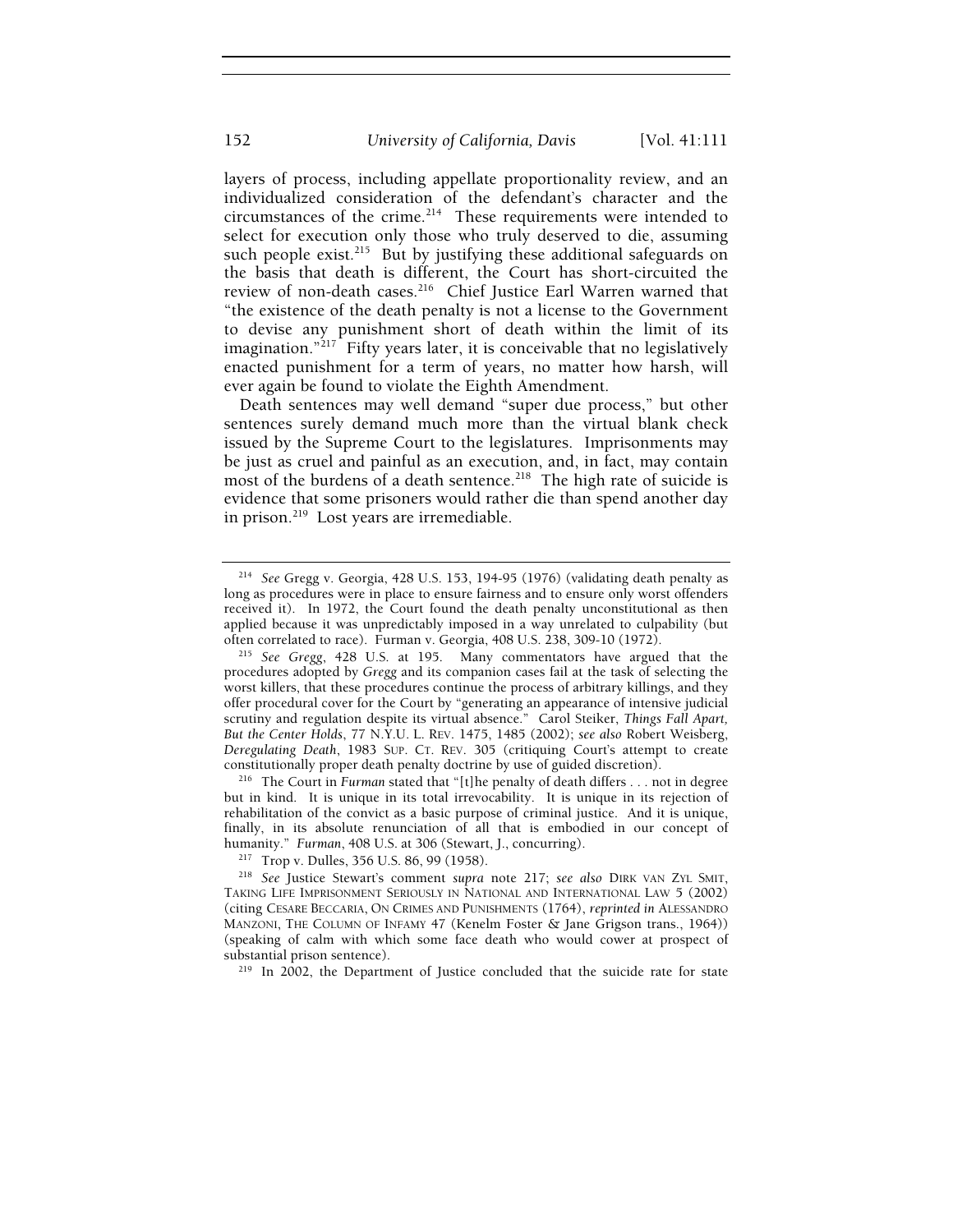Despite the death is different doctrine's implication that all nondeath sentences are the same, they are not: minimum security is far different from segregation in a supermax facility, and imprisonment for a term of years is not the same as imprisonment for life without the possibility of parole. Each sentence contains particular hardships, pain, and loss, thus each should be subject to meaningful Eighth Amendment scrutiny considering both circumstances of the offender and the crime.

Like the tests applied to collateral consequences and prison conditions, the Court's toothless disproportionality doctrine in nondeath penalty cases amounts to a "hands off" doctrine giving an extreme deference to legislators and sentencing judges. The "heavy burden . . . on those who would attack the judgment of the representatives of the people" in promulgating punishments has become an impossible one.<sup>220</sup> This is surely not what the Framers envisioned when they placed constitutional limits on punishment and established independent courts to police those limits.<sup>221</sup>

The Court's recent approach comes during an era when legislators have been caught up in the political winds of the war on drugs, the war on crime, and now the war on terror. In this atmosphere of fear and politicization, many of those charged with insuring the criminal justice system's fairness and rationality have abdicated this

"Under the federal mandatory minimum statutes a sentence can be mitigated by a prosecutorial decision not to charge certain counts. . . . The policy . . . gives the decision to an assistant prosecutor not trained in the exercise of discretion and takes discretion from the trial judge. The trial judge is the one actor in the system most experienced with exercising discretion in a transparent, open, and reasoned way. Most of the sentencing discretion should be with the judge, not the prosecutors."

Kennedy, *supra* note 187, at 3.

prisoners was 14 per 100,000. Press Release, U.S. Dep't of Justice, State Prison Homicide Rates Down 93 Percent, Jail Suicide Rates 64 Percent Lower than in Early 1980s (Aug. 21, 2005), *available at* http://www.ojp.usdoj.gov/bjs/pub/press/

<sup>&</sup>lt;sup>220</sup> Gregg, 428 U.S. at 175. 221 For those who complain about judicial overreaching, Justice Black had an apt response: "[W]hen a court strikes down a popular statute or practice as unconstitutional, it may always reply to the resulting public outcry: 'We didn't do it — you did.' The people have chosen the principle that the statute or practice violated, have designated it as fundamental, and have written it down in the text of the Constitution for the judges to interpret and apply." Thomas C. Grey, *Do We Have an Unwritten Constitution?*, 27 STAN. L. REV. 703, 705 (1975).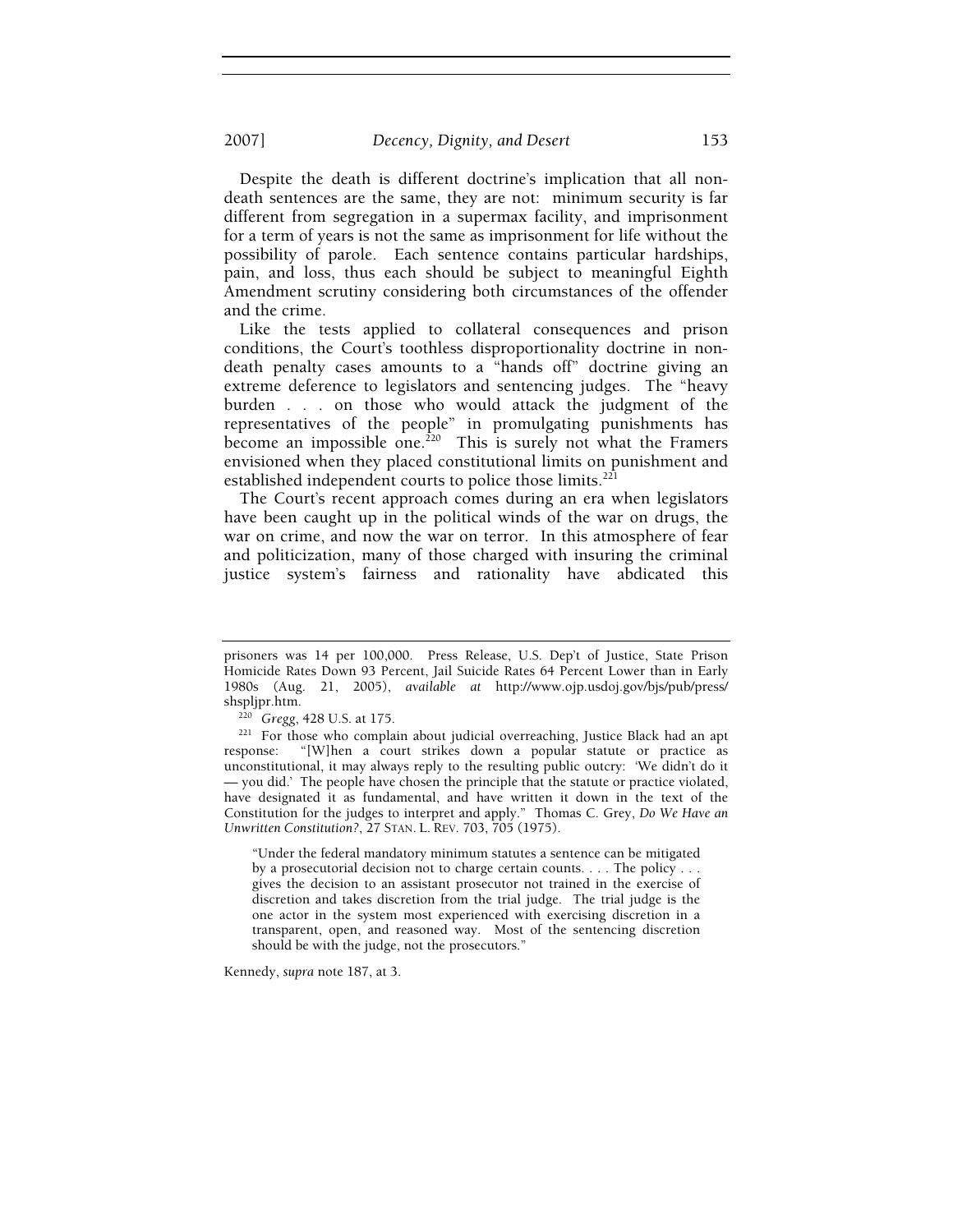responsibility.222 It is also an era in which the prosecutor has accrued unprecedented power to set sentences: draconian sentences have greatly heightened the prosecution's plea negotiation position, and determinate sentences mean huge sentencing differences turn almost entirely on prosecutorial charging decisions.<sup>223</sup> Most decisions of the prosecutor are off the record and hidden from public view.<sup>224</sup> Disabling proportionality review thus eliminates one of the few checks on racially or politically contaminated prosecutorial decisions.

<sup>222</sup> Professor Richard Frase explains that "[c]riminal defendants are precisely the sort of powerless and despised subgroup who will not be adequately protected through the democratic processes. Moreover, there is a well-established tradition of overly severe criminal penalties being hurriedly enacted in response to a few high profile cases, generating a 'moral panic' of media and political frenzy in which politicians dread . . . appearing to be 'soft' on crime and unsympathetic to actual and potential victims." Richard S. Frase, *Excessive Prison Sentences, Punishment Goals, and the Eighth Amendment: "Proportionality" Relative to What?*, 89 MINN. L. REV. 571, 648 (2005).<br><sup>223</sup> The prosecutor has always had the power to charge or drop charges, but in the

course of passing new sentencing laws Congress has enhanced the prosecutor's power. As Professor William Stuntz has written, "[C]riminal law's codifiers did not see how their work would change character when combined with the parallel growth in prosecutors' power. The move from common law to criminal statutes appeared to (and did) shift power from judges to legislators. But its larger and more lasting effect was to shift power from judges to prosecutors." William J. Stuntz, *The Pathological Politics of Criminal Law*, 100 MICH. L. REV. 505, 577 (2001).

The prosecutor plays a central role in determining the sentence by choosing whether to bring a charge with a mandatory minimum sentence, to invoke a recidivist or enhancement provision, to seek the death penalty in capital crimes, to accept a plea bargain, or to forego prosecution in favor of another forum. In drug offenses where the weight of the drug determines the sentence, a prosecutor may charge the weight of the drug found on the arrestee, the weight of all the drugs seized from his companions, or the weight of the drugs the defendants might have produced had their plans been successful. See Field, supra note 30, at A1.

<sup>&</sup>lt;sup>224</sup> In Bordenkircher v. Hayes, the Court gave its imprimatur to this unreviewable power. 434 U.S. 357, 357 (1978). For example, a prosecutor may charge one crime and then add additional charges if the accused fails to accept a plea offer. *Id.* at 360. "In 2000 there were 1,279 offenders subject to the career offender provisions, which resulted in some of the most severe penalties imposed under the guidelines. Although Black offenders constituted just 26 percent of the offenders sentenced under the guidelines in 2000, they were 58 percent of the offenders subject to the severe penalties required by the career offender guideline." NAT'L ASS'N OF CRIM. DEF. LAW., TRUTH IN SENTENCING? THE GONZALES CASES 12 (2005) (citing U.S. SENTENCING COMM'N, FIFTEEN YEARS OF GUIDELINES SENTENCING: AN ASSESSMENT OF HOW WELL THE FEDERAL CRIMINAL JUSTICE SYSTEM IS ACHIEVING THE GOALS OF SENTENCING REFORM 133- 34 (2004)) (emphasis omitted).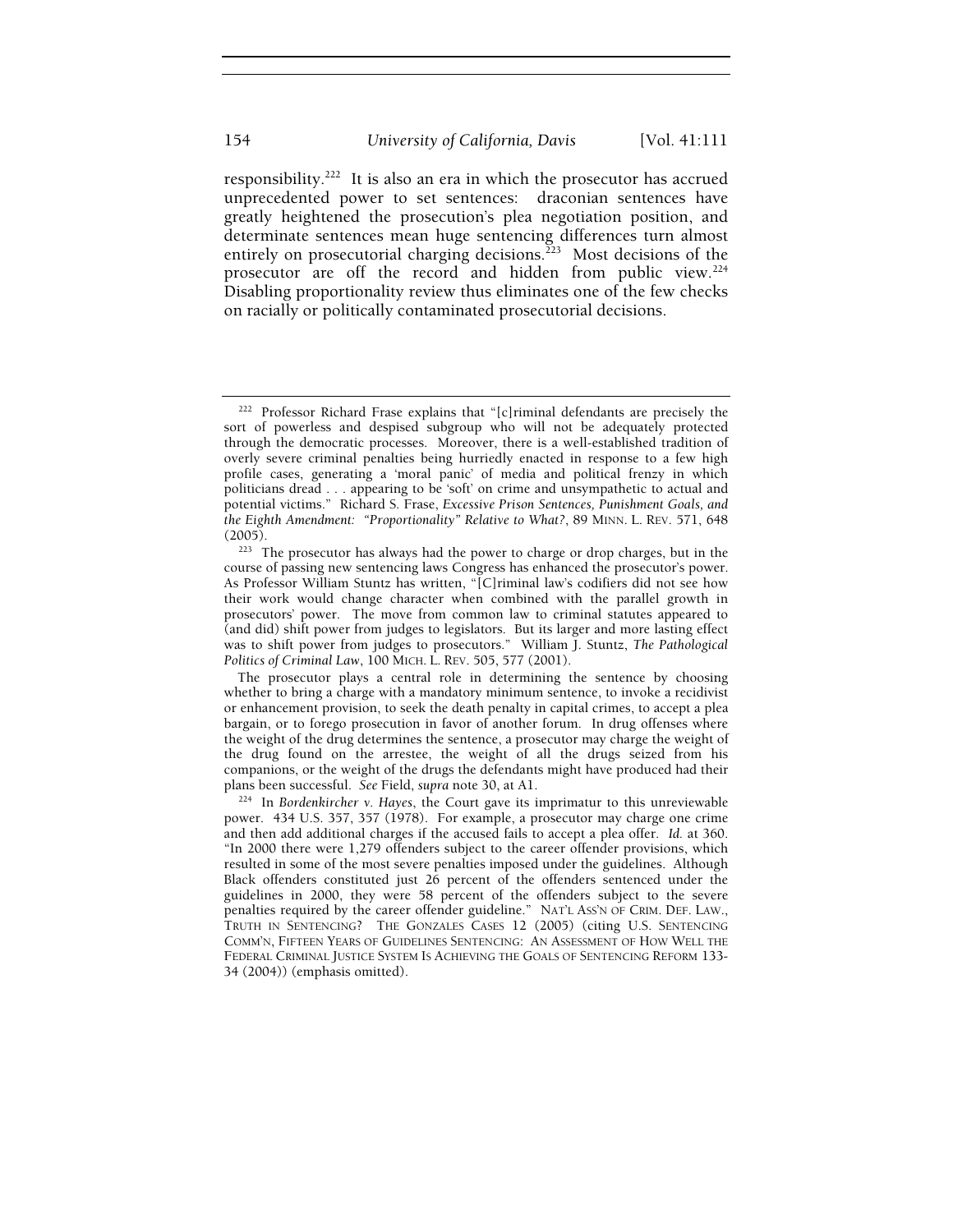#### 2007] *Decency, Dignity, and Desert* 155

# *D. Racially Disparate Punishment*

The Court's refusal to subject punishment to meaningful constitutional scrutiny is matched by its refusal to consider clear cases of racial bias in the criminal justice system. As we have seen, minorities are grossly overrepresented throughout the criminal justice system, and it cannot be explained by the fact that a higher percentage of minorities than whites commit crime.<sup>225</sup> But the Supreme Court has repeatedly ignored this evidence by placing an impossible burden on its proponents. Substantively, the Court finds no constitutional infirmity in discriminatory effect, only in intentional discrimination. Procedurally, the Court rejects statistical showings of systemic bias as proof of discriminatory intent, on the grounds that such statistics cannot show that discriminatory intent afflicted the particular case before it. Hence, when confronted with a study showing racially disparate death penalty sentencing in *McClesky v. Kemp*, the Court denied relief because, even if the statistics that showed sentencing disparity were accurate, there was no way of telling whether there was intentional discrimination in that particular case.226 In *United States v. Armstrong*, the Court denied discovery of disproportionate prosecutions of minorities for crack cocaine as opposed to powder cocaine 227 because the petitioners could not show, in the absence of discovery, that there was discrimination against the particular defendant in the case.<sup>228</sup>

The Court's hands off doctrines have assured that the law presently provides no realistic remedy even when a sentence is based wholly or partly on the race of the defendant. Perhaps racially disparate sentences are the reason review is so inadequate — it is far easier to ignore the harsh extremes of punishment when we can distance

 $1228$  United States v. Armstrong, 517 U.S. 456, 470-71 (1996) (denying motion for discovery of prosecution data necessary to state equal protection claim that black defendants were singled out for federal prosecution for crack offenses due to insufficient grounds).

<sup>225</sup> *See* discussion *supra* Part I (discussing racial disproportionality). 226 McClesky v. Kemp, 481 U.S. 279, 297 (1987) (rejecting statistical evidence that race significantly affects death penalty charges and convictions in Georgia). 227 *See* 21 U.S.C. § 841 (2000 & Supp. IV 2004); *id.* § 846 (2000). Powder cocaine

is chemically equivalent to crack cocaine but punished at 1% of the severity. The disparity is illustrated by the case of Willie Mays Aiken, a former Kansas City Royals first baseman, who was charged with multiple counts of trafficking crack cocaine and received a 20-year mandatory minimum sentence. In his case, selling 2.2 ounces of crack was the equivalent of selling 15 pounds of powder cocaine. Margaret Colgate Love, *Harsh Sentencing Penalty Affects Baseball Star*, SENT'G TIMES, Fall 2006, http://www.sentencingproject.org/tmp/File/Fall%2006%20TSP%20FINAL.pdf.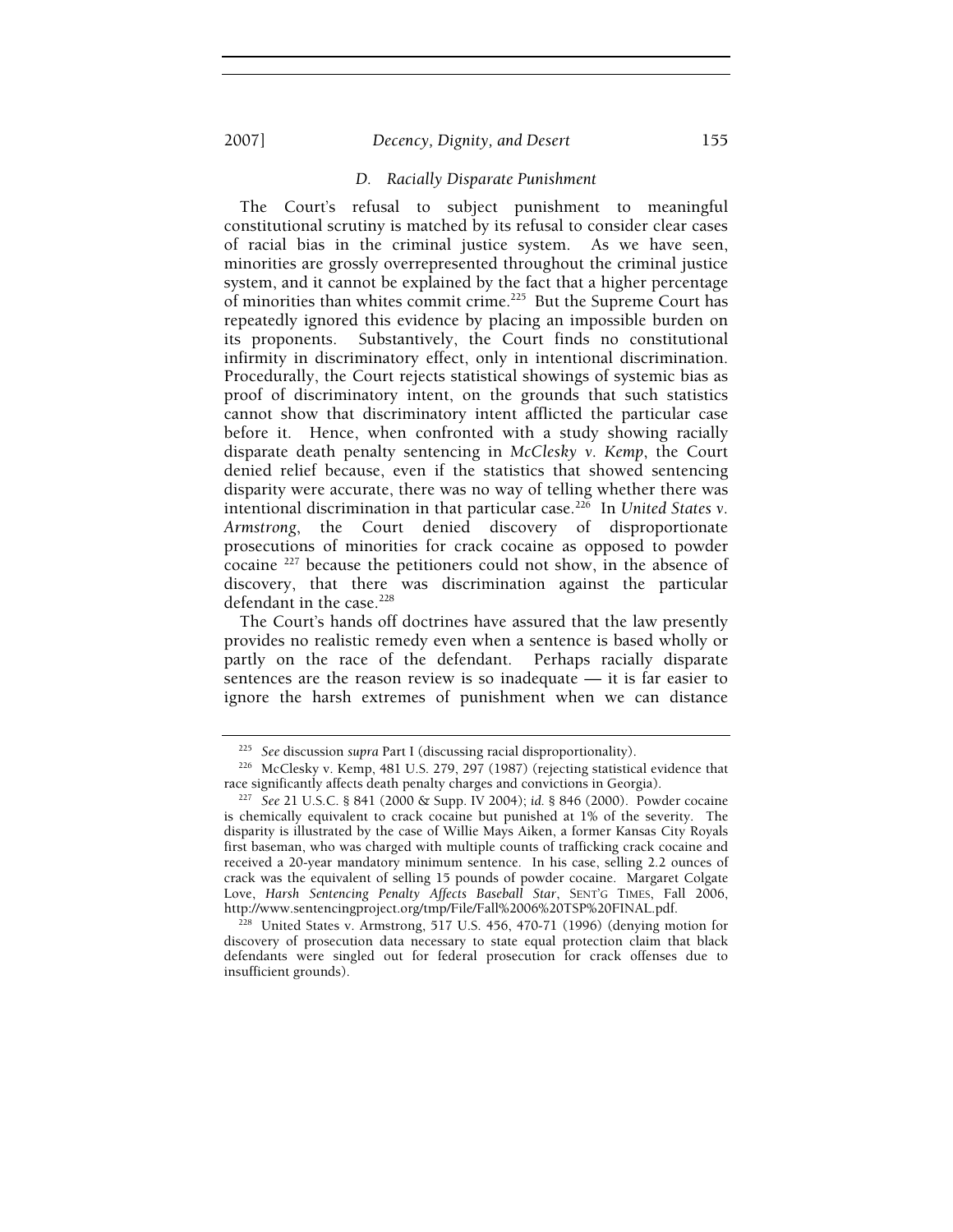ourselves from its victims. One study suggests that the mental image of drug dealer and criminal has become that of a minority male, and lawmakers have aimed their policies accordingly.<sup>229</sup> Judge Richard Posner of the Seventh Circuit noted the dehumanization of prisoners in his dissent in *Johnson v. Phelan*:

There are different ways to look upon the inmates of prisons and jails in the United States in 1995. One way is to look upon them as members of a different species, indeed as a type of vermin, devoid of human dignity and entitled to no respect; and then no issue concerning the degrading or brutalizing treatment of prisoners would arise. . . . We must not exaggerate the distance between "us," the lawful ones, the respectable ones, and the prison and jail population; for such exaggeration will make it too easy for us to deny that population the rudiments of humane consideration.<sup>230</sup>

We can conclude from this discussion of the Eighth Amendment that, at least as presently interpreted, the Eighth Amendment is unlikely to be the locus of reform. For change to occur, collateral consequences must be counted as punishment and recognized as the permanent branding of a class of primarily poor and minority citizens; the standards for assessing violence and cruelty in prison must be less stringent; sentences must be shorter and proportionate to the crimes; and policies that have a racial impact must be changed regardless of whether the impact is intended. One way to reinvigorate Eighth Amendment jurisprudence is to look at the decisions of courts around the world.

<sup>229</sup> MAUER, *supra* note 2, at 147-48 (citing David F. Greenberg & Valerie West, The Persistent Significance of Race: Growth in State Prison Populations, 1971-1991, Address Before the Law and Society Association of Aspen, Colorado (June 1998)). "To many Americans, some combination of bad family, bad culture, or bad genes created this young thug whose behavior is presumably beyond the capacity of modern

law or social science to improve." *Id.* at 138. 230 Johnson v. Phelan, 69 F.3d 144, 151-52 (7th Cir. 1995).

Justice Kennedy delivered a scathing critique of American contemporary punishment to the ABA in August 2003. He urged his audience to confront the reality that approximately 10% of all African American men in their mid- to late-twenties are behind bars, and underscored the seriousness of spending more on housing prisoners than educating them. He further condemned the proliferation of mandatory minimum sentences. Kennedy, *supra* note 187, at 1-4.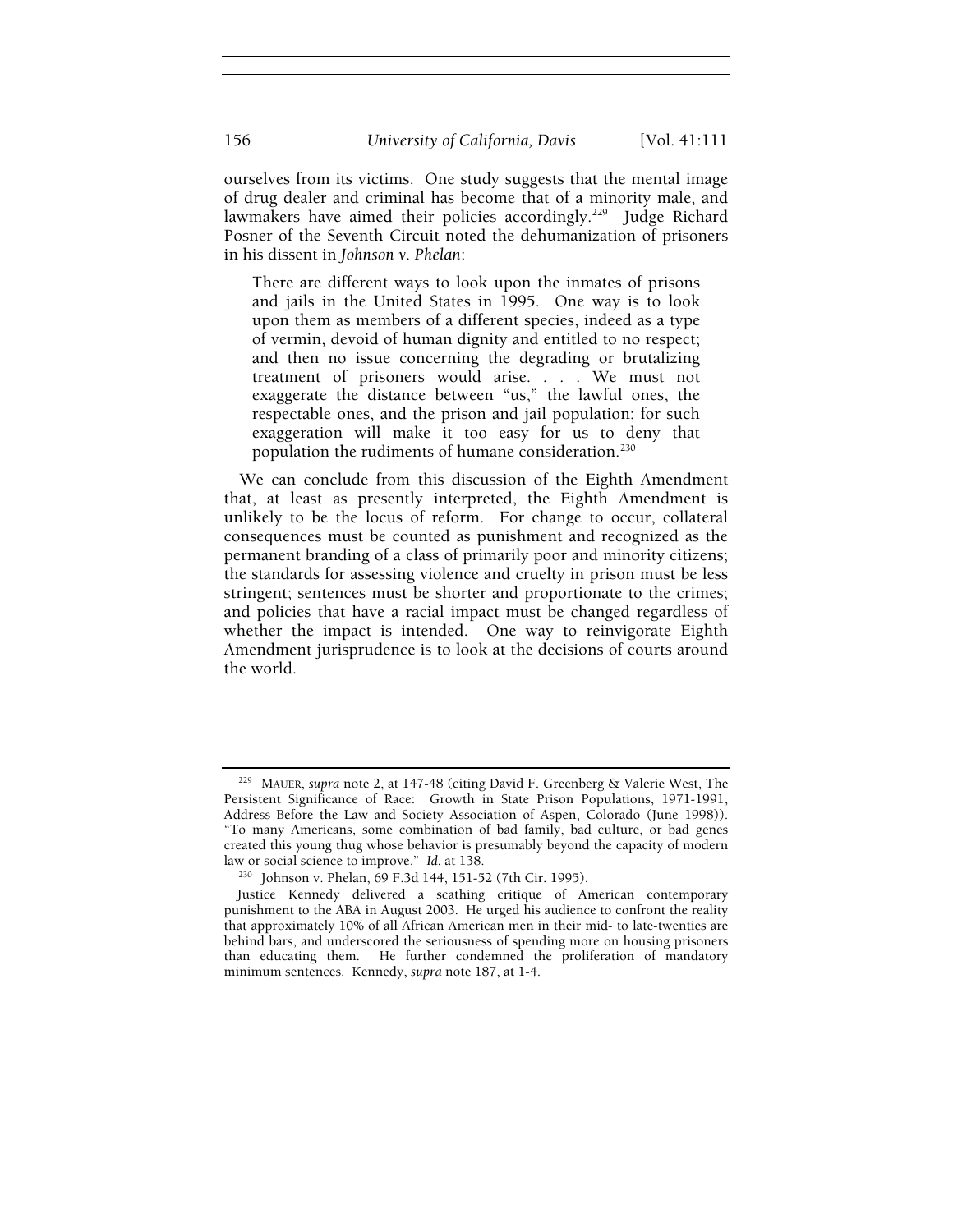"*[L]aws and institutions must go hand in hand with the progress of the human mind. As that becomes more developed, more enlightened, as new discoveries are made, new truths disclosed, and manners and opinions change with the change of circumstances, institutions must advance also, and keep pace with the times.*"231

*Weems* warned against a formalistic approach to the Eighth Amendment whereby its protections would "have little value, and be converted by precedent into impotent and lifeless formulas. Rights declared in words might be lost in reality . . . [and] [t]he meaning and vitality of the Constitution [would] have developed against narrow and restrictive construction."<sup>232</sup> Unfortunately, that prediction has come true. Despite the promise of *Weems*, *Trop*, and *Estelle*, the Court is stuck in a doctrinal mire that prevents it from seeing punishment as it is experienced. The Court itself has acknowledged that its Eighth Amendment cases "have not established a clear or consistent path for courts to follow."233 The Court will never achieve that clear and consistent path unless it starts to apply what Lawrence Blum calls "moral perception" in order to ascertain the salient features of punishment.<sup>234</sup> Such moral perception would identify what is at stake for prisoners personally, socially, economically, and politically, and evaluate these stakes against the values underlying the Eighth Amendment. It would scrutinize the excessively punitive conditions; the new high-tech methods of control; the record-breaking incidence of mentally ill prisoners, prison rapes, AIDS, and tuberculosis; and the inability or unwillingness of prisons to reform prison conditions. A morally perceptive Court would attend to the abundance of reports and surveys that confirm what has long been obvious to many — in the words of Justice Kennedy, our "resources are misspent, our

<sup>&</sup>lt;sup>231</sup> Letter from Thomas Jefferson, former President of the United States, to Samuel Kercheval (July 12, 1816) (quotation inscribed in Jefferson Memorial), *available at*

http://teachingamericanhistory.org/library/index.asp?document-459.<br><sup>232</sup> Weems v. United States, 217 U.S. 349, 373 (1910).<br><sup>233</sup> Lockyer v. Andrade, 538 U.S. 63, 72-73 (2003) (finding no Eighth Amendment<br>violation based on

violation based on sentence of 25 years to life under California's three strikes law). 234 Ronald C. Den Otter, *The Place of Moral Judgment in Constitutional Interpretation*, 37 IND. L. REV. 375, 406-07 (2004) (citing LAWRENCE BLUM, MORAL PERCEPTION AND PARTICULARITY 31 (1994)) (arguing intellectual acceptance of, and psychological commitment to, particular moral principles does not guarantee that moral agent will be able to recognize particular situations implicating those principles).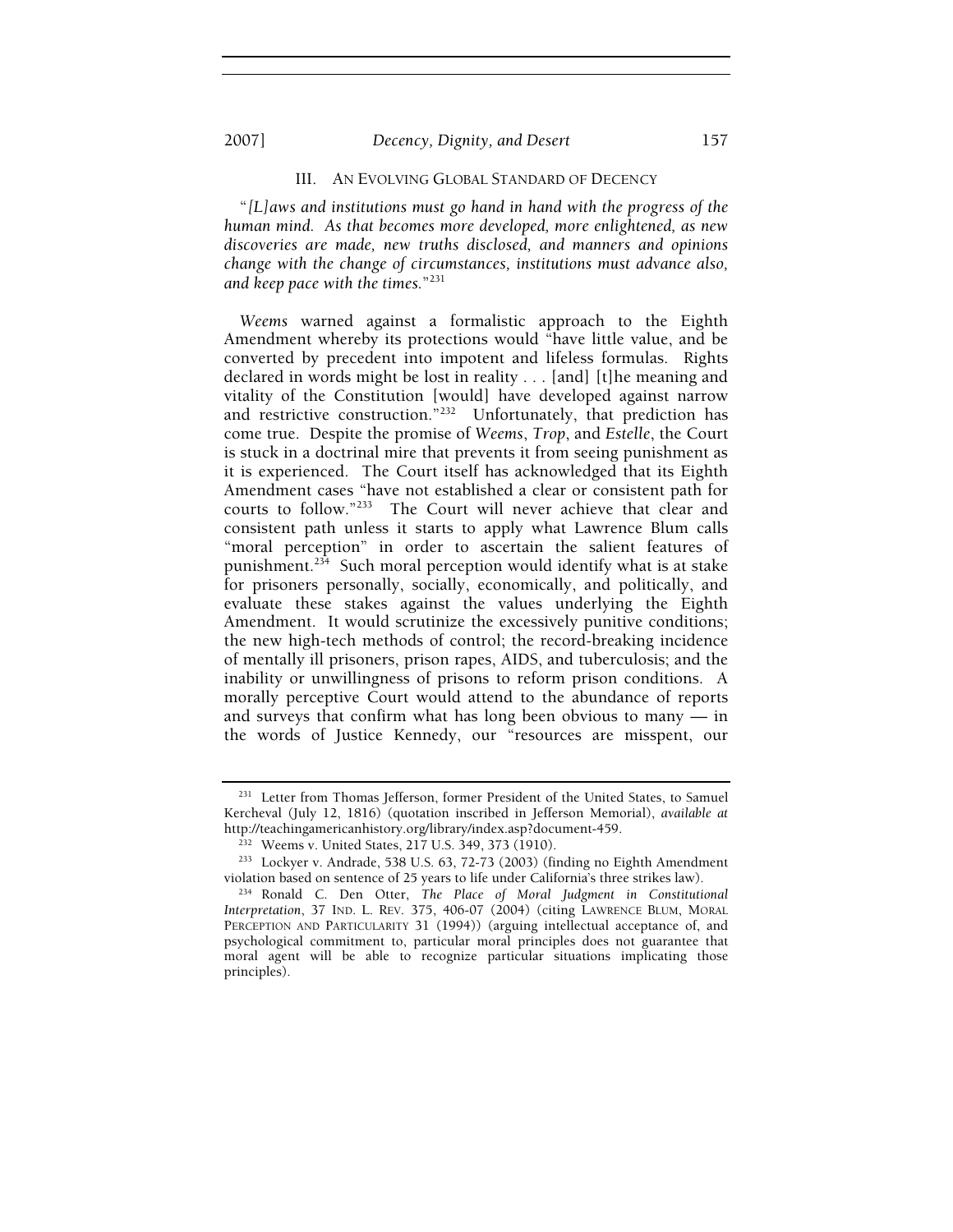punishments too severe, our sentences too long."<sup>235</sup> Rather than providing hypothetical redress for constitutional violations, such a Court would consider what is required in the face of these facts, in the real world, to adequately protect the right of human dignity.

Despite the pessimism of scholars and lawyers who believe that the Eighth Amendment no longer offers any real limit on disproportionate or degrading non-capital punishments,<sup>236</sup> and who are disheartened by the limits on prisoner lawsuits due to the PLRA,<sup>237</sup> litigants should not dismiss the importance of constitutional challenges to such punishments. Pendulums swing both ways. The dismal record of three decades of draconian punishment policies cannot be ignored forever. There are some recent signs of hope in this regard: one, ironically, emerged from the Guantanamo and Abu Ghraib scandals, which have focused more attention on the treatment of prisoners generally.<sup>238</sup> Others include state moratoria on the death penalty, federal and state movements away from mandatory minimums and determinate sentencing, decriminalization of minor drug offenses, and recent lower court federal opinions questioning three strikes proportionality<sup>239</sup> and the solitary confinement of mentally ill

<sup>&</sup>lt;sup>235</sup> Kennedy, *supra* note 187, at 4.<br><sup>236</sup> See Erwin Chemerinsky, *The Constitution and Punishment*, 56 STAN. L. REV.<br>1049, 1061 (2004).

<sup>&</sup>lt;sup>237</sup> See GIBBONS & KATZENBACH, *supra* note 10, at 84 (noting substantial reduction in number of prisoner lawsuits since passage of PLRA).

<sup>&</sup>lt;sup>238</sup> Press Release, Ctr. for Soc. Justice, National Commission to Examine U.S. Prison Conditions, http://centerforsocialjustice.org (follow "Press/Reports" hyperlink; then follow "Criminal Justice Reform" hyperlink under "Article Categories"; then follow "Full Story" hyperlink under "National Commission to Examine U.S. Prison Conditions") (last visited Sept. 30, 2007). 239 In *Reyes v. Brown*, the defendant was convicted for perjury on his driver's

license and sentenced to 26 years to life under California's Three Strikes Law. 399 F.3d 964, 965 (9th Cir. 2005). The Ninth Circuit remanded the case to determine whether the defendant's third offense was violent, thereby justifying such a severe sentence for perjury. *Id.* at 969-70; *see also* Ramirez v. Castro, 365 F.3d 755, 756, 777 (9th Cir. 2004) (applying grossly disproportional test, court held defendant's nonviolent triggering offense, theft of VCR, did not justify 25 years to life sentence while noting Eighth Amendment challenges to Three Strikes sentences remain viable in certain "exceedingly rare" cases).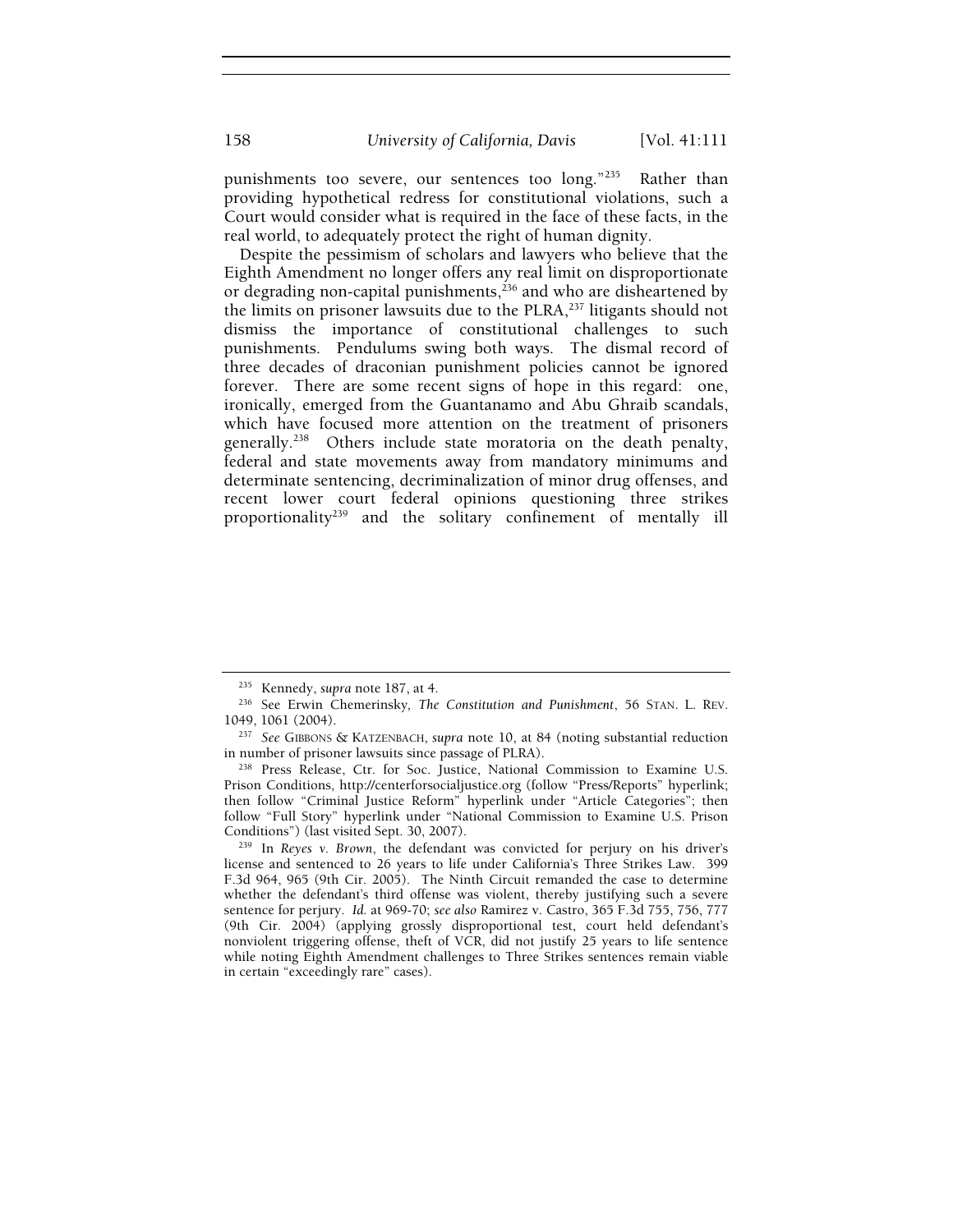prisoners.<sup>240</sup> These signals may foretell a revival of concern with the human dignity of the convicted.<sup>241</sup>

In challenging punishment as unconstitutional, there are two approaches that may help persuade courts to review punishment as it is experienced in reality, providing some basis for judicial reassessment. One draws on the recent interest of several justices in foreign laws and practices, and their stated willingness to consider them as "instructive" for determining evolving standards of decency in punishment. Comparisons to foreign law can show what a substantive, formal ideal of human dignity could mean. The other approach is the potential of the due process clause to provide some protections where the Eighth Amendment may not, along with more meaningful consideration of the true nature of the punishment at issue. I conclude with some observations regarding the utility of both approaches.

#### *A. Rediscovering Human Dignity in the Eighth Amendment*

In two important Eighth Amendment decisions barring execution of juveniles and the mentally retarded, the Supreme Court indicated a willingness to consider the more robust constitutional conception of

<sup>240</sup> *See* Jones 'El v. Berge, 164 F. Supp. 2d 1096, 1117-21 (W.D. Wis. 2001); *see also* Goff v. Harper, 59 F. Supp. 2d 910, 922 (S.D. Iowa 1999), *remanded on other grounds*, 235 F.3d 410 (8th Cir. 2000). The court in *Goff* found Eighth Amendment violations where "inmates, who were or later became mentally ill or disordered, could be housed in lockup cellhouses and never be diagnosed and treated as such because there [was] no follow-up to the screening for mental illness which is done when an inmate first enters the Iowa Department of Corrections (IDOC). Additionally . . . lockup inmates [were] segregated and supervised with indifference to their need for mental health treatment and that inmates with serious, but treatable, mental disorders receive almost no treatment at [Iowa State Penitentiary]." Goff, 59 F. Supp. 2d at 922.

<sup>&</sup>lt;sup>241</sup> See also Cheryl A. ROBERTS ET AL., THE BOSTON FOUND., RETHINKING JUSTICE IN MASSACHUSETTS: PUBLIC ATTITUDES TOWARD CRIME AND PUNISHMENT 3-5 (2005), *available at* http://www.tbf.org/uploadedFiles/CJI\_11.2.05.pdf; VINCENT SCHIRALDI ET AL., JUSTICE POL'Y INST., THREE STRIKES AND YOU'RE OUT: AN EXAMINATION OF THE IMPACT OF 3-STRIKE LAWS 10 YEARS AFTER THEIR ENACTMENT 11 (2004) ("[M]ore than half of all states have changed sentencing laws, abolished mandatory sentences, or reformed parole policies to ease crowding and reduce their incarceration rates."), *available at* http://www.soros.org/initiatives/justice/articles\_publications/publications/

threestrikes\_20040923/three\_strikes.pdf. Currently there are proposals to limit mandatory sentencing before the Massachusetts legislature. *See* Alexandra Marks, *More States Roll Back Mandatory Drug Sentences*, CHRISTIAN SCI. MONITOR, Dec. 10, 2004, at 2; *see also* GIBBONS & KATZENBACH, *supra* note 10, at 66-70 (encouraging humane and dignified treatment in prisons).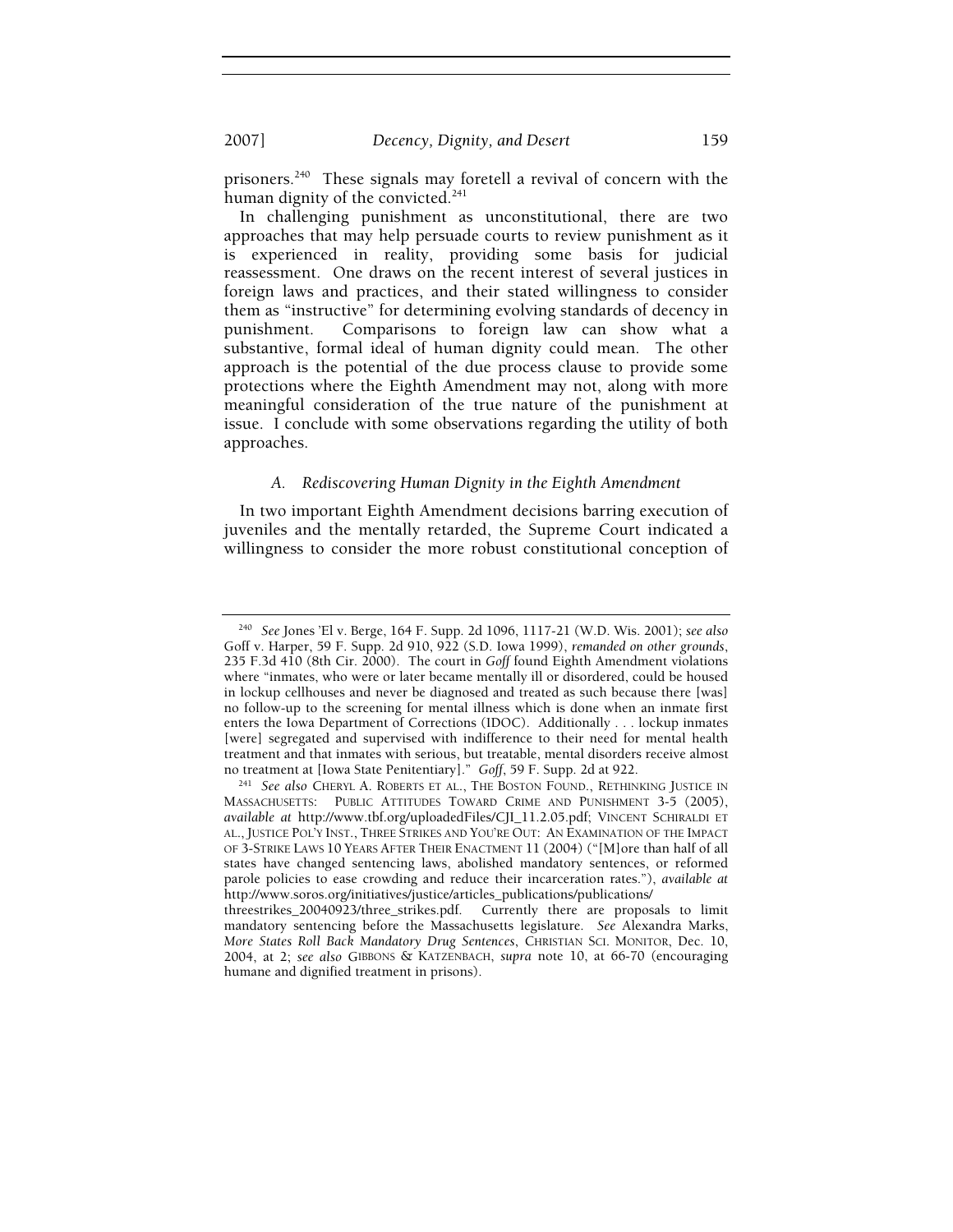human dignity found abroad.<sup>242</sup> As the Court said when it found the juvenile death penalty unconstitutional, "[T]he opinion of the world community, while not controlling our outcome, does provide respected and significant confirmation for our own conclusions."243 Although Justice Scalia rejects looking at other countries for insights, several of the other justices have argued that in an age of globalization, it no longer makes sense to ignore the thoughtful counsel of foreign courts that are considering some of the same issues that face Americans.<sup>244</sup> Even Professor Steven Calabresi, generally no friend of the Supreme Court's consideration of foreign law, says that the Eighth Amendment is the one constitutional area where it may be advisable for the Court to look abroad.<sup>245</sup>

If the Supreme Court looks overseas for insight into evolving standards of decency, what will it see? It appears that international courts give a robust interpretation to claims of degrading treatment that violates human dignity. The European Court of Human Rights, for example, found that a prisoner who was confined to his bed in a hot, windowless cell with a toilet that provided no privacy experienced an actionable assault on his dignity.<sup>246</sup> Under the European Convention on Human Rights, imprisonment must not subject the prisoner to "distress or hardship of an intensity exceeding the unavoidable level of suffering inherent in detention [and must secure] his health and well-being . . . . . <sup>247</sup> The assessment of prison

<sup>242</sup> *See* Roper v. Simmons, 543 U.S. 551, 560 (2005); Atkins v. Virginia, 563 U.S. 304, 311-12 (2002). In Europe, this is apparent in the decisions interpreting the European Convention of Human Rights. *See* David Feldman, *The Developing Scope of Article 8 of the European Convention on Human Rights*, 1997 EUR. HUM. RTS. L. REV. 265, 266-67 (citing Costello-Roberts v. United Kingdom, App. No. 13134/87, 19 Eur. H.R. Rep. (Ser. A) 112 (1993) (holding seriously adverse effects on physical and moral integrity may violate European Court of Human Rights' dignity clause)).<br><sup>243</sup> Roper, 543 U.S. at 578.<br><sup>244</sup> Justice O'Connor, referring to *Atkins* and *Lawrence*, said, "I suspect that with

time, we will rely increasingly on international and foreign law in resolving what now appear to be domestic issues, as we both appreciate more fully the ways in which domestic issues have international dimension, and recognize the rich resources available to us in the decisions of foreign courts." Sandra Day O'Connor, U.S. Supreme Court Justice, Remarks at the Southern Center for International Studies (Oct. 28, 2003), *available at http://www.southerncenter.org/OConnor\_transcript.pdf.* 

<sup>&</sup>lt;sup>245</sup> Steven G. Calabresi, *"A Shining City on a Hill": American Exceptionalism and the Supreme Court's Practice of Relying on Foreign Law*, 86 B.U. L. REV. 1335, 1413-14 (2006).<br><sup>246</sup> Peers v. Greece, 2001-III Eur. Ct. H. R. 275, 297-98.<br><sup>247</sup> Kalashnikov v. Russia, 2002-IV Eur. Ct. H.R. 93, 116-17 (Commission report)

<sup>(</sup>finding Russia violated Article 3 for conditions of imprisonment).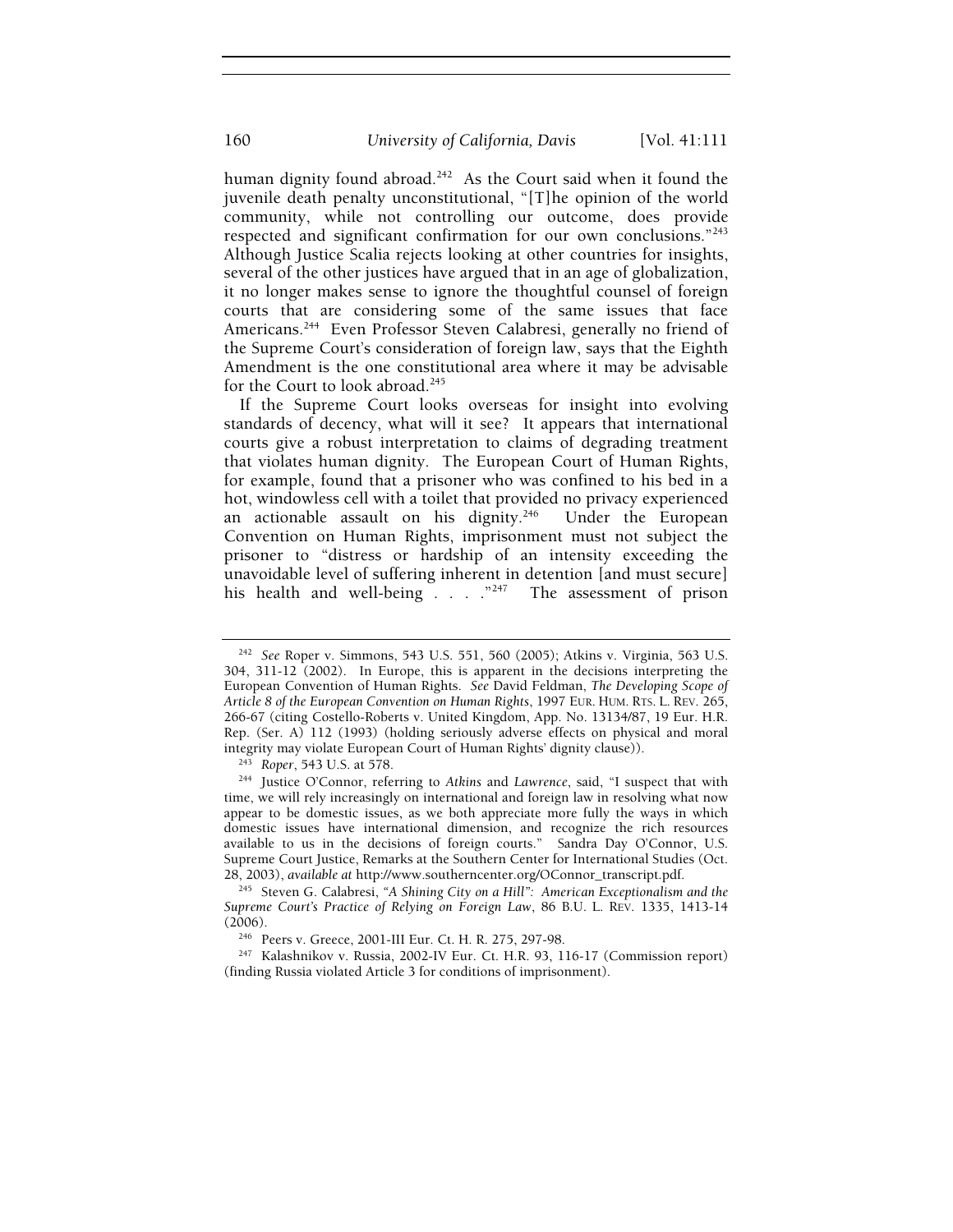conditions must also take account of their "cumulative effects."<sup>248</sup> The European Convention prohibits treating inmates as if they are beyond redemption.<sup>249</sup> These standards of decency explain why so many of our punishments are either rarely used abroad or forbidden under European and other international human rights laws, including capital punishment, life without parole for juveniles, life without parole for adults, mandatory rather than individualized sentencing, frequent use of segregation, and placing mentally ill lawbreakers in prisons rather than hospitals. $250$ 

In Germany, where human dignity is enshrined as the first principle of its constitution, imprisonment is a last resort.<sup>251</sup> Prison sentences, when imposed, are short. Prison administrators are expected to govern under a principle of normalcy, which means that prison life should, as much as possible, approximate life on the outside. Accordingly, prisons offer real jobs to inmates, with pay and vacation. Prisoners often are not required to wear uniforms, and they are addressed respectfully by prison personnel. Prisoner privacy is protected, including their use of the toilet, and there are no bars on the doors. Professor James Whitman, in his study of French and

<sup>248</sup> Dougoz v. Greece, 2001-II Eur. Ct. H. R. 255, 266 (Commission report). 249 *See, e.g.*, Convention for the Protection of Human Rights and Fundamental Freedoms art. 3, Nov. 4, 1950, 213 U.N.T.S. 221, *available at*

<sup>&</sup>lt;sup>250</sup> See, e.g., Bundesverfassungsgericht [BVerfG] [Federal Constitutional Court] June 21, 1977, 45 Entscheidungen des Bundesverfassungsgerichts [BVerfGE] 187 (F.R.G.) (German Federal Constitutional Court condemning imposition of life imprisonment without any possibility for parole); Protocol 13 to the European Convention on Human Rights art. 1, May 3, 2002, Europ. T.S. No. 187 (prohibiting capital punishment in all circumstances), *available at* http://conventions.coe.int/ Treaty/en/Treaties/Html/187.htm; Convention on the Rights of the Child art. 37(a), Nov. 20, 1989, 1577 U.N.T.S. 44, 55 (prohibiting juvenile life without parole).

<sup>&</sup>lt;sup>251</sup> Article I of Germany's basic laws declares that "the dignity of man is inviolable. To respect and protect it is the duty of all state authority." Grundgesetz für die Bundesrepublik Deutschland [GG] [Constitution] art. 1 (F.R.G.), *reviewed in* DONALD P. KOMMERS, THE CONSTITUTIONAL JURISPRUDENCE OF THE FEDERAL REPUBLIC OF GERMANY 298-300 (2d ed. 1997). Germany may have developed a broader concept of human dignity than most countries because it presumes that man achieves his ultimate autonomy within a community. German laws were framed to protect the dignity of individuals to live political, economic and moral lives. *See, e.g.*, BVerfG June 21, 1977, 45 BVerfGE 187 (examining constitutionality of life imprisonment); BVerfG Feb. 24, 1971, 30 BVerfGE 173 (articulating court's philosophy of human dignity). Thus, citizens are protected in their private autonomous selves, their relationships with family and friends, and their participation in the larger community. Professor Donald Kommers suggests that this concept is reminiscent of Abraham Lincoln's idea of a fraternal democracy. KOMMERS, *supra*, at 305.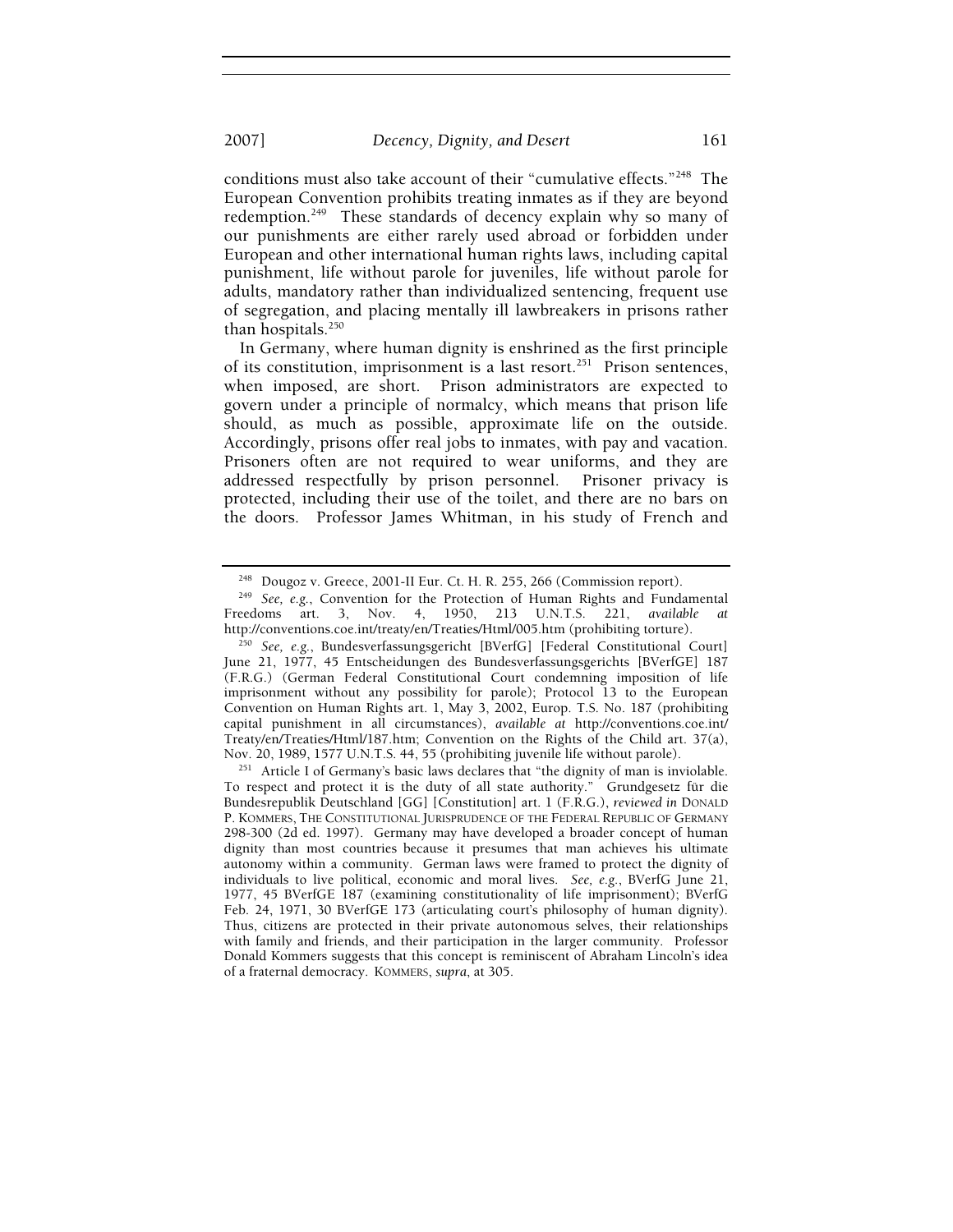German sentencing practices, acknowledges that this description may be partly aspirational. But the code "is intended to dramatize a fact about [convicts'] dignity. The lives of convicts are supposed to be, as far as possible, no different from the lives of ordinary German people."252

Adopting so robust a conception of what human dignity requires would mark a fundamental change in U.S. punishment jurisprudence, where the Supreme Court has said that prisoners housed in maximum security prisons should expect to experience discomfort, and perhaps some degree of danger.<sup>253</sup> Nevertheless, it is possible that the distance of certain punishments from evolving global standards of decency may ultimately offer an avenue for litigants. Prisoners in the United States suffer from too many practices that have come to be considered cruel and unusual by too many people in other developed democracies.

For example, the United States is one of only four industrialized countries that sentence juveniles to life imprisonment without parole.<sup>254</sup> It is a uniquely cruel sentence that deprives children of both any hope for return to society and any opportunity for rehabilitation.255 As the Nevada Supreme Court said in reversing a life

rehabilitation of juveniles. *See* International Covenant on Civil and Political Rights art. 14, G.A. Res. 2200 (XXI), at 54, U.N. Doc. A/6316 (Dec. 16, 1966) [hereinafter

<sup>&</sup>lt;sup>252</sup> JAMES Q. WHITMAN, HARSH JUSTICE: CRIMINAL PUNISHMENT AND THE WIDENING DIVIDE BETWEEN AMERICA AND EUROPE 8 (2003). Professor James Whitman says the difference is due in part to the relative power of the state in European countries compared to the United States, with the United States having the weaker state. Thus, in the United States, popular opinion, needs, desires for revenge, and the concomitant absence of mercy drive punishment policy. *Id.* at 14. Despite Supreme Court language suggestive of the high status of human dignity, foreign judges are more likely than their American counterparts to base opinions on the individual's right to dignity and decency. *Id.* at 64-66. Because there are generally no mandatory sentences, judges elsewhere are more likely to weigh the punishment's effectiveness in meeting societal goals. *Id.* at 196-200.<br><sup>253</sup> Rhodes v. Chapman, 452 U.S. 337, 349-50 (1981). The Court held that a

double celling does not constitute "unnecessary or wanton [infliction of] pain" and, therefore, does not violate the Eighth Amendment. Despite greater risks of physical harm to inmates, the "Constitution does not mandate comfortable prisons." *Id.*

 $254$  "Life without parole, the most severe form of life sentence, is theoretically available for juvenile criminals in about a dozen countries. But a report to be issued on Oct. 12 by Human Rights Watch and Amnesty International found juveniles serving such sentences in only three others. Israel has seven, South Africa has four and Tanzania has one. By contrast, the report counted 2,200 people in the United States serving life without parole for crimes committed before turning eighteen . . . [and] more than 350 were fifteen or younger . . . ." Liptak, *supra* note 28, at A1. 255 International conventions also extend the right to the support and the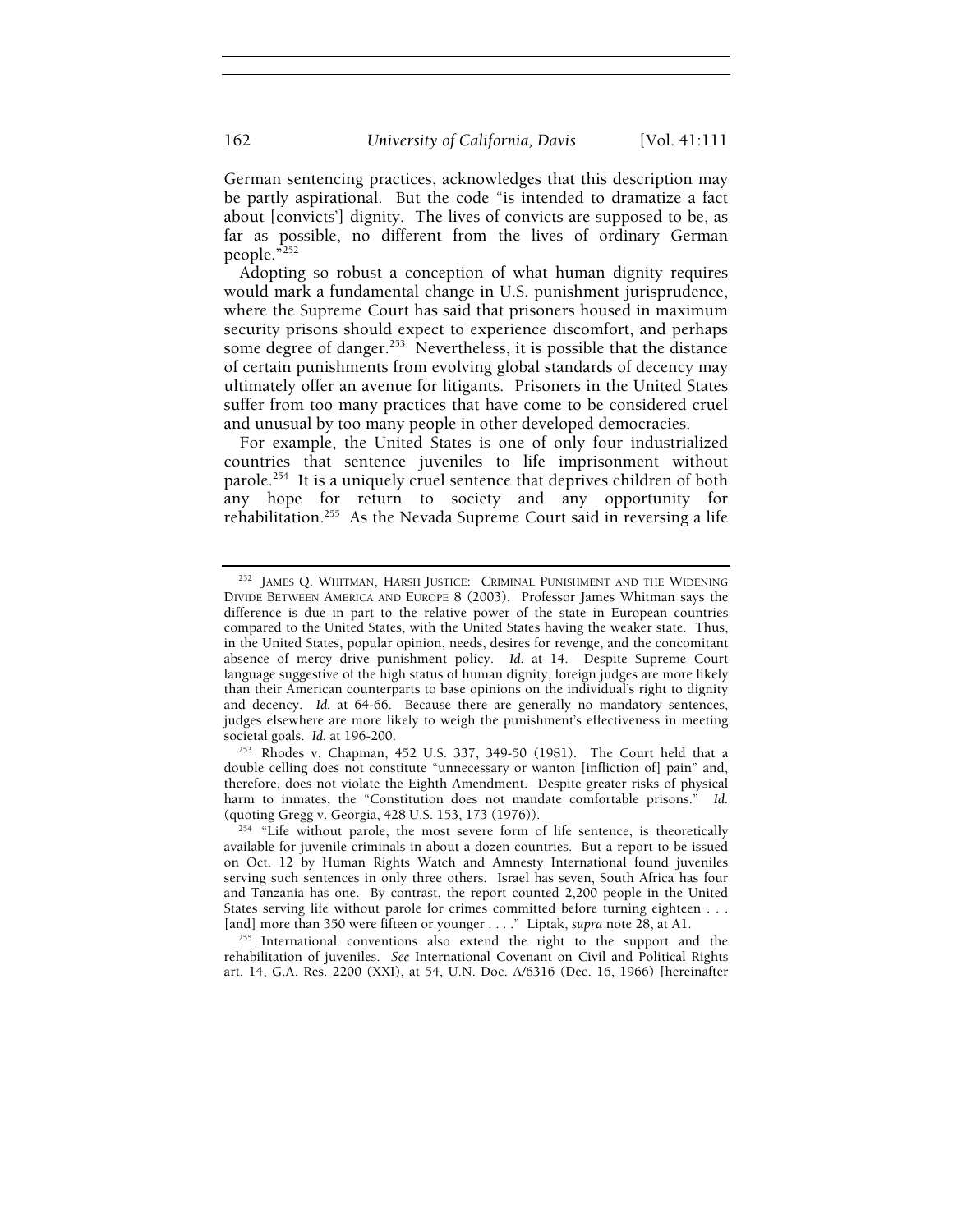without parole sentence imposed on a thirteen-year-old for killing a man who had sexually molested him, subjecting a child who cannot vote, drink, or drive to "hopeless, lifelong punishment and segregation is not a usual or acceptable response to childhood criminality, even when the criminality amounts to murder."<sup>256</sup> The Convention on the Rights of the Child ("CRC")<sup>257</sup> and several other international conventions explicitly prohibit life without parole for juveniles.<sup>258</sup> Despite its failure to ratify this treaty, the United States has manifested a commitment to the CRC principles by being a signatory.<sup>259</sup> The

ICCPR] ("In the case of juvenile persons, *the procedure shall be such as will take account of their age and the desirability of promoting their rehabilitation*.") (emphasis added). The Inter-America Commission on Human Rights has held that Article VII of the American Declaration of the Rights and Duties of Man requires the state to "make substantial efforts to *guarantee* [juveniles] rehabilitation in order to 'allow them to play a constructive and productive role in society.'" Domingues v. United States, Case 12.285, Inter-Am. C.H.R., Report No. 62/02, OEA/Ser.L/V/II.117, doc. 5 rev. 1 ¶ 83 (2002) (citing Villigran Morales v. Guatemala (The Street Children Case), 1999 Inter-Am. Ct. H.R. (ser. C) No. 63, at ¶ 197 (Nov. 19, 1999)); *see also* United Nations Guidelines for the Prevention of Juvenile Delinquency ("The Riyadh Guidelines") Rule 58, G.A. Res. 45/112, at 204, U.N. GAOR, 45th Sess., Supp. No. 49, U.N. Doc. A/RES/45/112 (Dec. 14, 1990) ("Law enforcement and other relevant personnel, of both sexes, should be trained to respond to the special needs of young persons and should be familiar with and use, to the maximum extent possible, *programmes and referral possibilities for the diversion of young persons from the justice system*.")

 $256$  Naovarath v. State, 779 P.2d 944, 947 (Nev. 1989) (expressing doubt that virtually hopeless sentence of lifetime incarceration for seventh grader measurably

contributed to social purposes to be served by this second most serious penalty). 257 The CRC enumerates internationally accepted civil, political, economic, social, and cultural rights of children. Key provisions of the CRC require courts to consider "the child's age and desirability of promoting the child's reintegration and the child's assuming a constructive role on society"; require in all actions concerning children that the best interests of the child be a primary consideration and mandate that every incarcerated child be treated with "respect for the[ir] inherent dignity," consequently requiring judicial consideration of the child's individual needs in relation to their age. Convention on the Rights of the Child arts. 3, 37, 40, G.A. Res. 25, at 167, 171, U.N. GAOR, 44th Sess., Supp. No. 49, U.N. Doc. A/44/25 (Nov. 20, 1989).

<sup>&</sup>lt;sup>258</sup> Article 37(a) states, "Neither capital punishment nor life imprisonment without *possibility of release* shall be imposed for offences committed by persons below eighteen years of age." *Id.* art. 37(a) (emphasis added). One hundred and ninety-two of 194 countries have accepted the CRC. OFFICE OF U.N. HIGH COMM'R FOR HUMAN RIGHTS, STATUS OF RATIFICATIONS OF THE PRINCIPLE INTERNATIONAL HUMAN RIGHTS<br>TREATIES 12 (2006), available at http://www.ohchr.org/english/bodies/docs/status.pdf.

<sup>&</sup>lt;sup>259</sup> As a signatory, the United States may not take actions that would defeat the Convention's object and purpose.

When Madeleine Albright, the U.S. permanent representative to the United Nations, signed the CRC on behalf of the United States, she stated, "The convention is a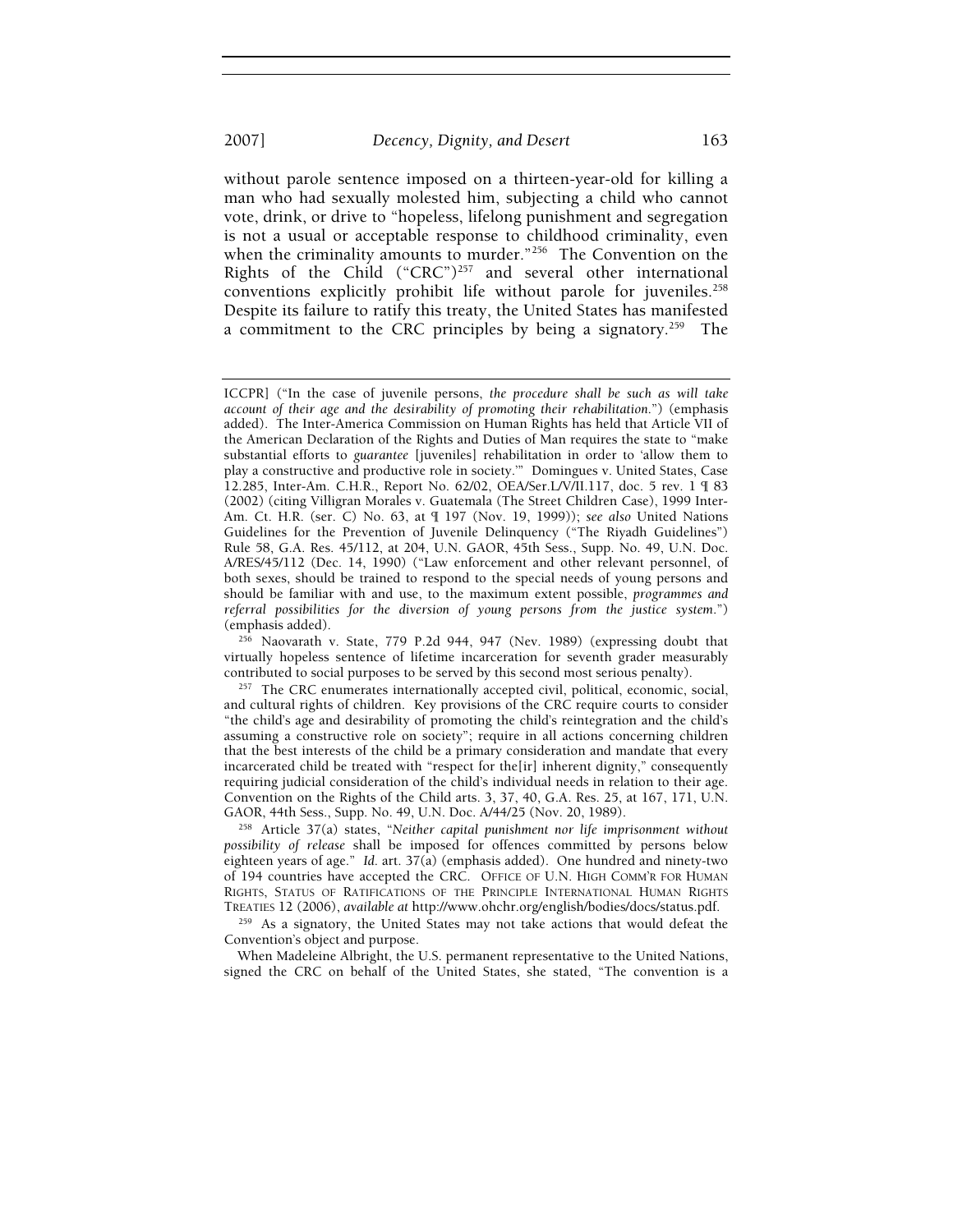constitutional issue of juvenile life in prison sentences is ripe for consideration by a Supreme Court that will take this evolving standard of decency seriously.

In other countries, life without parole for adults is also an exceptional sentence. According to the German Constitutional Court, the state "strikes at the very heart of human dignity if [it] treats the prisoner without regard to the development of his personality and strips him of all hope of ever earning his freedom."<sup>260</sup> In 1991, when the Supreme Court decided *Harmelin*, Michigan's "cocaine/lifer" law was the harshest of its kind in the country. If the justices had looked to foreign law or human rights law at that earlier time, perhaps they would have found it too harsh.<sup>261</sup> The Michigan Supreme Court has

<sup>260</sup> Bundesverfassungsgericht [BVerfG] [Federal Constitutional Court] June 21, 1977, 45 Entscheidungen des Bundesverfassungsgerichts [BVerfGE] 187, 245 (F.R.G.), *reprinted in* KOMMERS, *supra* note 251, at 306. The European Union has also renounced life without parole, while also stating that "the present criminal policy in the EU Member States . . . is moving towards keeping imprisonment to an absolute minimum." Memorandum from European Union on E.U. Policy on the Death Penalty, http://www.eurunion.org/legislat/deathpenalty/eumemorandum.htm (last

<sup>261</sup> See, e.g., BVerfG June 21, 1977, 45 BVerfGE 187 (1977) (holding mandatory life sentence, without consideration of circumstances of defendant's crime, violated constitutional right of human dignity); *see* R. v. Smith, [1987] S.C.R. 1045 (Can.) (holding mandatory sentence of seven years for importation or exportation of drugs constituted cruel and unusual punishment).

comprehensive statement of international concern about the importance of improving the lives of the most vulnerable among us, our children. Its purpose is to increase awareness with the intention of ending the many abuses committed against children around the world. . . . United States' participation in the Convention reflects *the deep and longstanding commitment of the American people*." Press Release, Madeleine K. Albright, U.S. Permanent Representative to the United Nations on the Occasion of the Signing of the U.N. Convention on the Rights of the Child (Feb. 16, 1995), *available at* http://hrw.org/campaigns/lwop/case\_files/lwop\_brief.pdf (emphasis added).

The United States has signed and ratified the ICCPR, but it attached a stipulation stating that the United States "reserves the right, *in exceptional circumstances*, to treat juveniles as adults . . . ." United States of America Reservations to the International Covenant on Civil & Political Rights, *in* 1 MULTILATERAL TREATIES DEPOSITED WITH THE SECRETARY GENERAL: STATUS AS AT 31 DECEMBER 2006, at 190 (2007); *see* CRIMINAL JUSTICE POLICY FOUND. ET AL., DOMESTIC CRIMINAL JUSTICE ISSUES AND THE INTERNATIONAL COVENANT ON CIVIL AND POLITICAL RIGHTS 19 (2006). The report notes that "[a] life sentence without the possibility of release offers no opportunity for rehabilitation, in express violation of Article 14(4). By their very nature, a rehabilitative function plays no part in statutory or prosecutorial waivers of juveniles into the adult criminal justice system."  $Id.$  at 20.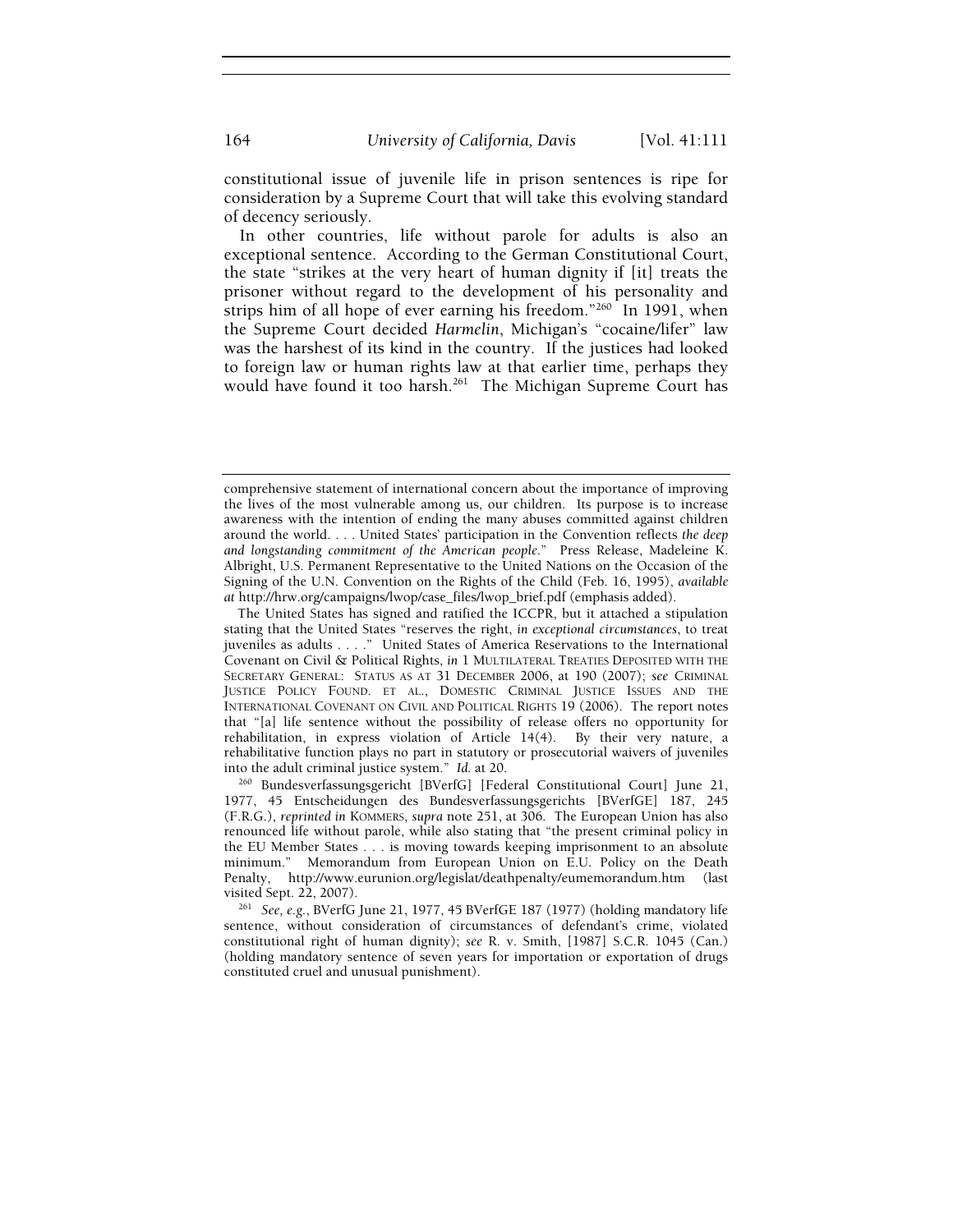since looked to these laws to find that the punishment violated its state constitution.<sup>262</sup>

Life imprisonment with an opportunity for parole is more acceptable in Europe; however, it is still reserved only for extreme cases.<sup>263</sup> In the United Kingdom courts are authorized to impose life imprisonment for an offense other than murder only when the court determines that a defendant poses a significant risk to the public,  $264$  when the offense is serious enough to require a very long sentence, and where the nature of the offense or the defendant's history suggest the defendant is likely to commit the offense again.265 Other European courts have taken into consideration the fact that unduly long sentences without the possibility of sentence review result in physical and mental

<sup>262</sup> Shortly after *Harmelin* was decided, the Michigan Supreme Court held that life without parole was disproportionately severe and thus violated the state constitution. People v. Bullock, 485 N.W.2d 866, 875 (Mich. 1992). The state legislature changed the law so that the life sentence for a large quantity of drugs was no longer mandatory. The Michigan legislature is currently considering a bill to eliminate mandatory minimum sentencing and to reduce the sentences of those previously sentenced under the harsh life imprisonment provisions. *See* Paul M. Bischke, *Michigan Reconsiders Drug-Lifer Sentencing 70 Years after the "Life for a Pint" Law*, THE NOVEMBER COAL., *available at* http://www.november.org/razorwire/rzold/06/0602a.html (last visited Sept.

<sup>22, 2007).&</sup>lt;br> $263$  For example, Kommers states that the German court has not said that life imprisonment is per se unconstitutional. German law requires a mandatory life sentence for murder and genocide. However, in contrast to the United States, German convicts are eligible for parole after serving 15 years of their life sentence. The German Court held that the state is obligated to consider "the particular situation of each prisoner in terms of his or her capacity for rehabilitation and resocialization and in the light of the principles of human dignity, the rule of law, and the social state."

KOMMERS, *supra* note 251, at 311.<br><sup>264</sup> A life sentence may be imposed for a second serious sexual or violent offense, but the court must consider any exceptional circumstances which would suggest the punishment is disproportionate to the offense committed. Powers of Criminal Courts Act, 2000, c. 6, § 109 (Eng.).

Act, 2000, c. 6, § 109 (Eng.). 265 *See* R. v. Hodgson, (1968) 52 Crim. App. 113, 113-14 (Eng.); *see also* R.v. Offen (2001) 1 W.L.R. 253, 273-77 (Eng.) (holding life sentence can be reconciled with Human Rights Act's prohibition against inhumane or degrading punishment and rights under Articles 3 and 5 if sentence is not imposed arbitrarily or disproportionately). In *Offen*, five cases were heard together to resolve the constitutionality of a statute requiring the court to impose an automatic life sentence on any person over 18 convicted of two qualifying offenses. *Id.* at 253.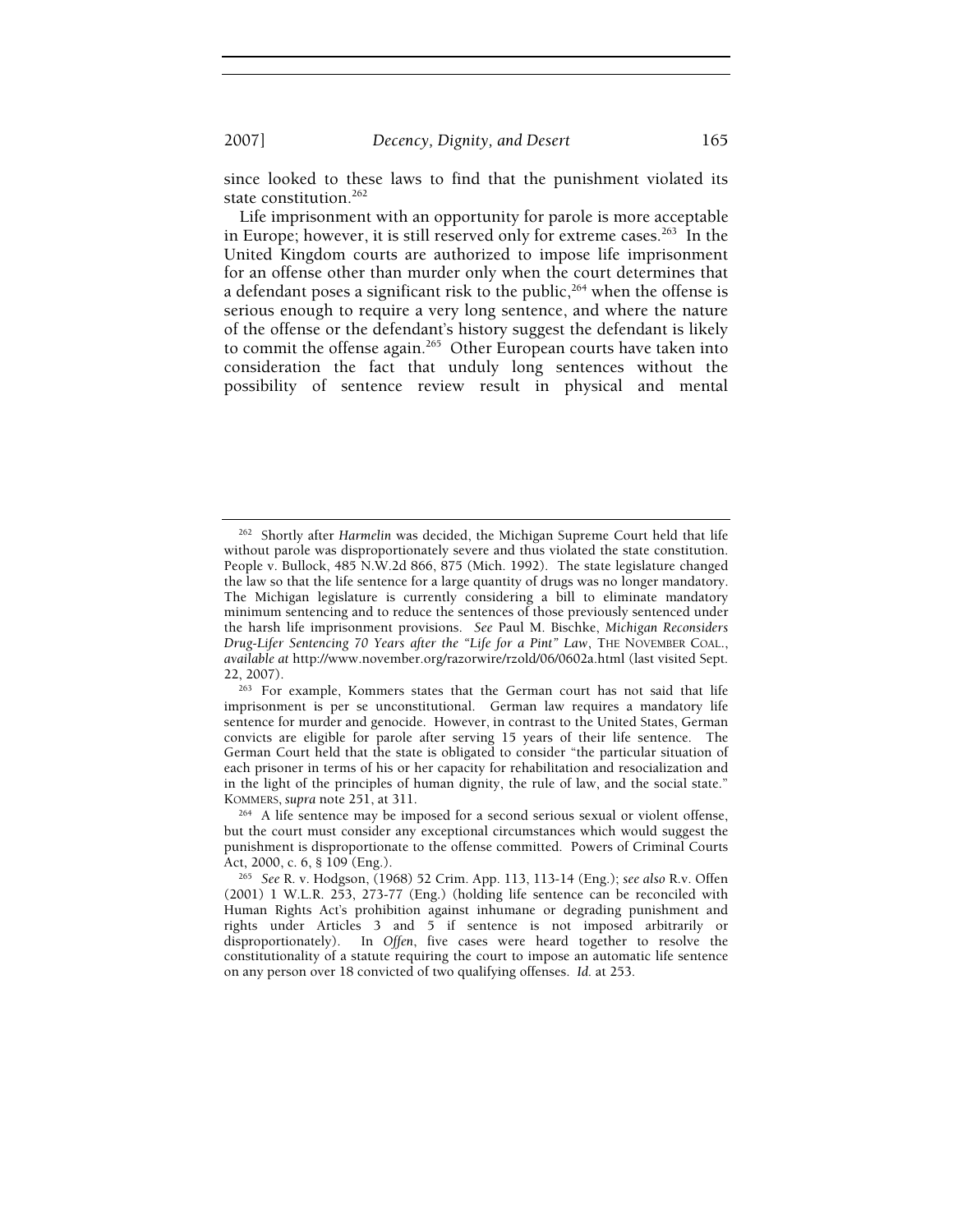deterioration.<sup>266</sup> As Whitman writes, "Mercy matters in Europe," and it takes the form of common amnesties. $267$ 

The U.S. Supreme Court has found no constitutional right to rehabilitation for prisoners,<sup>268</sup> although some lower courts have found Eighth Amendment violations where prison conditions made debilitation likely.<sup>269</sup> By contrast, international law incorporates a By contrast, international law incorporates a right to progressive social reintegration of prisoners. International law has found that barriers to a prisoner's successful reintegration violate his fundamental dignity rights.<sup>270</sup> This means that rehabilitation programs must be made available to prisoners, and prisoners should be released as soon as they can safely be returned to the community. $271$ Several foreign constitutions and international treaties also explicitly

<sup>266</sup> VAN ZYL SMIT, *supra* note 218, at 212-14 (noting controversial litigation over life imprisonment in Germany, England, and Wales supports view that life imprisonment leads to problems resulting from loss of hope for release). The German Supreme Court held that life imprisonment, without consideration of the circumstances of a defendant's offense, violated the constitutional right of human dignity because (1) experience suggests that life imprisonment is not always necessary to protect society; (2) a continuous lack of freedom, without the possibility of release, results in an "extraordinary physical and psychological burden"; and (3) in determining an appropriate sentence, the state is constitutionally required, on a case-by-case basis, to consider the nature of the offense and the defendant's potential for rehabilitation. *Id.*

<sup>&</sup>lt;sup>267</sup> See WHITMAN ET AL., *supra* note 252, at 19 ("American punishment is comparatively harsh, comparatively degrading, and comparatively slow to show mercy."). Whitman argues that these qualities are remnants of Europe's monarchical roots where, as far back as the Middle Ages, there were traditions of bestowing grace and mercy. He notes that this tradition has done very valuable things for European offenders. *Id.* at 202.<br><sup>268</sup> Rhodes v. Chapman, 452 U.S. 337, 349-50 (1981).<br><sup>269</sup> *See, e.g.*, Goodson v. Evans, 438 F. Supp. 2d 199, 202 (W.D.N.Y. 2006) ("A

medical need is [sufficient] for [Eighth Amendment] purposes if it presents 'a condition of urgency' that may result in 'degeneration' or 'extreme pain.'" (quoting Chance v. Armstrong, 143 F.3d 698, 702 (2d Cir. 1998))). The District Court in *Hutto* criticized punitive isolation, which can be considered either a method of punishment or a condition of confinement, because it "served no rehabilitative purpose . . . [was] counterproductive . . . and made bad men worse." Finney v. Hutto,

<sup>410</sup> F. Supp. 251, 277 (E.D. Ark. 1976). 270 VAN ZYL SMIT, *supra* note 218, at 167-96 (discussing principle that no punishment should deprive prisoner of hope of some day returning to full membership in society). 271 Mastromatteo v. Italy, 2002-VIII Eur. Ct. H.R. 151, 165-68 (2002); *see also*

ICCPR, *supra* note 255, art. 10(3) (stating that "the penitentiary system shall comprise treatment of prisoners the essential aim of which shall be their reformation and social rehabilitation").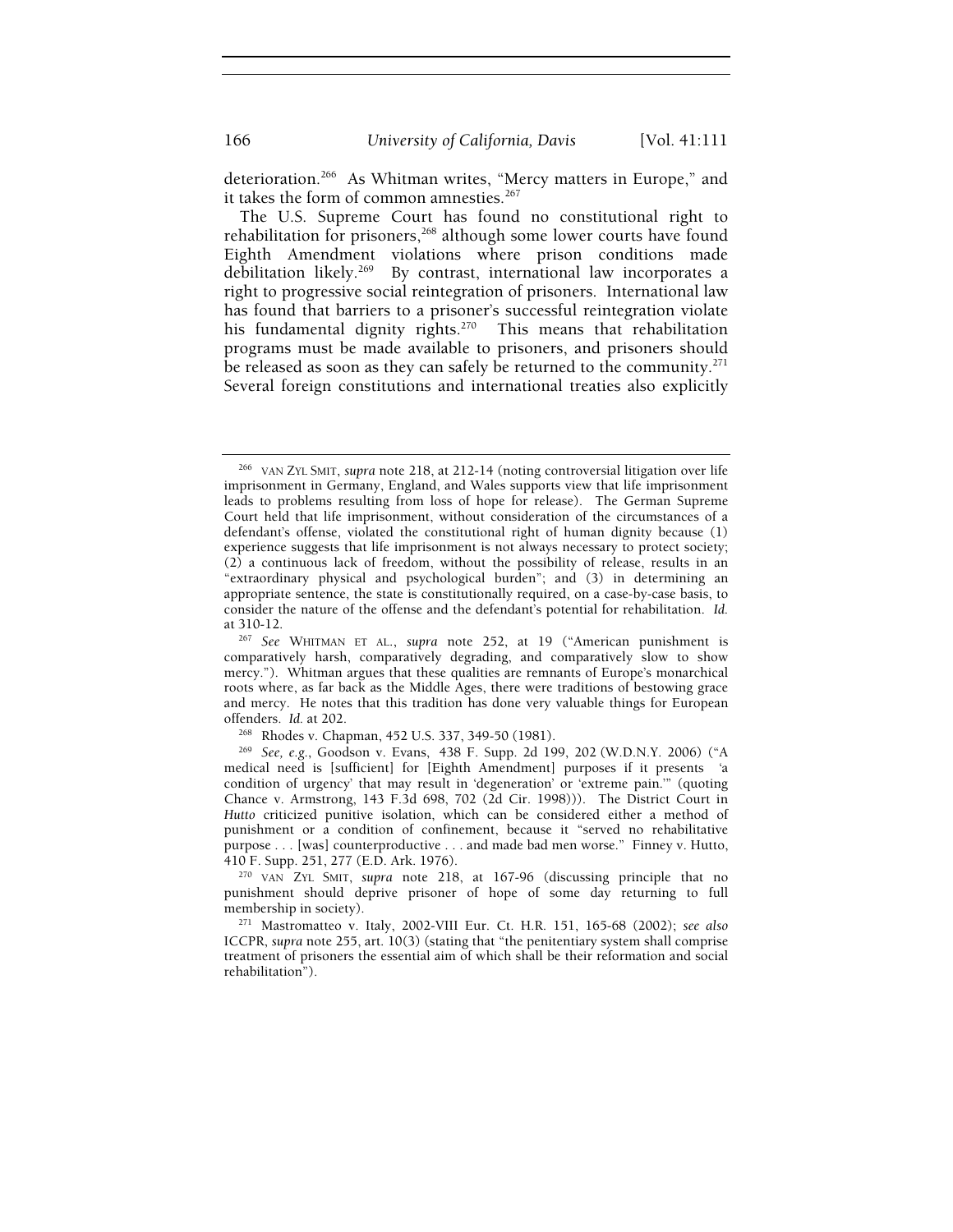require states to adopt measures that facilitate rehabilitation.272As to the prison conditions generally, foreign law acknowledges the importance of safeguarding the physical and mental integrity of prisoners by placing positive obligations on government officials to take all reasonable precautions to insure prisoner safety.273Solitary confinement has been largely abandoned in developed countries other than the United States.<sup>274</sup>

another inmate, whom he killed a few hours later. *Id.* at 20-21. 274 See GIBBONS & KATZENBACH, *supra* note 10, at 54. There is extensive commentary defining solitary confinement in South Africa as a form of torture. *See, e.g.*, DON H. FOSTER, DETENTION AND TORTURE IN SOUTH AFRICA: PSYCHOLOGICAL,

<sup>272</sup> *See* American Convention on Human Rights art. 5(6), July 18, 1978, 1144 U.N.T.S. 123 (stating that "[p]unishments consisting of deprivation of liberty shall have as an essential aim the reform and social re-adaptation of the prisoners."); ICCPR, *supra* note 255, art. 10(3), at 54 ("[P]enitentiary system[s] shall comprise treatment of prisoners the essential aim of which shall be their reformation and social rehabilitation."); Am. Corr. Ass'n, Declaration of Principles, http://www.aca.org/ pastpresentfuture/principles.asp (last visited Sept. 27, 2007) ("Hope is a prerequisite for the offender's restoration to responsible membership in society."). The constitutions of Spain and Italy both specify that prison sentences should "be oriented towards the re-education and rehabilitation of offenders." *See* VAN ZYL SMIT, *supra* note 218, at 13. Similarly, the constitutional courts of Germany, Italy, and Namibia have said that prisoners have a general right to rehabilitation as a result of their constitutional right to human dignity. *Id.* at 213. The German court reasoned, "As bearer of the guaranteed fundamental rights to human dignity the convicted offender must have the opportunity, after completion of his sentence, to establish himself in the community again*.*" *Id.* at 14 (quoting BVerfG June 5, 1973, 35 BVerfGE 202 (235-

<sup>&</sup>lt;sup>273</sup> See Kampala Declaration on Prison Conditions in Africa, U.N. Econ. & Soc. Council Res. 1997/36, Annex, U.N. Doc. E/1997/97 (July 21, 1997), *available at* http://www.penalreform.org/Kampala-declaration-on-prison-conditions-in-africa.html; STANDARD MINIMUM RULES FOR THE TREATMENT OF PRISONERS, U.N. Sales No. 1956.IV.4 (1955), *available at* http://www.ohchr.org/english/law/pdf/treatmentprisoners.pdf; Council of Europe Comm. of Ministers, *European Prison Rules*, Recommendation No. R(87)3, app. (1987), *available at* http://www.coe.int (follow "Search" hyperlink; then follow "Committee of Ministers" hyperlink; then type "Rec(87)3E" in "Reference/Keywords" field); The European Committee for the Prevention of Torture and Inhuman or Degrading Treatment or Punishment, http://www.cpt.coe.int/ en/documents/eng-standards-scr.pdf, 17-28.htm (last visited Sept. 24, 2007); VAN ZYL SMIT, *supra* note 218, at ch. 1, at 7-15. One commentator notes that "protection is a key rationale for the state's existence" and the courts are available to remedy any failures to discharge the responsibility. Jeremy McBride, *Protecting Life: A Positive Obligation to Help*, 24 E.L. REV. 43, 54 (1999); *see also* ALISTAIR MOWBRAY, THE DEVELOPMENT OF POSITIVE OBLIGATIONS UNDER THE EUROPEAN CONVENTION ON HUMAN RIGHTS BY THE EUROPEAN COURT OF HUMAN RIGHTS 4 (2004) (citing Edwards v. United Kingdom, 2002-II Eur. Ct. H. R. 137, 159-60 (discussing state's duty to protect inmates)). The European Court of Human Rights determined that officials should have taken steps to learn inmate's mental conditions before placing him in a cell with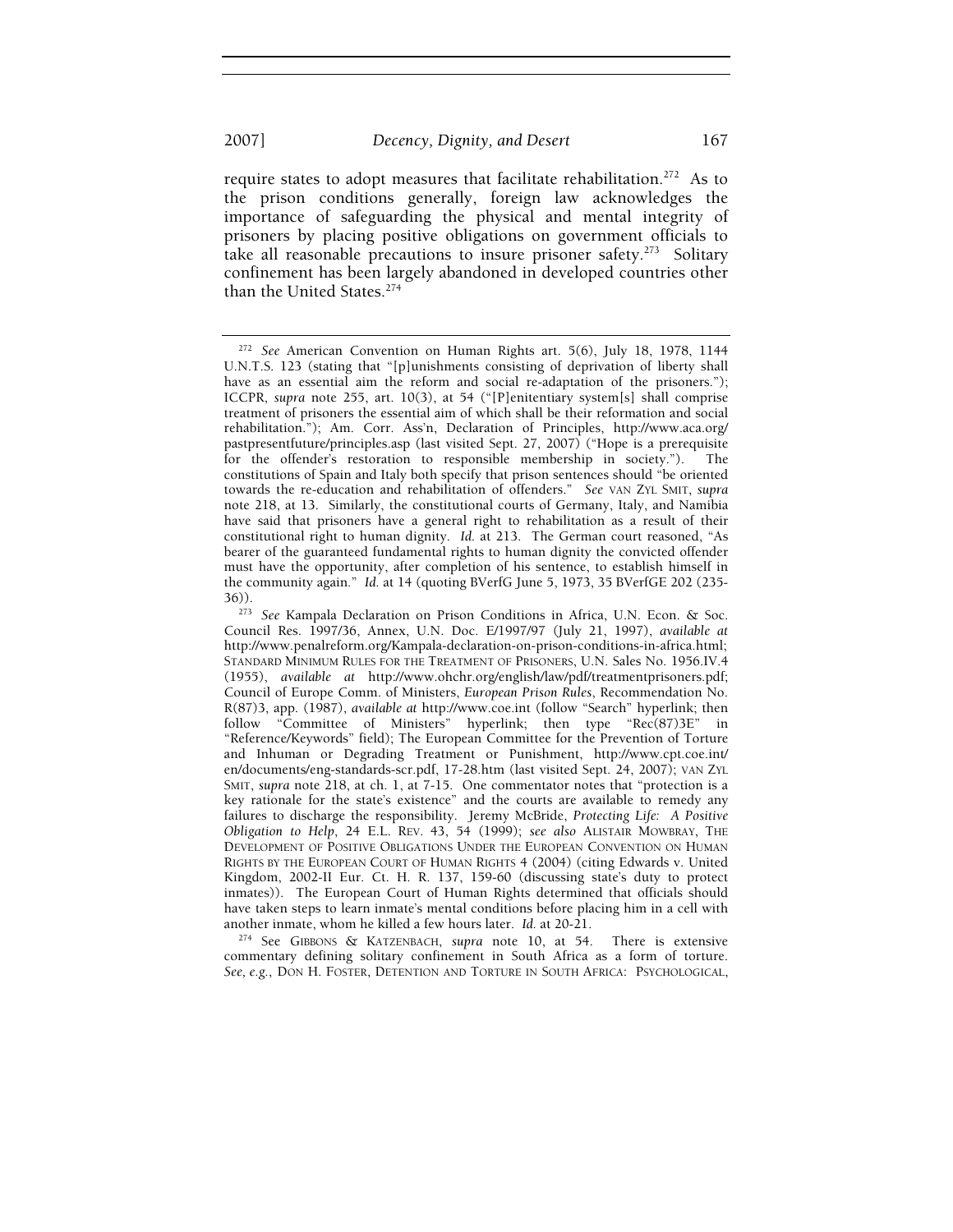The fact that prisoner health, rehabilitation, and reintegration are essential components of human dignity abroad is potentially instructive to the Court and highly relevant given the limited prison programs, mentally destructive prison conditions, and post-sentence barriers that are routine in the United States. Indeed, the U.N. Human Rights Committee has criticized American disenfranchisement laws that bar more than five million convicted felons from voting as being inconsistent with the International Covenant on Civil and Political Rights, and finding that it served no rehabilitative purpose.<sup>275</sup>

It is a truism that a society is judged in the world by the way it treats its prisoners. Historically, America's place in the world as a model of human rights supports more vigorous efforts to catch up to evolving standards of decency as reflected in virtually all other developed democracies.276 But the point of utilizing global standards and due process claims is not only to bring punishment closer to the norms that are shared by the rest of the world, but more fundamentally, to bring it closer to the reality of punishment as it is experienced by the prisoner.

In prison conditions suits, the Court has said that harsh conditions, "*alone or in combination*, may deprive inmates of the minimal civilized measure of life's necessities."<sup>277</sup> Eighth Amendment review should include consideration of the sentence in its totality, as Canada's analogous provision does, $278$  and include consideration of wellestablished data illuminating the true nature of the punishment. A court should define a punishment as including, for example, an excessively long sentence, debilitating terms in segregation, lack of rehabilitative programs, and post-release legal barriers to reintegration. Adoption of consistent global standards of human dignity will go a long way toward correcting the current distortion in American punishment jurisprudence.

LEGAL, AND HISTORICAL STUDIES 69 (1987) (examining physical and psychological effects of torture).<br><sup>275</sup> Editorial, *Prisoners and Human Rights*, N.Y. TIMES, July 31, 2006, at A16.<br><sup>276</sup> Calabresi, *supra* note 245, at 1410-16.<br><sup>277</sup> Rhodes v. Chapman, 452 U.S. 337, 363 (1981) (Brennan, J., concurri

<sup>(</sup>relying on notion of aggregated claims where if no condition by itself is sufficient for

Eighth Amendment claim, number of conditions would suffice). 278 *See* R. v Smith, [1987] S.C.R. 1045 (Can.). The court stated that Charter section 12 "governs the quality of the punishment and is concerned with the effect that the punishment may have on the person on whom it is imposed." *Id.* at 1046. The court is also to consider the effect of the sentence actually imposed, that effect often being a composite of many factors including the nature of the sentence and the conditions under which it is applied. *Id*. at 1047-49.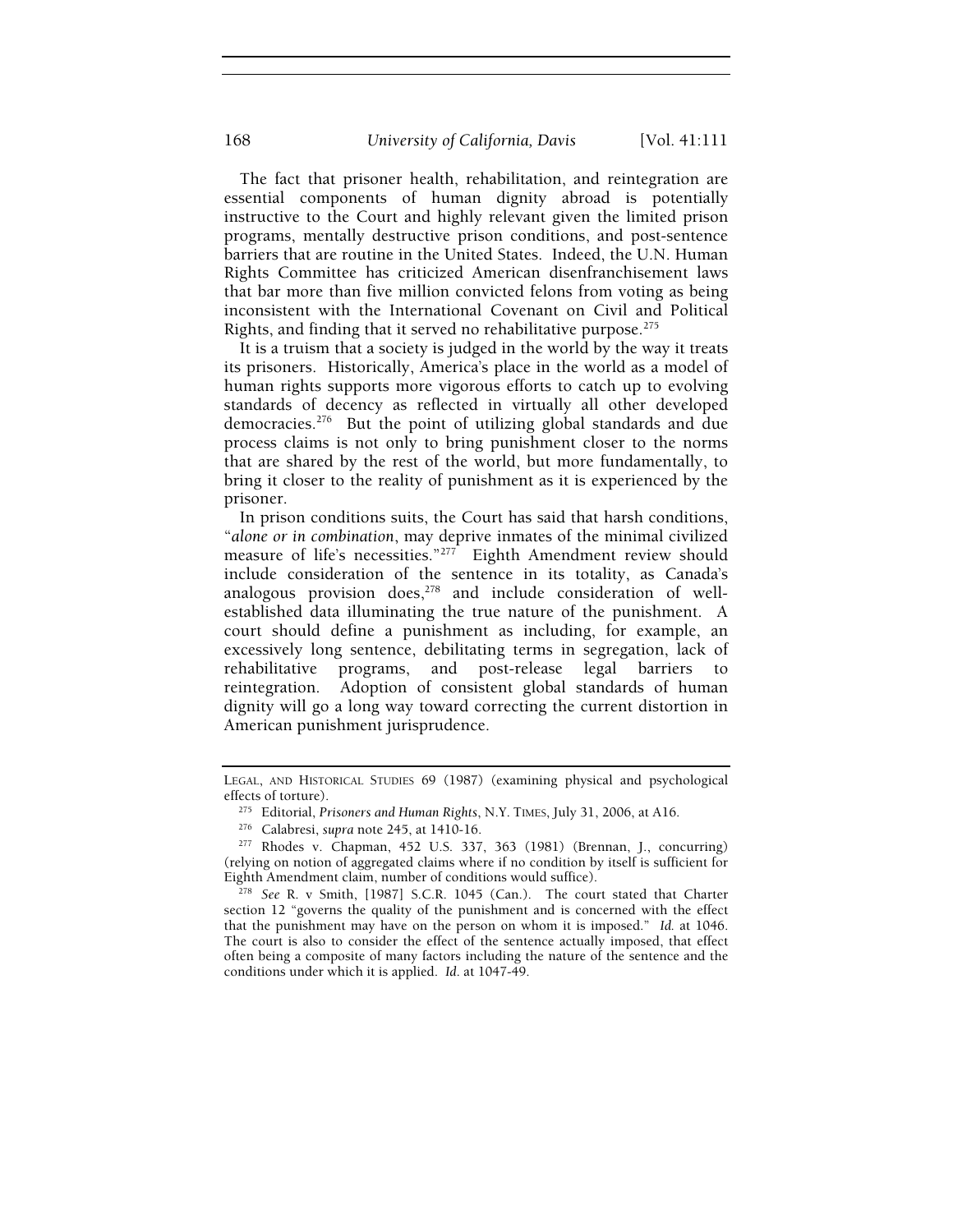#### 2007] *Decency, Dignity, and Desert* 169

#### *B. Due Process, Substantive and Procedural*

In *Harmelin* the Court decided that a mandatory life sentence without the possibility of parole did not violate the Eighth Amendment despite the lack of consideration of the individual circumstances of the crime or history of the defendant.<sup>279</sup> A glance abroad at evolving standards of decency would have bolstered the Eighth Amendment argument because much of Europe has rejected mandatory punishment as inconsistent with the defendant's dignity rights.280 But if the Court will not reconsider its Eighth Amendment reasoning in *Harmelin*, 281 perhaps it will do so under the Due Process Clause due to its heightened recognition of dignity rights.

The Due Process Clause as well as the Eighth Amendment protects a person's liberty rights.<sup>282</sup> A substantive due process challenge to the effects of particular punishments on liberty rights may succeed where a challenge under the Eighth Amendment has failed*.* <sup>283</sup>Mandatory

 $279$  This was in addition to upholding the defendant's life sentence against a proportionality challenge. The Court noted that mandatory sentences had existed since the beginning of the Republic. Harmelin v. Michigan, 501 U.S. 957, 999 (1991). Historically, however, pardons and clemency were much more freely used. *See, e.g.*, Editorial, *Abuse Through Disuse*, WASH. POST, Nov. 21, 2004, at B6 (comparing President George W. Bush's displays of mercy to historical trends). On allocution about the defendant's history, see also FED. R. CRIM. P.  $32(i)(4)$ ; Perry v. State, 822 A.2d 434, 456 (Md. Ct. Spec. App. 2002); State v. Nelson, 803 A.2d 1, 31-32 (N.J. 2002); State v. DeCiantis, 813 A.2d 986, 992 (R.I. 2003); State v. Maestas, 63 P.3d 621, 622 (Utah 2002). Today a mandatory sentence will be served unless the prisoner dies, or is a beneficiary of a rare act of clemency. *See* Liptak, *supra* note 25. 280 *See* Dirk van Zyl Smit & Andrew Ashworth, *Disproportionate Sentences as* 

*Human Rights Violations*, 67 MOD. L. REV. 541, 544 (2004). The German Supreme Court has also held that life imprisonment, without consideration of the circumstances of a defendant's offense, violates the constitutional right of human

<sup>&</sup>lt;sup>281</sup> Despite the Court's continued reliance on *Harmelin*, its dedication to stare decisis has often been less rigid when applied to constitutional precedents. Among the relevant factors to the doctrine's application are whether the rule of the case is unworkable today, and whether facts have changed dramatically enough to reveal a flaw in the Court's original reasoning. Planned Parenthood of Se. Pa. v. Casey, 505 U.S. 833, 854-55 (1992). We now have two million people in prison, 3.96 times what we had in 1991 when *Harmelin* was decided. According to the Bureau of Justice Statistics, there were 792,535 people in prisons in 1991. Bureau of Justice Statistics,

<sup>&</sup>lt;sup>282</sup> Liberty and dignity rights are intertwined in constitutional doctrine. See, e.g., Resnik & Suk, *supra* note 14, at 1935-36 (detailing history of dignity rights in

<sup>&</sup>lt;sup>283</sup> Liberty rights extend beyond the just-convicted to prisoners, parolees, and probationers, because they too have interests in avoiding certain changes of conditions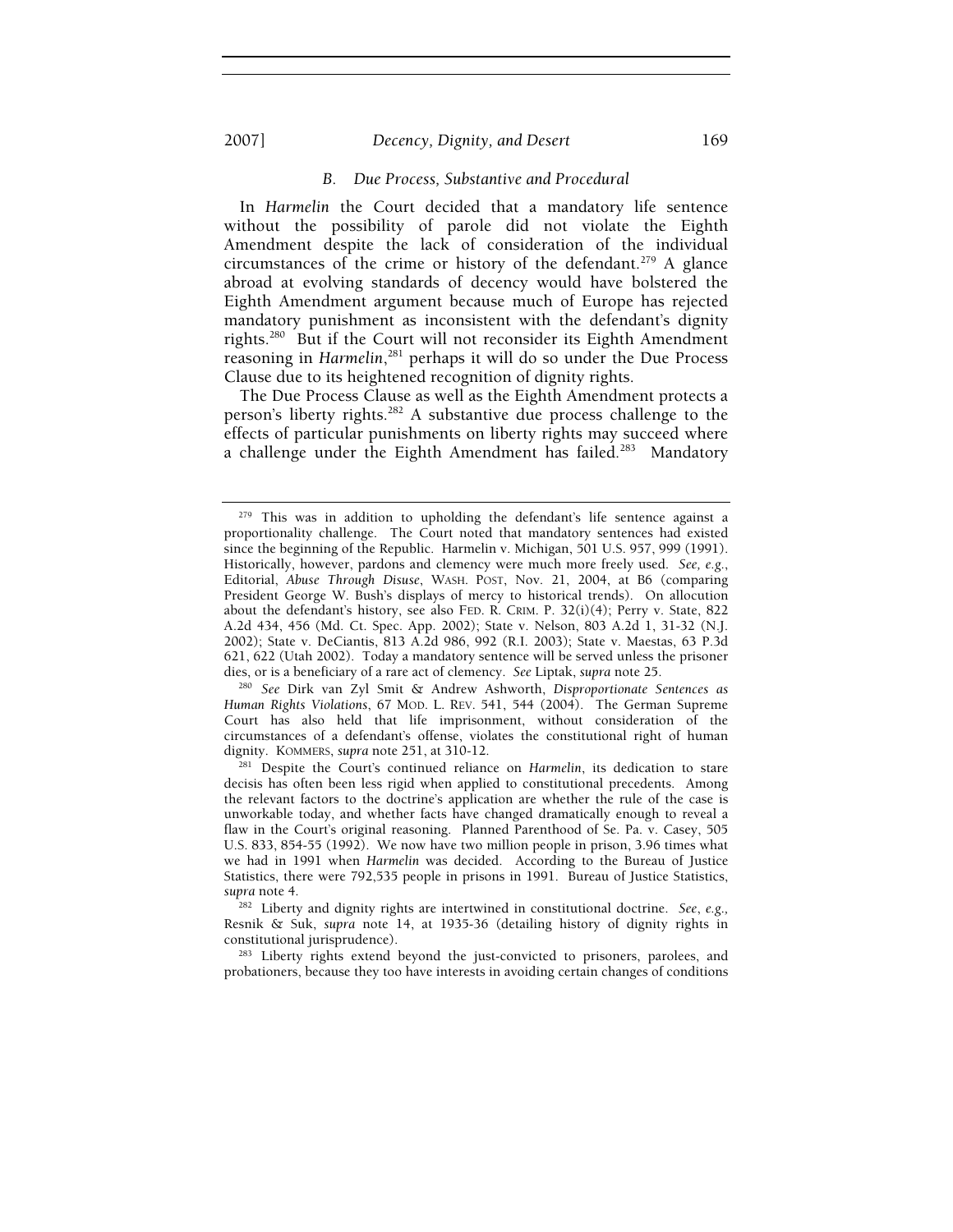minimum sentences or life without parole for juveniles and adults are particularly vulnerable on substantive due process grounds.<sup>284</sup>

Under the Supreme Court's substantive due process cases, deprivation of a fundamental right, such as privacy or voting, is constitutional only if it passes strict scrutiny.<sup>285</sup> Where other laws invoking mere liberty interests need only be rationally related to any conceivable legitimate government purpose to survive a due process challenge (rational basis review), strict scrutiny means that once a right is determined to be fundamental, its deprivation must be supported by a compelling state interest, and must be narrowly tailored so that no greater deprivation is inflicted than is necessary to achieve that interest.<sup>286</sup> Freedom from confinement is a fundamental liberty right, as the Supreme Court has held in cases involving the confinement of children and mental patients.287

One might have hoped that strict scrutiny would provide a highly effective means of challenging transfers of prisoners to solitary confinement or other harsh conditions, but in *Vitek v. Jones*, the Court held that "a valid criminal conviction and prison sentence extinguish a defendant's right to freedom from confinement."288 *Vitek's* holding

that diminish their liberty. *See, e.g.*, Wolff v. McDonnell, 418 U.S. 539 (1974) (finding prisoner has liberty interest in avoiding withdrawal of state-created system of good time credits); Morrissey v. Brewer, 408 U.S. 471, 481 (1972) (finding due process requirements are flexible depending on demands of particular situation). 284 This may not be unduly optimistic given the Court's decision in *Lawrence v.* 

*Texas*, 539 U.S. 558 (2003). In *Lawrence*, the Court struck down a Texas statute criminalizing homosexual sodomy, holding that the constitutional right to privacy includes a right to engage in private consensual homosexual activity. *Id*. at 588. In Professor Tribe's view, *Lawrence* may be a landmark in the "larger project of elaborating, organizing, and bringing to maturity the Constitution's elusive but unquestionably central protections of liberty, equality, and . . . respect for human dignity." Laurence H. Tribe, Lawrence v. Texas: *The 'Fundamental Right' That Dare Not Speak Its Name*, 117 HARV. L. REV. 1893, 1895 (2004) (explaining that Court's expansive approach to liberty and dignity under substantive due process analysis in *Lawrence* suggests possibility of such greater protections).<br><sup>285</sup> Tribe puts little stock in the standard of review requirements for due process

analysis, saying it "is often more conclusory than informative." Tribe, *supra* note 284, at 1916. 286 *See, e.g*., Washington v. Glucksberg, 521 U.S. 702, 721 (1997) (finding that "the

Fourteenth Amendment 'forbids the government to infringe . . . "fundamental" liberty interests *at all*, no matter what process is provided, unless the infringement is narrowly tailored to serve a compelling state interest<sup>79</sup> (citation omitted).

<sup>&</sup>lt;sup>287</sup> See Parham v. J.R., 442 U.S. 584, 600 (1979) (discussing child's right); O'Connor v. Donaldson, 422 U.S. 563, 580 (1975) (discussing mental patients' rights). 288 Vitek v. Jones, 445 U.S. 480, 493 (1980); *see also* Meachum v. Fano, 427 U.S.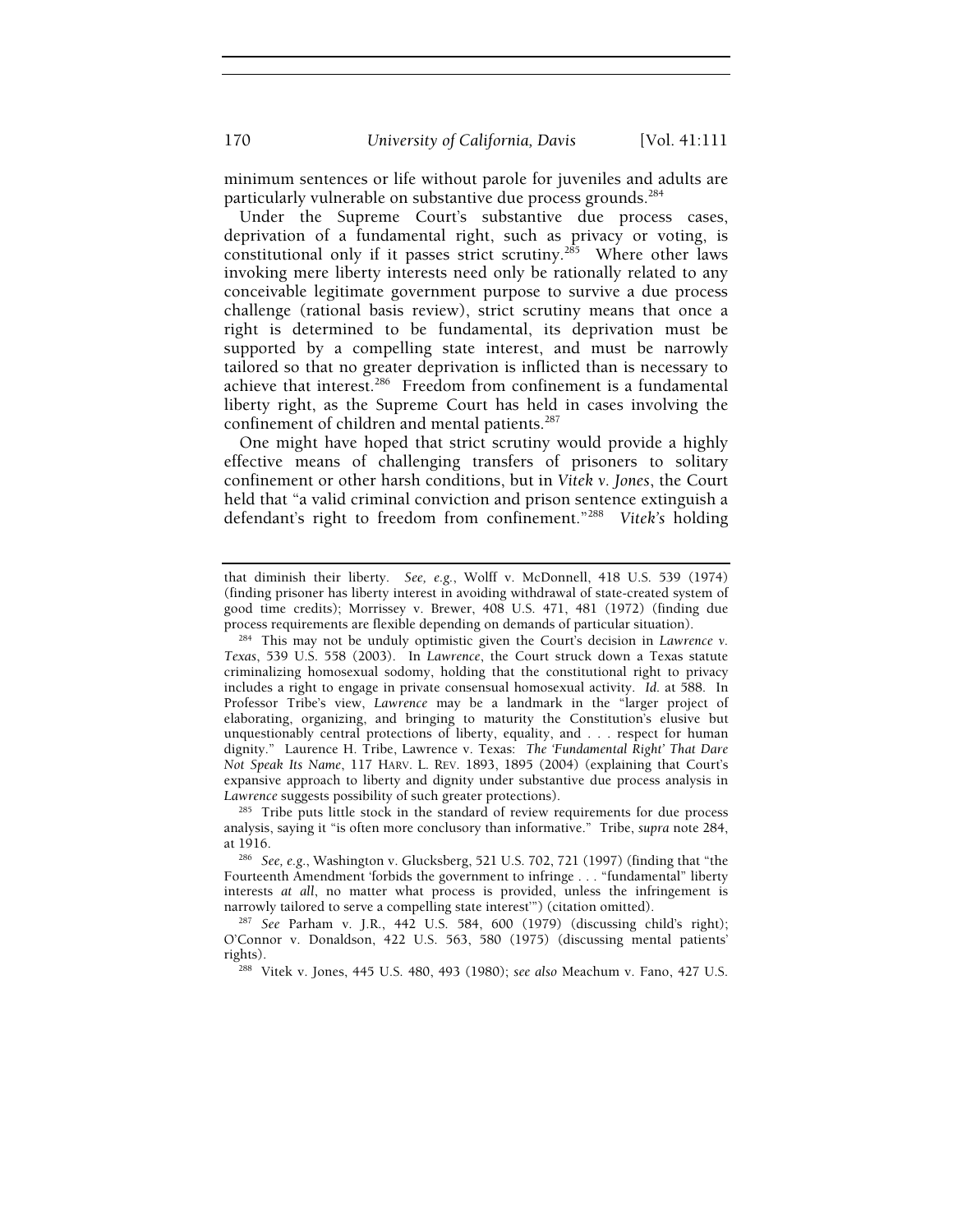underscores the vital significance of strict scrutiny prior to sentencing. The issuance of a sentence should be measured by the compelling state interest test because the sentence will eliminate the defendant's fundamental liberty right against confinement. To be sure, the Supreme Court would have to be persuaded to apply its substantive due process doctrine to what it acknowledges to be the fundamental right of liberty from confinement in criminal cases, something it has neither done nor rejected.<sup>289</sup>

A statute that requires a mandatory minimum term upon a particular conviction is by definition a law that is not "narrowly tailored" under strict scrutiny review. Even if some of those punished deserve a particular sentence, it is impossible that this could be true for all those so punished. Many mandatory minimums for drug crimes burden equally the casual user, the person who sells small quantities to intimate associates, the addict, and the major drug dealer.<sup>290</sup> Some impose the same penalty regardless of the quantity involved, or regardless of the defendant's personal characteristics and prospects for rehabilitation. Such laws inevitably treat disparate cases alike, and inflict years of confinement on some defendants for whom that sentence is not necessary. Such a law defeats the possibility for a judge to determine what sentence is necessary to serve the state's compelling interest in the particular case before her. Thus, the

THE "WAR ON DRUGS" AND ITS IMPACT ON AMERICAN SOCIETY 12 (2007) (citing UNITED STATES SENTENCING COMMISSION, COCAINE AND FEDERAL SENTENCING POLICY, May 2007, at 19) ("Among powder cocaine defendants, one in three was categorized as a courier or mule, while only 1 in 13 was classified as an 'importer/high-level supplier.'").

<sup>215, 225 (1976). 289</sup> For example, as Professor Sherry Colb points out, in *Bowers v. Hardwick*, 478 U.S. 186 (1986), "[t]he Court failed to recognize that the Georgia sodomy law at issue in Hardwick burdened more than just the acts it prohibited. . . . Confinement for engaging in conduct differs from merely making that conduct unavailable." Sherry F. Colb, *Freedom from Incarceration: Why Is This Right Different From All Other Rights?*, 69 N.Y.U. L. REV. 781, 806 (1994). Colb argues that laws that subject offenders to prison have not been subject to strict scrutiny, nor has the Supreme Court justified its failure to do so, even though imprisonment "must be justified not only by a valid conviction, but by a valid law. Such a law must only deprive people of their fundamental right to liberty from confinement when confinement is necessary to serve a compelling governmental interest." *Id.* at 849; s*ee also* WARREN REDLICH, A SUBSTANTIVE DUE PROCESS CHALLENGE TO THE WAR ON DRUGS 11 (2006), http://www.redlichlaw.com/crim/substantive-due-process-drug-war.pdf. Redlich argues that substantive due process should be interpreted to prohibit incarcerating at least some drug offenders, *id.* at 21, who now comprise half of all federal prisoners and a fifth of all state prisoners. Bureau of Justice Statistics, Bulletin: Prisoners in 2005, http://www.ojp.usdoj.gov/bjs/pub/pdf/p05.pdf (last visited Sept. 22, 2007).<br><sup>290</sup> MARC MAUER & RYAN S. KING, THE SENTENCING PROJECT, A 25-YEAR QUAGMIRE: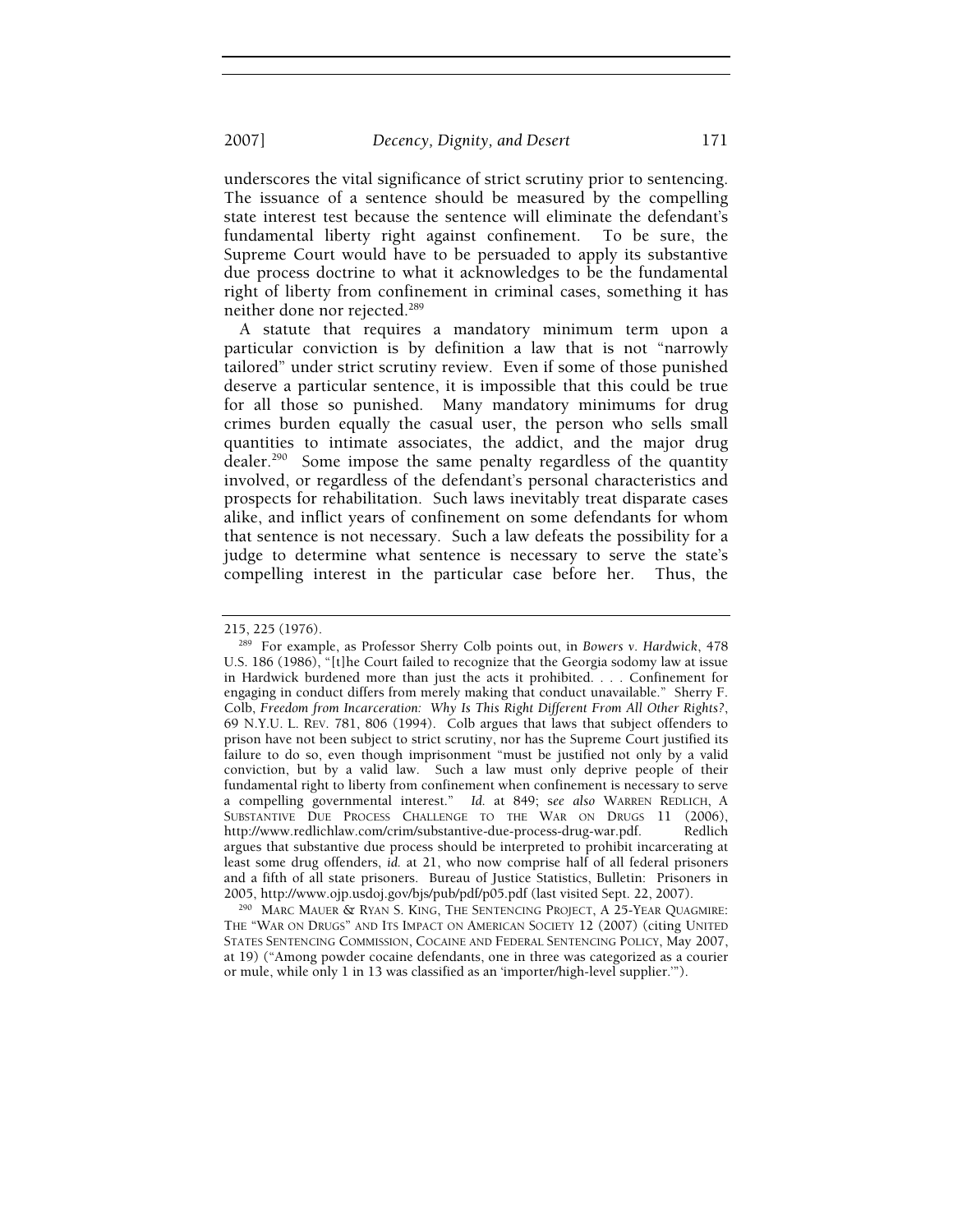Supreme Court of Canada ruled that a mandatory seven-year sentence under the Narcotics Control Act violated article 12 of the Canadian Charter of Rights and Freedoms, because a guilty verdict "will inevitably lead to the imposing of a totally disproportionate term of imprisonment, for s. 5(1) covers many substances of varying degrees of danger, totally disregards the quantity imported and treats as irrelevant the reason for importing and the existence of any previous convictions."291

Even if courts will not apply strict scrutiny, punishments must be justified as having a rational basis. The right to liberty means at the very least that no one should be sentenced to a particular term of incarceration without good reason, yet there are many prisoners who have suffered such a sentence. As Justice Kennedy said, "When it costs so much more to incarcerate a prisoner than to educate a child, we should take special care to ensure that we are not incarcerating too many persons for too long."<sup>292</sup> Numerous studies by private and governmental sources conclude that our sentencing practices are ineffective in accomplishing their goals and costly in their financial and human costs.293

Consider again whether mandatory minimum sentences are a rational means of serving legitimate goals. Punishment is traditionally justified by either looking backward at the blameworthiness of the criminal, or looking forward to prevent new crimes and protect public safety. Mandatory minimums do neither: They are not forwardlooking because they irrefutably presume the offender cannot reform, thus rejecting his moral and prudential agency. Nor are they backward-looking, because they ignore circumstances relevant to degree of blame, such as poverty or mental illness, except in the extreme cases of insanity and duress. Most defendants are young, poor, of color, nonviolent, and/or addicted to drugs or alcohol. None of this matters if the individual faces a mandatory minimum. Because mandatory minimums blindly apportion moral blame and preventive

<sup>291</sup> R. v. Smith (Edward Dewey), [1987] S.C.R. 1045, 1046-47 (Can). As one of the concurring judges wrote, "The seven-year minimum sentence is not *per se* cruel and unusual but it becomes so because it must be imposed regardless of the circumstances of the offence or the offender. Its arbitrary imposition will inevitably result in some cases in a legislatively ordained grossly disproprortionate sentence." Id. at 1047.

<sup>&</sup>lt;sup>292</sup> Kennedy, *supra* note 187, at 3.<br><sup>293</sup> DON STEMEN, *VERA INST. OF JUSTICE, RECONSIDERING INCARCERATION:* NEW DIRECTIONS FOR REDUCING CRIME 13-16 (2007), *available at* http://www.vera.org/ publication\_pdf/379\_727.pdf.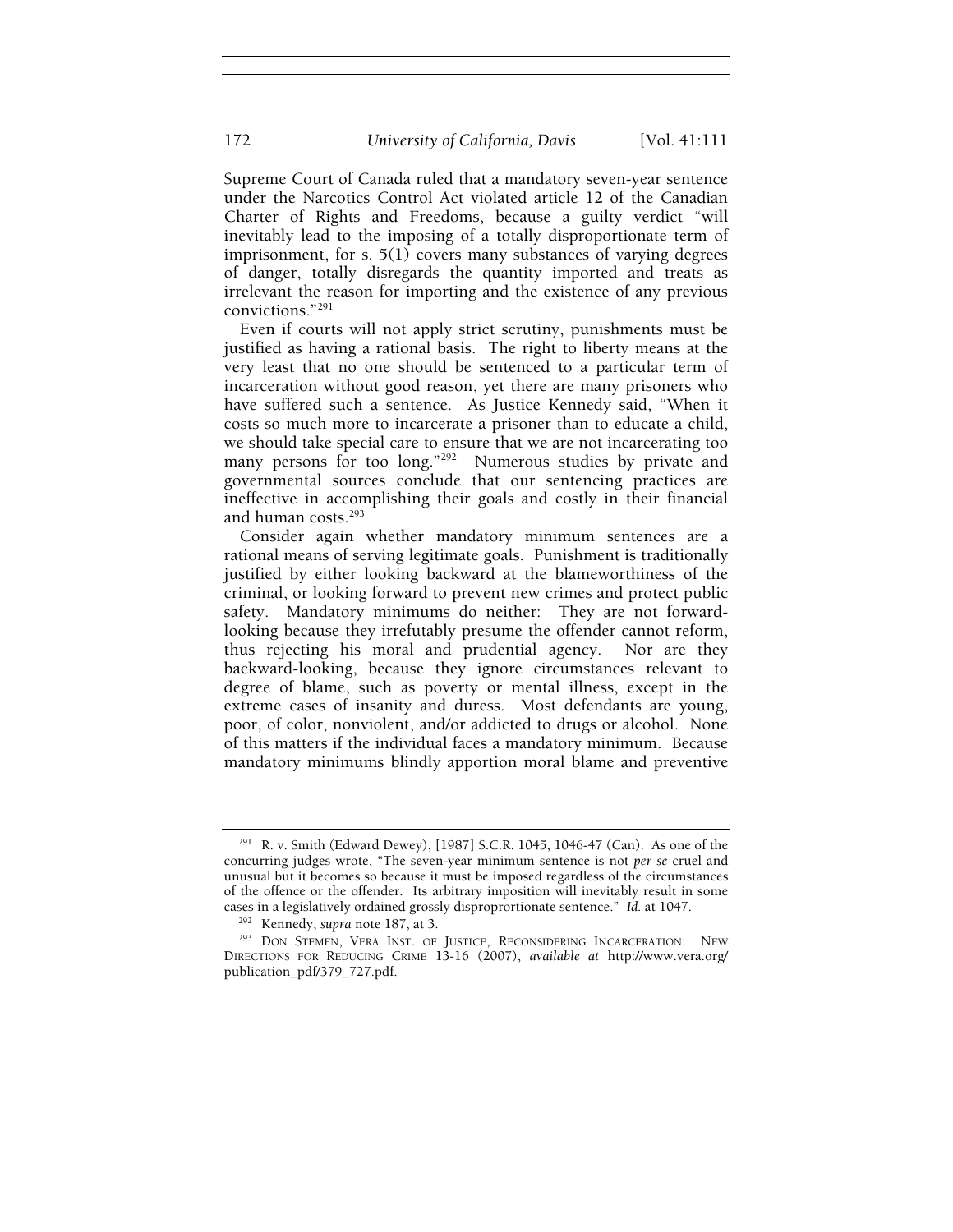potential, they are fundamentally different from sentences selected by a judge from a range of possible terms.

Yet the same Justice Kennedy, who in speeches warned against the irrational length of our sentences, upheld Harmelin's life sentence. He explained the rationality of the mandatory life sentence on the basis that drug use causes crime, yet the sentence was far greater than it would have been had Harmelin committed one of the hypothetically related crimes listed by Justice Kennedy.<sup>294</sup> One reason why mandatory minimums seem to elude rational basis scrutiny may be the apparent "subjectivity" involved in drawing the line at a certain number of years. But it is disingenuous for the Court to abdicate the task of judging proportionality because of its difficulty, especially when it is increasingly willing to make such judgments in the noncriminal punitive damages context where corporate money rather than liberty is at stake.<sup>295</sup> There is no principle that can explain why proportionality review is so workable in punitive damages cases but not in any others. Surely there are guideposts: crimes against persons are more serious than crimes against property; negligent acts are less serious than intentional ones; mental illness mitigates culpability; and so on. Reasonable constitutional judgments with a reasonable margin of appreciation for diverse approaches can be made.<sup>296</sup> It would be more honest for courts to admit the necessity of always-contestable judgments in difficult sentencing cases than to resort to thinly disguised formalisms for avoiding them. As Professor Charles Black so

<sup>294</sup> Harmelin v. Michigan, 501 U.S. 957, 1022-23 (1991); *see* Douglas Husak & Stanton Peele, *Symbolism and Evidence of Drug Harms in U.S. Supreme Court Decisions*, 25 CONTEMP. DRUG PROB. 191, 211-15 (1998), *available at* http://www.peele.net/lib/supreme.html. Because many recently enacted laws build factual findings into the definition of the crime and the punishment, it is fair to say that Congress engages in fact-finding that is unchallengable except, perhaps, by way of the Sixth Amendment or the Due Process Clause. *See* Margaret H. Lemos, *The Commerce Power and Criminal Punishment: Presumption of Constitutionality or* 

*Presumption of Innocence?*, 84 TEX. L. REV. 1203, 1212-15 (2006). 295 *See, e.g.*, Pamela S. Karlan, *"Pricking the Lines": The Due Process Clause, Punitive Damages, and Criminal Punishment*, 88 MINN. L. REV. 880 (2004) (discussing *BMW v. Gore*, 517 U.S. 599 (1996), and other recent Supreme Court jurisprudence on punitive damages under Eighth Amendment). 296 *See* Eugene Volokh, *Crime Severity and Constitutional Line-Drawing*, 90 VA. L.

REV. 1957, 1957-61 (2004). Volokh states, "[I]f courts are to balance a constitutional right against a government interest, and the government interest is in preventing crime, the weight of the interest must turn on the seriousness of the crime the government is trying to avert. Constitutional law shouldn't be forced into unitary rules that underprotect rights when the government interest in preventing a crime is minor, or underprotect government power when the interest is great." *Id.* at 1957-58.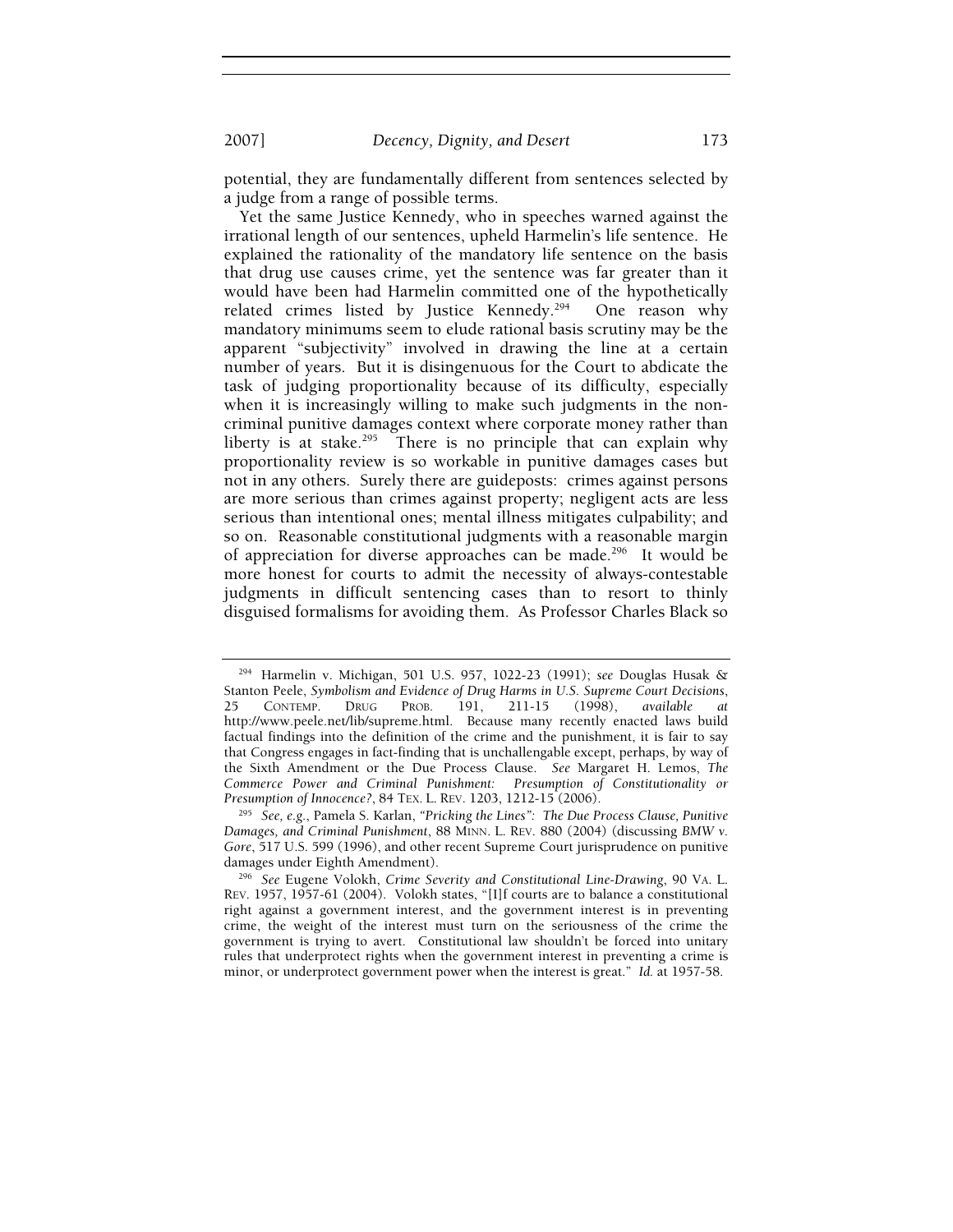eloquently said in describing the opposition to the Court's desegregation decisions, the complaint seemed to be that "there is no ritually sanctioned way in which the Court, as a court, can permissibly learn what is obvious to everybody else and to the Justices as individuals. But surely, confronted with such a problem, legal acumen has only one proper task — that of developing ways to make it permissible for the Court to use what it knows . . . . "297

Similarly, barriers to reentry should have to be justified as rational. Collateral consequences that bar, for example, a former inmate and father from obtaining a driving license, receiving housing assistance, or working in numerous jobs promote crime, not safety. Even if the Eighth Amendment has nothing to say about such collateral consequences, as the Supreme Court has said, it is hard to see how the state can justify these laws as having a rational basis.

#### **CONCLUSION**

The Supreme Court has often claimed that the Constitution's protections are flexible and dynamic enough to withstand the test of time. With rare exceptions, the Court has not fulfilled this mandate. The various changes in the goals, functions, and principles of punishment recall Justice Brennan's description of punishment as a struggle "between ancient and deeply rooted beliefs in retribution, atonement or vengeance on the one hand, and, on the other, beliefs in the personal value and dignity of the common man that were born of the democratic movement of the eighteenth century . . . . "298

Unfortunately, we have landed on the wrong side of this struggle. We have utterly failed to realize the higher ideals Justice Brennan identified, and instead have rushed to enact ever harsher sentences, three strikes laws, mandatory minimums, and other mechanical punishment policies, and numerous post-release barriers to reintegration. As we have seen, our misplaced faith in draconian punishment has not come without consequence. During the past twenty-five years, as the rate of incarceration has increased by 350%,<sup>299</sup> the primary impact of our punishment regime has been to degrade and destroy the lives of those sentenced, thus devastating whole communities. The toll inflicted has been greatest on those least able to

<sup>297</sup> Black, *supra* note 43, at 427-28. 298 Furman v. Georgia, 408 U.S. 238, 296 (1972) (Brennan J., concurring) (quoting THORSTEN SELLIN, THE DEATH PENALTY, A REPORT FOR THE MODEL PENAL CODE PROJECT OF THE AMERICAN LAW INSTITUTE 15 (1959)). 299 GIBBONS & KATZENBACH, *supra* note 10, at 109.